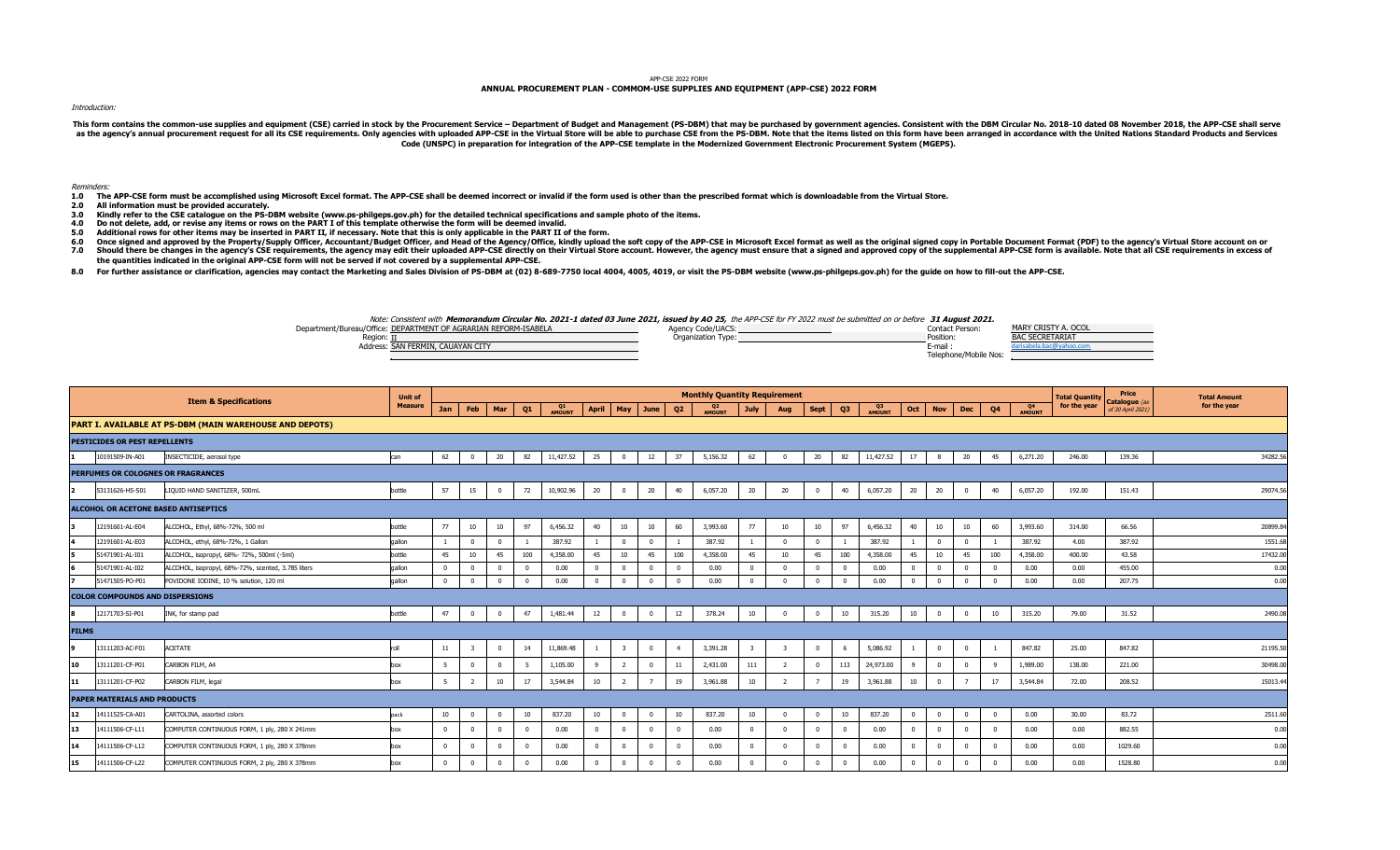| 16  | 14111506-CF-L21                            | COMPUTER CONTINUOUS FORM, 2 ply, 280 X 241mm      | box    | $\Omega$                | $\overline{0}$          | $\Omega$       | $\mathbf{0}$   | 0.00      | $\mathbf{0}$            | $\mathbf 0$     | $\overline{0}$          | $\mathbf{0}$   | 0.00      | $\overline{0}$ | $\Omega$                | $\overline{0}$          | $\bf{0}$       | 0.00      | $\Omega$     | $\overline{0}$ | $\mathbf 0$  | $\overline{0}$          | 0.00      | 0.00     | 906.36  | 0.00     |
|-----|--------------------------------------------|---------------------------------------------------|--------|-------------------------|-------------------------|----------------|----------------|-----------|-------------------------|-----------------|-------------------------|----------------|-----------|----------------|-------------------------|-------------------------|----------------|-----------|--------------|----------------|--------------|-------------------------|-----------|----------|---------|----------|
|     | 14111506-CF-L31                            | COMPUTER CONTINUOUS FORM, 3 ply, 280 X 241mm      | box    | $\Omega$                | 10                      | $\mathbf 0$    | 10             | 8,840.00  | 5                       | $\mathbf{0}$    | $\overline{0}$          | - 5            | 4,420.00  | 5              | $\Omega$                | $\mathbf 0$             | - 5            | 4,420.00  | 5            | $\mathbf 0$    | $\mathbf 0$  | 5                       | 4,420.00  | 25.00    | 884.00  | 22100.0  |
| 18  | 14111506-CF-L32                            | COMPUTER CONTINUOUS FORM, 3 ply, 280 X 378mm      | hox    | $\Omega$                | 10                      | $\Omega$       | 10             | 15,080.00 | -5                      | $\Omega$        | $\Omega$                | -5             | 7,540.00  | -5             | $\Omega$                | $\Omega$                | - 5            | 7,540.00  | - 5          | $\Omega$       | $^{\circ}$   | - 5                     | 7,540.00  | 25.00    | 1508.00 | 37700.00 |
| 19  | 14111609-LL-C01                            | LOOSELEAF COVER, legal                            | bundle | -8                      | 25                      | $\bf{0}$       | 33             | 26,233.68 | $\overline{\mathbf{0}}$ | $\mathbf 0$     | 25                      | 25             | 19,874.00 | 8              | $\overline{\mathbf{0}}$ | 25                      | 33             | 26,233.68 | $\mathbf 0$  | 25             | $\mathbf 0$  | 25                      | 19,874.00 | 116.00   | 794.96  | 92215.3  |
| 20  | 14111514-NP-S02                            | NOTE PAD, stick on, 50mm x 76mm (2" x 3") min     | pad    | 37                      | 35                      | $\overline{2}$ | 74             | 2,742.44  | 42                      | 50              | $\overline{0}$          | 92             | 3,409.52  | 47             | 55                      | - 5                     | 107            | 3,965.42  | - 5          | 50             | $^{\circ}$   | 55                      | 2,038.30  | 328.00   | 37.06   | 12155.6  |
| 21  | 14111514-NP-S04                            | NOTE PAD, stick on, 76mm x 100mm (3" x 4") min    | pad    | 41                      | 35                      | $\overline{2}$ | 78             | 4,623.84  | 42                      | 50              | $\overline{0}$          | 92             | 5,453.76  | 46             | 50                      | $\mathbf 0$             | 96             | 5,690.88  | 5            | 50             | $\mathbf 0$  | 55                      | 3,260.40  | 321.00   | 59.28   | 19028.8  |
| 22  | 14111514-NP-S03                            | NOTE PAD, stick on, 3" x 3"                       | pad    | $\overline{4}$          | 35                      | $\overline{2}$ | 41             | 2,217.28  | - 5                     | 50              | $\mathbf 0$             | 55             | 2,974.40  | 38             | 60                      |                         | 104            | 5,624.32  | 34           | 60             | 6            | 100                     | 5,408.00  | 300.00   | 54.08   | 16224.0  |
| 23  | 14111514-NB-S01                            | NOTEBOOK, stenographer                            | piece  | 37                      | $\mathbf 0$             | 500            | 537            | 6,465.48  | 500                     | $\mathbf{0}$    | $\overline{0}$          | 500            | 6,020.00  | 10             | $\Omega$                | $\Omega$                | 10             | 120.40    | $\Omega$     | 100            | $\mathbf{0}$ | 100                     | 1,204.00  | 1,147.00 | 12.04   | 13809.8  |
| 24  | 14111507-PP-M01                            | PAPER, MULTICOPY, A4, 80 gsm                      | reams  | $\mathbf{0}$            | 55                      | 25             | 80             | 10,932.80 | 15                      | 50              | $\Omega$                | 65             | 8,882.90  | 25             | 50                      | $\Omega$                | 75             | 10,249.50 | 20           | 50             | $\Omega$     | 70                      | 9,566.20  | 290.00   | 136.66  | 39631.4  |
| 25  | 14111507-PP-M02                            | PAPER, MULTICOPY, Legal, 80gsm                    | eams   | $\Omega$                | 113                     | 60             | 173            | 22,093.83 | 45                      | 105             | 40                      | 190            | 24,264.90 | 40             | 90                      | 25                      | 155            | 19,795.05 | 25           | 70             | 100          | 195                     | 24,903.45 | 713.00   | 127.71  | 91057.2  |
| 26  | 14111507-PP-C01                            | PAPER, Multi-Purpose, A4, 70 gsm                  | reams  | 25                      | 10                      | 10             | 45             | 4,421.70  | 25                      | 10              | 10                      | 45             | 4,421.70  | 25             | 10                      | 10                      | 45             | 4,421.70  | 25           | 10             | 10           | 45                      | 4,421.70  | 180.00   | 98.26   | 17686.8  |
| 27  | 14111507-PP-C02                            | PAPER, multi-purpose, legal, 70gsm                | eams   | 110                     | 60                      | 20             | 190            | 22,507.40 | 110                     | 60              | 20                      | 190            | 22,507.40 | 110            | 60                      | 20                      | 190            | 22,507.40 | 110          | 60             | 20           | 190                     | 22,507.40 | 760.00   | 118.46  | 90029.6  |
| 28  | 14111531-PP-R01                            | PAD PAPER, ruled                                  | pad    | 11                      | 10                      | $\overline{0}$ | 21             | 611.52    | $\mathbf{0}$            | 10              | $\overline{\mathbf{0}}$ | 10             | 291.20    | - 5            | 10                      | $\overline{0}$          | 15             | 436.80    | $\mathbf 0$  | 10             | $\mathbf 0$  | 10                      | 291.20    | 56.00    | 29.12   | 1630.7   |
| 29  | 14111503-PA-P01                            | PAPER, parchment                                  | box    | $\Omega$                | $\bf{0}$                | $\mathbf 0$    | $\Omega$       | 0.00      | $\overline{0}$          | $\bf{0}$        | $\mathbf 0$             | $\overline{0}$ | 0.00      | $\bf{0}$       | $\Omega$                | $\bf{0}$                | $\overline{0}$ | 0.00      | $\mathbf 0$  | $\bf{0}$       | $\mathbf 0$  | $\overline{0}$          | 0.00      | 0.00     | 98.05   | 0.00     |
| 30  | 14111818-TH-P02                            | Thermal Paper, 55GSM (-5%) ,1/2 Core, 216mm x 30m | roll   | $\mathbf{0}$            | $\mathbf 0$             | $\mathbf 0$    | $\overline{0}$ | 0.00      | $\mathbf{0}$            | $\mathbf{0}$    | $\overline{0}$          | $\overline{0}$ | 0.00      | $\mathbf 0$    | $\Omega$                | $\mathbf 0$             | $\mathbf{0}$   | 0.00      | $\mathbf 0$  | $\mathbf 0$    | $\mathbf 0$  | $\overline{\mathbf{0}}$ | 0.00      | 0.00     | 55.64   | 0.00     |
| 31  | 14111531-RE-B01                            | RECORD BOOK, 300 PAGES, size: 214mm x 278mm min   | book   | 40                      | 43                      | -8             | 91             | 6,435.52  | 37                      | 15              | 15                      | 67             | 4,738.24  | 37             | 25                      | $\Omega$                | 62             | 4,384.64  | $\Omega$     | 20             | $\Omega$     | 20                      | 1,414.40  | 240.00   | 70.72   | 16972.80 |
| 32  | 14111531-RE-B02                            | RECORD BOOK, 500 PAGES, size: 214mm x 278mm min   | book   | 37                      | 30                      | 5              | 72             | 7,338.24  | 37                      | 25              | $\overline{0}$          | 62             | 6,319.04  | 37             | 10                      | $\mathbf 0$             | 47             | 4,790.24  | $\mathbf{0}$ | 10             | $\mathbf{0}$ | 10                      | 1,019.20  | 191.00   | 101.92  | 19466.7  |
| 133 | 14111704-TT-P02                            | TOILET TISSUE PAPER, 2-ply, 100% recycled         | pack   | 16                      | 31                      | 11             | 58             | 5,036.72  | 23                      | 12              | 8                       | 43             | 3,734.12  | 18             | 57                      | $\mathbf{8}$            | 83             | 7,207.72  | 23           | 52             | 8            | 83                      | 7,207.72  | 267.00   | 86.84   | 23186.2  |
| 34  | 14111704-IFPT01                            | TISSUE, interfolded paper towel                   | pack   | $\Omega$                | $^{\circ}$              | $^{\circ}$     | $\Omega$       | 0.00      | $\mathbf{0}$            | $^{\circ}$      | $\overline{0}$          | $\overline{0}$ | 0.00      | $\mathbf{0}$   | $\Omega$                | $\Omega$                | $\mathbf{0}$   | 0.00      | $\mathbf 0$  | $^{\circ}$     | $^{\circ}$   | $\overline{0}$          | 0.00      | 0.00     | 34.84   | 0.00     |
| 35  | 14111704-TT-P04                            | TOILET TISSUE PAPER, Interfolded Paper Towel      | pack   | $\mathbf{0}$            | $\mathbf 0$             | $\mathbf 0$    | $\Omega$       | 0.00      | $\mathbf{0}$            | $\mathbf{0}$    | $\overline{0}$          | $\mathbf{0}$   | 0.00      | $\mathbf 0$    | $\Omega$                | $\mathbf 0$             | $\mathbf{0}$   | 0.00      | $\mathbf 0$  | $\mathbf 0$    | $\mathbf 0$  | $\mathbf 0$             | 0.00      | 0.00     | 33.80   | 0.00     |
|     | <b>BATTERIES AND CELLS AND ACCESSORIES</b> |                                                   |        |                         |                         |                |                |           |                         |                 |                         |                |           |                |                         |                         |                |           |              |                |              |                         |           |          |         |          |
|     | 26111702-BT-A02                            | BATTERY, dry Cell, size AA                        | pack   | 45                      | 84                      | 18             | 147            | 5,336.10  | 47                      | 83              | $\overline{\mathbf{0}}$ | 130            | 4,719.00  | 55             | 75                      | $\Omega$                | 130            | 4,719.00  | 47           | 85             | 10           | 142                     | 5,154.60  | 549.00   | 36.30   | 19928.7  |
| 37  | 26111702-BT-A01                            | BATTERY, dry Cell, size AAA                       | pack   | 30                      | 70                      | 20             | 120            | 2,367.60  | 30                      | 85              | $\overline{0}$          | 115            | 2,268.95  | 40             | 75                      | 10                      | 125            | 2,466.25  | 10           | 85             | 10           | 105                     | 2,071.65  | 465.00   | 19.73   | 9174.4   |
| 38  | 26111702-BT-A03                            | BATTERY, dry Cell, size D                         | pack   | $\overline{0}$          | 5                       | $\pmb{0}$      | -5             | 481.00    | $\overline{0}$          | $\overline{0}$  | $\overline{0}$          | $\overline{0}$ | 0.00      | $\bf{0}$       | $\overline{\mathbf{0}}$ | $\bf{0}$                | $\overline{0}$ | 0.00      | $\mathbf 0$  | $\bf{0}$       | $\mathbf 0$  | $\mathbf 0$             | 0.00      | 5.00     | 96.20   | 481.0    |
|     |                                            | <b>MANUFACTURING COMPONENTS AND SUPPLIES</b>      |        |                         |                         |                |                |           |                         |                 |                         |                |           |                |                         |                         |                |           |              |                |              |                         |           |          |         |          |
| 39  | 31201610-GL-J01                            | GLUE, all purpose                                 |        | 39                      | 30                      | 6              | 75             | 5,362.50  | 43                      | 30 <sub>o</sub> | 5                       | 78             | 5,577.00  | 40             | 20                      | $\Omega$                | 60             | 4,290.00  | 38           | 20             | $\pmb{0}$    | 58                      | 4,147.00  | 271.00   | 71.50   | 19376.5  |
| 40  | 31151804-SW-H01                            | STAPLE WIRE, heavy duty, binder type, 23/13       | box    | 47                      | 10                      | $\overline{0}$ | 57             | 1,126.32  | 37                      | 10              | 10                      | 57             | 1,126.32  | 37             | 10                      | $\overline{\mathbf{0}}$ | 47             | 928.72    | 37           | 10             | 0            | 47                      | 928.72    | 208.00   | 19.76   | 4110.0   |
| 41  | 31151804-SW-S01                            | STAPLE WIRE, standard                             | bo     | 47                      | 25                      | 13             | 85             | 1,904.85  | 42                      | 25              | 21                      | 88             | 1,972.08  | 42             | 25                      | $\mathbf 0$             | 67             | 1,501.47  | 42           | 25             | $\mathbf{0}$ | 67                      | 1,501.47  | 307.00   | 22.41   | 6879.8   |
| 42  | 31201502-TA-E01                            | TAPE, electrical                                  | roll   | 38                      | $\overline{\mathbf{3}}$ | 8              | 49             | 914.83    | 40                      | $\bf{0}$        | 11                      | 51             | 952.17    | 41             | $\overline{0}$          | $^{\circ}$              | 41             | 765.47    | 40           | $\mathbf 0$    | $^{\circ}$   | 40                      | 746.80    | 181.00   | 18.67   | 3379.2   |
| 43  | 31201503-TA-M01                            | TAPE, masking, 24mm                               | roll   | 42                      | 30                      | 5              | 77             | 4,204.20  | 39                      | 30              | 5                       | 74             | 4,040.40  | 39             | 30                      | $\overline{0}$          | 69             | 3,767.40  | 40           | 30             | $\mathbf 0$  | 70                      | 3,822.00  | 290.00   | 54.60   | 15834.0  |
| 44  | 31201503-TA-M02                            | TAPE, MASKING, 48mm                               | roll   | 37                      | 30                      | - 5            | 72             | 7,675.20  | 44                      | 30 <sub>o</sub> | 5                       | 79             | 8,421.40  | 39             | 30                      | $\Omega$                | 69             | 7,355.40  | 39           | 30             | $\Omega$     | 69                      | 7,355.40  | 289.00   | 106.60  | 30807.4  |
| 45  | 31201517-TA-P01                            | TAPE, packaging, 48mm                             | r∩ll   | 47                      | 30                      | - 5            | 82             | 1,833.52  | 49                      | 30              | $\overline{0}$          | 79             | 1,766.44  | 39             | 30                      | $\Omega$                | 69             | 1,542.84  | 39           | 30             | $^{\circ}$   | 69                      | 1,542.84  | 299.00   | 22.36   | 6685.6   |
| 46  | 31201512-TA-T01                            | TAPE, transparent, 24mm                           | roll   | 57                      | 40                      | 15             | 112            | 1,130.08  | 54                      | 35              | 5                       | 94             | 948.46    | 59             | 40                      | 10                      | 109            | 1,099.81  | 54           | 35             | -5           | 94                      | 948.46    | 409.00   | 10.09   | 4126.8   |
| 47  | 31201512-TA-T02                            | TAPE, transparent, 48mm                           | roll   | 37                      | 30                      | 5              | 72             | 1,437.84  | 39                      | 30 <sub>o</sub> | $\overline{\mathbf{0}}$ | 69             | 1,377.93  | 39             | 30                      | $\mathbf 0$             | 69             | 1,377.93  | 39           | 30             | $\mathbf 0$  | 69                      | 1,377.93  | 279.00   | 19.97   | 5571.6   |
| 48  | 31151507-TW-P01                            | TWINE, plastic                                    | roll   | 38                      | $\bf{0}$                | $\mathbf{1}$   | 39             | 2,271.36  | 37                      | $\overline{0}$  | $\overline{0}$          | 37             | 2,154.88  | 37             | $\overline{0}$          | $\bf{0}$                | 37             | 2,154.88  | 37           | $\bf{0}$       | $\mathbf 0$  | 37                      | 2,154.88  | 150.00   | 58.24   | 8736.0   |
|     |                                            | HEATING AND VENTILATION AND AIR CIRCULATION       |        |                         |                         |                |                |           |                         |                 |                         |                |           |                |                         |                         |                |           |              |                |              |                         |           |          |         |          |
| 49  | 40101604-EF-G01                            | ELECTRIC FAN, industrial, ground type             | unit   | $\overline{4}$          | $\mathbf 0$             | $^{\circ}$     |                | 4,438.72  | $\mathbf{0}$            | $\overline{7}$  | 1                       |                | 8,877.44  | $\mathbf{0}$   |                         | $\overline{0}$          | <sup>1</sup>   | 1,109.68  | $\mathbf 0$  | $\mathbf 0$    | $\mathbf 0$  | $\mathbf 0$             | 0.00      | 13.00    | 1109.68 | 14425.8  |
| 50  | 40101604-EF-C01                            | ELECTRIC FAN, ceiling mount, orbit type           | unit   | $\Omega$                | $\mathbf 0$             | $\mathbf 0$    | $\Omega$       | 0.00      | $\Omega$                | $\mathbf 0$     | $\mathbf 0$             | $\Omega$       | 0.00      | $\Omega$       | $\Omega$                | $\Omega$                | $\overline{0}$ | 0.00      | $\Omega$     | $\mathbf 0$    | $\mathbf 0$  | $\overline{\mathbf{0}}$ | 0.00      | 0.00     | 1369.68 | 0.00     |
| 51  | 40101604-EF-S01                            | ELECTRIC FAN, stand type                          | unit   | $\mathbf 0$             | $\mathbf 0$             | $^{\circ}$     | $^{\circ}$     | 0.00      | $\mathbf{0}$            | 5               | $\mathbf 0$             | - 5            | 4,284.30  | $\mathbf 0$    | $\overline{0}$          | $\overline{0}$          | $\mathbf{0}$   | 0.00      | $\mathbf 0$  | $\mathbf 0$    | $\mathbf 0$  | $\overline{0}$          | 0.00      | 5.00     | 856.86  | 4284.3   |
| 52  | 40101604-EF-W01                            | ELECTRIC FAN, wall mount, plastic blade           | unit   | $\mathbf{0}$            | $\Omega$                | $\Omega$       | $\Omega$       | 0.00      | $\mathbf{0}$            | $\mathbf{0}$    | $\mathbf 0$             | $\mathbf{0}$   | 0.00      | $\Omega$       | $\Omega$                | $\Omega$                | $\overline{0}$ | 0.00      | $\Omega$     | $\overline{0}$ | $\mathbf 0$  | $\Omega$                | 0.00      | 0.00     | 674.96  | 0.00     |
|     |                                            | MEDICAL THERMOMETERS AND ACCESSORIES              |        |                         |                         |                |                |           |                         |                 |                         |                |           |                |                         |                         |                |           |              |                |              |                         |           |          |         |          |
| 53  | 41112224-TG-T02                            | THERMOGUN                                         | piece  | $\overline{\mathbf{3}}$ | $\overline{2}$          | $\mathbf{1}$   | 6              | 15,194.40 | $\Omega$                | $\mathbf{0}$    | $\overline{0}$          | $\Omega$       | 0.00      | $\Omega$       | $\Omega$                | $\Omega$                | $\mathbf{0}$   | 0.00      | $\mathbf 0$  | $\mathbf 0$    | $\mathbf 0$  | $\mathbf 0$             | 0.00      | 6.00     | 2532.40 | 15194.40 |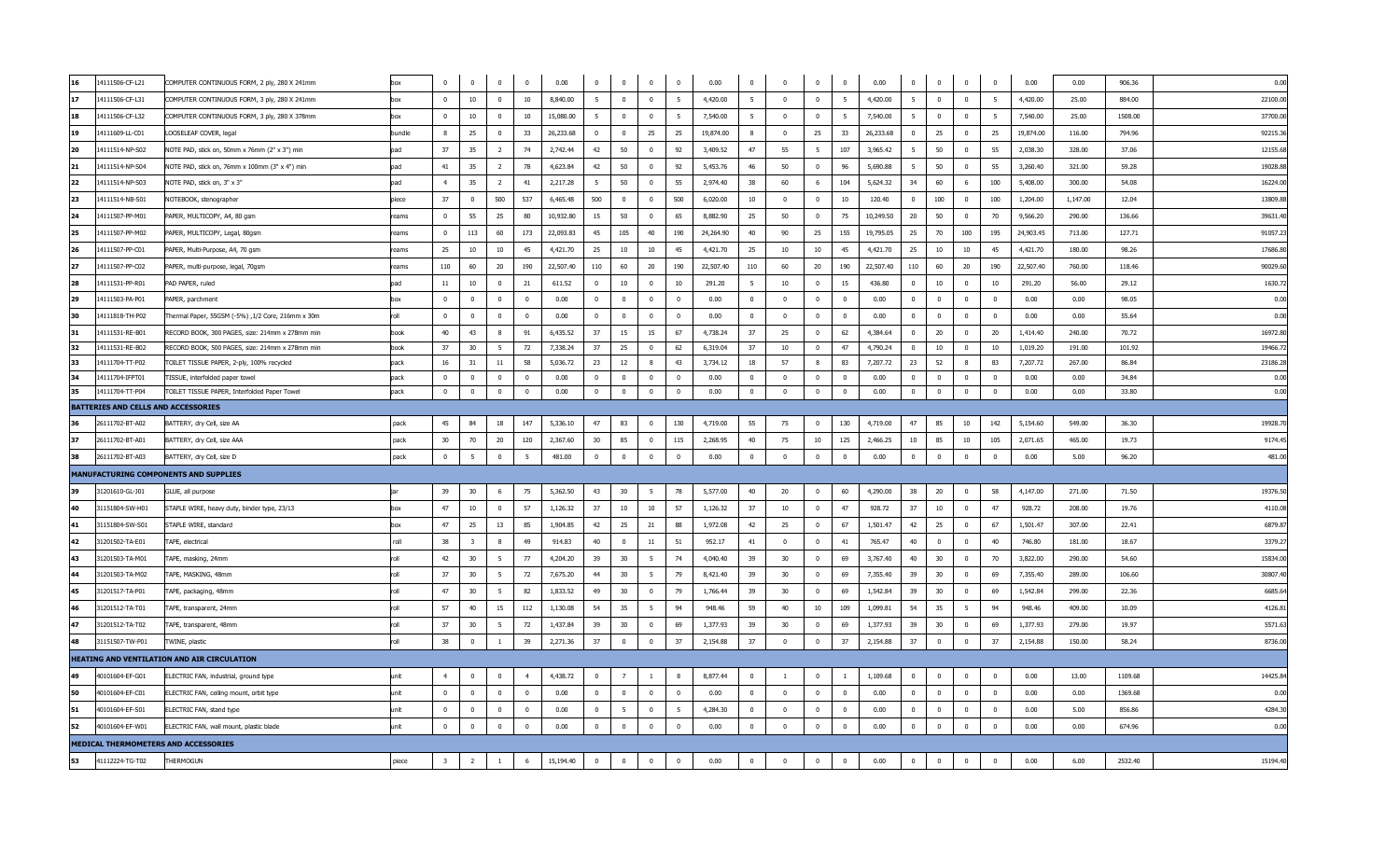|    |                                        | LIGHTING AND FIXTURES AND ACCESSORIES                                                |        |                |                |                         |                         |           |                         |                |                |                |            |                         |                |                |                         |           |                |                |                         |                |          |        |           |          |
|----|----------------------------------------|--------------------------------------------------------------------------------------|--------|----------------|----------------|-------------------------|-------------------------|-----------|-------------------------|----------------|----------------|----------------|------------|-------------------------|----------------|----------------|-------------------------|-----------|----------------|----------------|-------------------------|----------------|----------|--------|-----------|----------|
|    | 39101628-LT-L01                        | LINEAR TUBE, Light Emitting Diode (LED), 18 watts                                    | piece  | 11             | - 9            |                         | 21                      | 4,322.22  |                         | - 6            | $\overline{2}$ | -9             | 1,852.38   |                         | - 9            | $\overline{2}$ | 12                      | 2,469.84  |                |                | 2                       | 9              | 1,852.38 | 51.00  | 205.82    | 10496.8  |
| 55 | 39101628-LB-L01                        | LIGHT BULB, Light Emitting Diode (LED)                                               | piece  | 49             | 5              | $\mathbf 0$             | 54                      | 4,436.64  | 37                      | 5              | 12             | 54             | 4,436.64   | 37                      | 5              | $\mathbf{0}$   | 42                      | 3,450.72  | $\overline{0}$ | 5              | $\mathbf{0}$            | 5              | 410.80   | 155.00 | 82.16     | 12734.8  |
|    |                                        | MEASURING AND OBSERVING AND TESTING EQUIPMENT                                        |        |                |                |                         |                         |           |                         |                |                |                |            |                         |                |                |                         |           |                |                |                         |                |          |        |           |          |
| 56 | 41111604-RU-P02                        | RULER, plastic, 450mm                                                                | piece  | 95             | 19             | 8                       | 122                     | 2,156.96  | $\overline{\mathbf{3}}$ | $\overline{7}$ | -1             | $11\,$         | 194.48     | $\overline{\mathbf{3}}$ | $\overline{7}$ | $\mathbf{1}$   | $11\,$                  | 194.48    | 9              | $\overline{7}$ | 8                       | 24             | 424.32   | 168.00 | 17.68     | 2970.2   |
|    | <b>CLEANING EQUIPMENT AND SUPPLIES</b> |                                                                                      |        |                |                |                         |                         |           |                         |                |                |                |            |                         |                |                |                         |           |                |                |                         |                |          |        |           |          |
| 57 | 47131812-AF-A01                        | AIR FRESHENER, aerosol type                                                          | can    | 43             | 20             | 11                      | 74                      | 6,676.28  | 42                      | 26             | $\mathbf 0$    | 68             | 6,134.96   | 21                      | 10             | 6              | 37                      | 3,338.14  | 52             | 17             | $\mathbf{0}$            | 69             | 6,225.18 | 248.00 | 90.22     | 22374.5  |
| 58 | 47131604-BR-S01                        | BROOM, soft, tambo                                                                   | piece  | 37             | $\overline{7}$ | $\overline{1}$          | 45                      | 6,130.80  | 40                      | $\overline{7}$ | $\mathbf 0$    | 47             | 6,403.28   | $\overline{1}$          | $\overline{7}$ | $\mathbf{0}$   |                         | 1,089.92  | 40             | $\overline{7}$ | $\mathbf{0}$            | 47             | 6,403.28 | 147.00 | 136.24    | 20027.2  |
| 59 | 47131604-BR-T01                        | BROOM, stick, ting-ting                                                              | niece  | 39             | $\overline{7}$ | $\overline{1}$          | 47                      | 855.40    | 40                      | $\overline{7}$ | $\Omega$       | 47             | 855.40     | $\overline{3}$          | $\overline{7}$ | $\Omega$       | 10                      | 182.00    | 40             | $\overline{7}$ | $\Omega$                | 47             | 855.40   | 151.00 | 18.20     | 2748.2   |
| 60 | 47131829-TB-C01                        | CLEANER, toilet and urinal                                                           | bottle | 43             | 15             | $\overline{2}$          | 60                      | 2,496.00  | 45                      | 15             | $\overline{0}$ | 60             | 2,496.00   | $\overline{2}$          | 18             | $\overline{0}$ | 20                      | 832.00    | 39             | 15             | $\overline{\mathbf{0}}$ | 54             | 2,246.40 | 194.00 | 41.60     | 8070.4   |
| 61 | 47131805-CL-P01                        | CLEANSER, scouring powder                                                            | can    | 37             | 10             | $\bf{0}$                | 47                      | 1,124.24  | 43                      | 10             | $\mathbf{0}$   | 53             | 1,267.76   | $\overline{\mathbf{0}}$ | 10             | $\mathbf 0$    | 10                      | 239.20    | 43             | 10             | $\bf{0}$                | 53             | 1,267.76 | 163.00 | 23.92     | 3898.9   |
| 62 | 47131811-DE-B02                        | DETERGENT BAR, 140g                                                                  | piece  | 37             | $10\,$         | -5                      | 52                      | 431.60    | 46                      | 14             | 4              | 64             | 531.20     | -5                      | 10             | $\mathbf 0$    | 15                      | 124.50    | 46             | 14             | $\overline{4}$          | 64             | 531.20   | 195.00 | 8.30      | 1618.5   |
| 63 | 47131811-DE-P03                        | DETERGENT POWDER, all-purpose, 1kg                                                   | pack   | 39             | 17             | <sup>2</sup>            | 58                      | 3,136.64  | 39                      | 17             | $\overline{2}$ | 58             | 3,136.64   | -2                      | 17             | $\overline{2}$ | 21                      | 1,135.68  | 39             | 17             | $\overline{2}$          | 58             | 3,136.64 | 195.00 | 54.08     | 10545.6  |
| 64 | 47131803-DS-A01                        | DISINFECTANT SPRAY, aerosol type                                                     | can    | 45             | 20             | 8                       | 73                      | 9,414.08  | 37                      | 23             | $\mathbf{0}$   | 60             | 7,737.60   | -8                      | 15             | 8              | 31                      | 3,997.76  | 37             | 23             | $\overline{0}$          | 60             | 7,737.60 | 224.00 | 128.96    | 28887.0  |
| 65 | 47131601-DU-P01                        | DUST PAN, non-rigid plastic                                                          | piece  | 39             | $\overline{0}$ | -1                      | 40                      | 993.20    | 38                      | $\overline{0}$ | $\mathbf{0}$   | 38             | 943.54     | $\overline{\mathbf{3}}$ | $\mathbf{0}$   | $\mathbf{0}$   | $\overline{\mathbf{3}}$ | 74.49     | 38             | $\mathbf{0}$   | $\overline{0}$          | 38             | 943.54   | 119.00 | 24.83     | 2954.7   |
| 66 | 51241552-SH-S01                        | SODIUM HYPOCHLORITE, 3.785 liters                                                    | gallor | $\mathbf 0$    | $\overline{0}$ | $\mathbf 0$             | $\overline{0}$          | 0.00      | 37                      | $\overline{0}$ | $\mathbf{0}$   | 37             | 4,856.25   | $\mathbf 0$             | $\mathbf 0$    | $\mathbf 0$    | $\overline{0}$          | 0.00      | 37             | $\overline{0}$ | $\mathbf{0}$            | 37             | 4,856.25 | 74.00  | 131.25    | 9712.5   |
| 67 | 73101612-HS-L01                        | LIQUID HAND SOAP, 500mL                                                              | bottle | 43             | 12             | $\mathbf 0$             | 55                      | 5,662.80  | 43                      | 12             | $\mathbf 0$    | 55             | 5,662.80   | - 6                     | 12             | $\mathbf{0}$   | 18                      | 1,853.28  | 43             | 12             | $\mathbf 0$             | 55             | 5,662.80 | 183.00 | 102.96    | 18841.6  |
| 68 | 47131802-FW-P02                        | FLOOR WAX, paste type, red                                                           | can    | $\overline{0}$ | $\overline{0}$ | $\Omega$                | $\Omega$                | 0.00      | 5                       | $\Omega$       | $\overline{0}$ | - 5            | 1,548.80   | $\Omega$                | $\Omega$       | $\Omega$       | $\Omega$                | 0.00      | -5             | $\Omega$       | $\Omega$                | 5              | 1,548.80 | 10.00  | 309.76    | 3097.6   |
| 69 | 47131830-FC-A01                        | FURNITURE CLEANER, aerosol type                                                      |        | $\Omega$       | 12             | $\overline{1}$          | 13                      | 1,561.56  | 42                      | $12\,$         | $\bf{0}$       | 54             | 6,486.48   |                         | 12             | $^{\circ}$     | 13                      | 1,561.56  | 42             | $12\,$         | $\mathbf{0}$            | 54             | 6,486.48 | 134.00 | 120.12    | 16096.0  |
| 70 | 47121804-MP-B01                        | MOP BUCKET, heavy duty, hard plastic                                                 | unit   | 6              | $\bf{0}$       | -1                      | $\overline{7}$          | 16,016.00 | $\overline{0}$          | $\bf{0}$       | $\bf{0}$       | $\overline{0}$ | 0.00       | $\overline{0}$          | $\overline{0}$ | $\mathbf{0}$   | $\overline{0}$          | 0.00      | $\bf{0}$       | $\bf{0}$       | $\bf{0}$                | $\bf{0}$       | 0.00     | 7.00   | 2288.00   | 16016.0  |
| 71 | 47131613-MP-H02                        | MOPHANDLE, heavy duty, screw type                                                    | piece  | 38             | $\bf{0}$       | $\bf{0}$                | 38                      | 4,742.40  | 37                      | $\mathbf 0$    | $\bf{0}$       | 37             | 4,617.60   | $\overline{0}$          | $\Omega$       | $\mathbf 0$    | $\overline{\mathbf{0}}$ | 0.00      | 37             | $\bf{0}$       | $\bf{0}$                | 37             | 4,617.60 | 112.00 | 124.80    | 13977.6  |
| 72 | 47131619-MP-R01                        | MOPHEAD, made of rayon                                                               | piece  | 38             | $\mathbf 0$    | $\mathbf 0$             | 38                      | 4,702.88  | 37                      | $\mathbf 0$    | $\bf{0}$       | 37             | 4,579.12   | $\overline{\mathbf{0}}$ | $\mathbf{0}$   | $\mathbf{0}$   | $\overline{0}$          | 0.00      | 37             | $\mathbf 0$    | $\mathbf 0$             | 37             | 4,579.12 | 112.00 | 123.76    | 13861.   |
| 73 | 47131501-RG-C01                        | RAGS, all cotton                                                                     | bundle | 81             | 10             | $\mathbf 0$             | 91                      | 4,897.62  | 81                      | 10             | $\overline{0}$ | 91             | 4,897.62   | -1                      | 10             | $\overline{0}$ | 11                      | 592.02    | $\mathbf{1}$   | 10             | $\overline{0}$          | 11             | 592.02   | 204.00 | 53.82     | 10979.2  |
| 74 | 47131602-SC-N01                        | SCOURING PAD                                                                         | pack   | 41             | 10             | $\overline{0}$          | 51                      | 5,728.32  | 37                      | $\overline{0}$ | $\bf{0}$       | 37             | 4,155.84   | $\mathbf 0$             | 0              | $\bf{0}$       | $\overline{0}$          | 0.00      | 41             | $\overline{0}$ | $\mathbf 0$             | 41             | 4,605.12 | 129.00 | 112.32    | 14489.2  |
| 75 | 47121701-TB-P04                        | TRASHBAG, GPP specs, black, 940mmx1016mm                                             | pack   | 21             | 5              | 5                       | 31                      | 4,175.08  | 20                      | 5              | 5              | 30             | 4,040.40   | 1                       | - 5            | $\mathbf{0}$   | 6                       | 808.08    | 20             | 5              | $\mathbf{0}$            | 25             | 3,367.00 | 92.00  | 134.68    | 12390.5  |
| 76 | 47121702-WB-P01                        | WASTEBASKET, non-rigid plastic                                                       | piece  | 20             | $\mathbf 0$    | $\mathbf 0$             | 20                      | 559.20    | 37                      | $\mathbf 0$    | $\mathbf 0$    | 37             | 1,034.52   | $\mathbf 0$             | $\mathbf 0$    | $\mathbf{0}$   | $\overline{0}$          | 0.00      | 37             | 15             | $\mathbf{0}$            | 52             | 1,453.92 | 109.00 | 27.96     | 3047.6   |
|    |                                        | INFORMATION AND COMMUNICATION TECHNOLOGY (ICT) EQUIPMENT AND DEVICES AND ACCESSORIES |        |                |                |                         |                         |           |                         |                |                |                |            |                         |                |                |                         |           |                |                |                         |                |          |        |           |          |
| 77 | 43211507-DSK001                        | DESKTOP FOR BASIC USERS                                                              | unit   | $\overline{1}$ | $\Omega$       | $\mathbf 0$             | $\overline{1}$          | 24,793.60 | $\overline{2}$          | $\mathbf 0$    | $\bf{0}$       | $\overline{2}$ | 49,587.20  | $\overline{1}$          | $\Omega$       | $\Omega$       | $\overline{1}$          | 24,793.60 | $\bf{0}$       | $\Omega$       | $\mathbf 0$             | $\mathbf 0$    | 0.00     | 4.00   | 24,793.60 | 99174.4  |
| 78 | 43211507-DSK002                        | DESKTOP FOR MID-RANGE USERS                                                          | unit   | $\mathbf{0}$   | $\bf{0}$       | $\bf{0}$                | $\overline{\mathbf{0}}$ | 0.00      | $\overline{0}$          | 5              | $\bf{0}$       | 5              | 211,952.00 | $\overline{0}$          | $\overline{0}$ | $\mathbf 0$    | $\overline{0}$          | 0.00      | $\overline{0}$ | $\bf{0}$       | $\bf{0}$                | $\bf{0}$       | 0.00     | 5.00   | 42,390.40 | 211952.0 |
| 79 | 43211503-LAP001                        | LAPTOP FOR MID-RANGE USERS                                                           | unit   | $\overline{0}$ | $\overline{0}$ | $\overline{0}$          | $\Omega$                | 0.00      | $^{\circ}$              | 5              | $\bf{0}$       | - 5            | 206,960.00 | $^{\circ}$              | $\Omega$       | $^{\circ}$     | $\Omega$                | 0.00      | $^{\circ}$     | $\overline{0}$ | $\mathbf{0}$            | $\overline{0}$ | 0.00     | 5.00   | 41,392.00 | 206960.0 |
| 80 | 43201827-HD-X02                        | EXTERNAL HARD DRIVE, 1 TB                                                            | piece  | 7              | 10             | $\overline{0}$          | 17                      | 44,180.28 | 10                      | 10             | $\overline{0}$ | 20             | 51,976.80  | 12                      | $\overline{0}$ | $\mathbf{0}$   | 12                      | 31,186.08 | $\mathbf{0}$   | $\mathbf{0}$   | $\overline{0}$          | $\overline{0}$ | 0.00     | 49.00  | 2598.84   | 127343.1 |
| 81 | 43202010-FD-U01                        | FLASH DRIVE, 16 GB                                                                   | piece  | 41             | 15             | $\overline{0}$          | 56                      | 9,376.64  | 10                      | $\overline{0}$ | $\bf{0}$       | 10             | 1,674.40   | 33                      | 0              | $\bf{0}$       | 33                      | 5,525.52  | $\mathbf{0}$   | $\overline{0}$ | $\mathbf{0}$            | $\overline{0}$ | 0.00     | 99.00  | 167.44    | 16576.5  |
| 82 | 43211708-MO-O01                        | MOUSE, OPTICAL, USB connection type                                                  | unit   | 5              | 10             | $\mathbf 0$             | 15                      | 1,669.50  | $\overline{0}$          | $\mathbf 0$    | $\bf{0}$       | $\mathbf{0}$   | 0.00       | $\overline{\mathbf{0}}$ | 10             | $\mathbf{0}$   | 10                      | 1,113.00  | $\mathbf{0}$   | $\mathbf 0$    | $\mathbf 0$             | $\bf{0}$       | 0.00     | 25.00  | 111.30    | 2782.5   |
| 83 | 43211708-MO-O02                        | MOUSE, WIRELESS, USB                                                                 | unit   | 11             | 10             | $\overline{\mathbf{3}}$ | 24                      | 3,696.00  | - 8                     | $\Omega$       | $\mathbf 0$    | 8              | 1,232.00   | 15                      | 10             | $\mathbf 0$    | 25                      | 3,850.00  | $\mathbf{0}$   | $\Omega$       | $\mathbf{0}$            | $\mathbf 0$    | 0.00     | 57.00  | 154.00    | 8778.0   |
| 84 | 43212102-PR-D02                        | PRINTER, impact, dot matrix, 24 pins, 136 columns                                    | unit   | $\Omega$       | $\Omega$       | $\Omega$                | $\Omega$                | 0.00      | $\Omega$                | $\Omega$       | $\mathbf 0$    | $\overline{0}$ | 0.00       | $\overline{0}$          | $\mathbf{0}$   | $^{\circ}$     | $\Omega$                | 0.00      | $\Omega$       | $\Omega$       | $\Omega$                | $\overline{0}$ | 0.00     | 0.00   | 38100.97  | 0.00     |
| 85 | 43212102-PR-D01                        | PRINTER, impact, dot matrix, 9 pins, 80 columns                                      | unit   | $\Omega$       | $\overline{0}$ | $\overline{0}$          | $\overline{0}$          | 0.00      | $\overline{0}$          | $\Omega$       | $\mathbf{0}$   | $\mathbf{0}$   | 0.00       | $\overline{0}$          | $\mathbf{0}$   | $\mathbf{0}$   | $\overline{0}$          | 0.00      | $^{\circ}$     | $\overline{0}$ | $\overline{0}$          | $\overline{0}$ | 0.00     | 0.00   | 9191.52   | 0.00     |
| 86 | 43212105-PR-L01                        | PRINTER, laser, monochrome                                                           | unit   | $\mathbf 0$    | $\overline{0}$ | $\mathbf 0$             | $\mathbf 0$             | 0.00      | $\mathbf{0}$            | $\overline{0}$ | $\mathbf 0$    | $\mathbf 0$    | 0.00       | $\mathbf 0$             | $\mathbf 0$    | $\mathbf 0$    | $\overline{0}$          | 0.00      | $\mathbf{0}$   | $\overline{0}$ | $\mathbf{0}$            | $\overline{0}$ | 0.00     | 0.00   | 724.88    | 0.00     |
| 87 | 43212105-PR-L02                        | PRINTER, laser, colored                                                              | unit   | $\overline{4}$ | $\overline{2}$ | $\bf{0}$                | 6                       | 47,394.00 | $\mathbf{0}$            | $\Omega$       | $\bf{0}$       | $\mathbf 0$    | 0.00       | $\mathbf{0}$            | $\Omega$       | $\mathbf 0$    | $\overline{0}$          | 0.00      | $\bf{0}$       | $\overline{0}$ | $\mathbf{0}$            | $\bf{0}$       | 0.00     | 6.00   | 7899.00   | 47394.0  |
|    |                                        | OFFICE EQUIPMENT AND ACCESSORIES AND SUPPLIES                                        |        |                |                |                         |                         |           |                         |                |                |                |            |                         |                |                |                         |           |                |                |                         |                |          |        |           |          |
| 88 | 44121710-CH-W01                        | CHALK, white enamel                                                                  | box    | 12             |                | $\mathbf 0$             | 13                      | 385.32    | -1                      | $\overline{0}$ | $\mathbf 0$    | 1              | 29.64      | $\overline{\mathbf{0}}$ | -1             | $\mathbf 0$    | -1                      | 29.64     |                | $\overline{0}$ | $\mathbf{0}$            | -1             | 29.64    | 16.00  | 29.64     | 474.2    |
| 89 | 44122105-BF-C01                        | CLIP, backfold, 19mm                                                                 | hox    | 18             | 17             | $\mathbf 0$             | 35                      | 306.60    | $\overline{1}$          | 15             | $\mathbf 0$    | 16             | 140.16     | $\mathbf{0}$            | 15             | <sup>1</sup>   | 16                      | 140.16    | $\mathbf{1}$   | 15             | $\mathbf 0$             | 16             | 140.16   | 83.00  | 8.76      | 727.08   |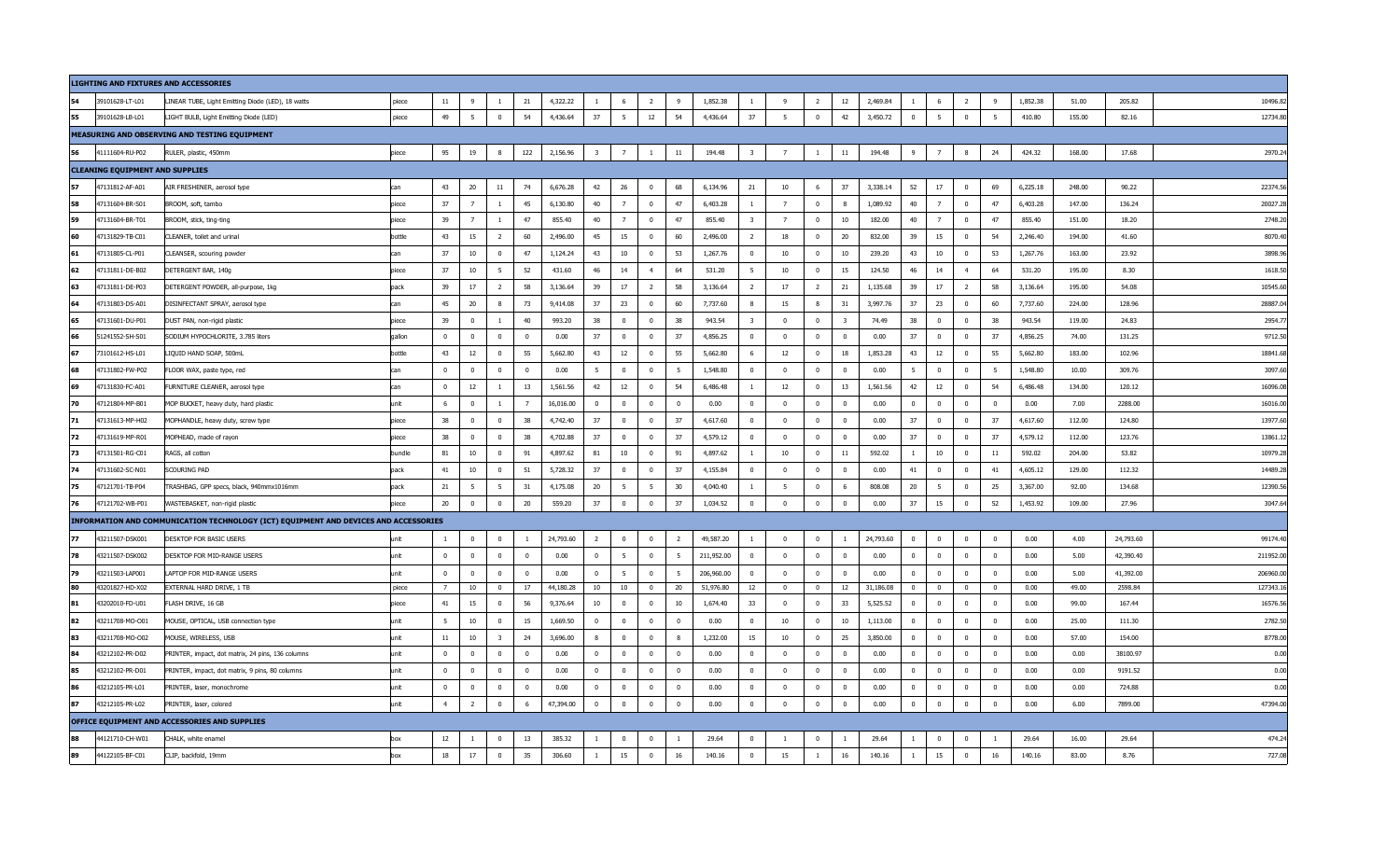| 90  | 44122105-BF-C02 | CLIP, backfold, 25mm                              | box        | 20             | 25             | $\mathbf 0$             | 45             | 684.90    | $\mathbf{0}$   | 22                      | $\overline{0}$          | 22                      | 334.84    | $\overline{\mathbf{3}}$ | 22                      | $\mathbf 0$             | 25             | 380.50           | $\overline{2}$   | 21                      | $\mathbf{0}$            | 23             | 350.06    | 115.00 | 15.22  | 1750.3    |
|-----|-----------------|---------------------------------------------------|------------|----------------|----------------|-------------------------|----------------|-----------|----------------|-------------------------|-------------------------|-------------------------|-----------|-------------------------|-------------------------|-------------------------|----------------|------------------|------------------|-------------------------|-------------------------|----------------|-----------|--------|--------|-----------|
| 91  | 44122105-BF-C03 | CLIP, backfold, 32mm                              | hox        | 20             | 26             | $\Omega$                | 46             | 1.028.56  | 9              | 15                      | $\overline{0}$          | 24                      | 536.64    | 24                      | 16                      | $\overline{\mathbf{0}}$ | 40             | 894.40           | 16               | 15                      | $\overline{1}$          | 32             | 715.52    | 142.00 | 22.36  | 3175.1    |
| 92  | 44122105-BF-C04 | CLIP, backfold, 50mm                              | hox        | 39             | 15             | $\overline{1}$          | 55             | 3,003.00  | - 2            | 16                      | $\mathbf{0}$            | 18                      | 982.80    | 11                      | 16                      | $\overline{0}$          | 27             | 1,474.20         | 2                | 15                      | -1                      | 18             | 982.80    | 118.00 | 54.60  | 6442.8    |
| 93  | 44121801-CT-R02 | CORRECTION TAPE, 8m                               | piece      | 110            | 39             | 10 <sub>10</sub>        | 159            | 1,857.12  | 80             | 40                      | $\bf{0}$                | 120                     | 1,401.60  | 90                      | 40                      | 10                      | 140            | 1,635.20         | 80               | 50                      | $^{\circ}$              | 130            | 1,518.40  | 549.00 | 11.68  | 6412.3    |
| 94  | 44111515-DF-B01 | DATA FILE BOX                                     | piece      | $\mathbf{0}$   | 100            | -1                      | 101            | 7,797.20  | 37             | 100                     | $\overline{0}$          | 137                     | 10,576.40 | 37                      | $\overline{\mathbf{0}}$ | $\mathbf 0$             | 37             | 2,856.40         | 37               | $\overline{0}$          | $\bf{0}$                | 37             | 2,856.40  | 312.00 | 77.20  | 24086.4   |
| 95  | 44122011-DF-F01 | DATA FOLDER                                       | piece      | $\overline{0}$ | $\mathbb O$    | 30                      | 30             | 2,059.20  | 37             | $\overline{0}$          | 30                      | 67                      | 4,598.88  | 37                      | $\overline{\mathbf{0}}$ | $\overline{0}$          | 37             | 2,539.68         | 37               | $\overline{0}$          | $\overline{0}$          | 37             | 2,539.68  | 171.00 | 68.64  | 11737.4   |
| 96  | 44121506-EN-D01 | ENVELOPE, documentary, A4                         |            | $\mathbf 0$    | $^{\circ}$     | $\overline{0}$          | $\overline{0}$ | 0.00      | $\overline{0}$ | $\overline{0}$          | $^{\circ}$              | $\overline{\mathbf{0}}$ | 0.00      | $\mathbf{0}$            | $\overline{\mathbf{0}}$ | $\overline{0}$          | $\overline{0}$ | 0.00             | $^{\circ}$       | $\overline{0}$          | $\mathbf{0}$            | $\mathbf{0}$   | 0.00      | 0.00   | 673.09 | 0.00      |
| 97  | 44121506-EN-D02 | ENVELOPE, DOCUMENTARY, for legal size document    | box        | 10             | -5             | $\mathbf 0$             | 15             | 13,907.40 | $\overline{0}$ | $\mathbf{1}$            | $\mathbf{0}$            | $\overline{1}$          | 927.16    | 10                      | - 6                     | $\mathbf 0$             | 16             | 14,834.56        | 10               | <sup>1</sup>            | $\bf{0}$                | 11             | 10,198.76 | 43.00  | 927.16 | 39867.8   |
| 98  | 44121506-EN-X01 | ENVELOPE, expanding, kraft, legal                 | hox        | 10             | 35             | $\mathbf 0$             | 45             | 33,228.00 | 50             | 16                      | $\mathbf{0}$            | 66                      | 48,734.40 | 10                      | 50                      | $\mathbf 0$             | 60             | 44,304.00        | 10 <sup>10</sup> | $\mathbf 0$             | $\mathbf{0}$            | 10             | 7,384.00  | 181.00 | 738.40 | 133650.4  |
| 99  | 44121506-EN-X02 | ENVELOPE, expanding, plastic                      | piece      | 70             | $^{\circ}$     | $\mathbf{0}$            | 70             | 2,134.30  | 10             | $\mathbf{0}$            | $\mathbf{0}$            | 10                      | 304.90    | $\overline{0}$          | $\overline{\mathbf{0}}$ | $\overline{0}$          | $\Omega$       | 0.00             | 10 <sup>10</sup> | $\mathbf{0}$            | $\mathbf{0}$            | 10             | 304.90    | 90.00  | 30.49  | 2744.1    |
| 100 | 44121506-EN-M02 | ENVELOPE, mailing                                 | hox        | 14             | $\overline{7}$ | $\overline{2}$          | 23             | 8,698.60  | 13             | $\overline{2}$          | $\mathbf{1}$            | 16                      | 6,051.20  | 13                      | $\overline{2}$          | $\mathbf{1}$            | 16             | 6,051.20         | 11               | 5                       | $\overline{0}$          | 16             | 6,051.20  | 71.00  | 378.20 | 26852.20  |
| 101 | 44121504-EN-W02 | ENVELOPE, mailing, with window                    | box        | 10             | 5              | $\mathbf 0$             | 15             | 6,505.20  | 5              | $\Omega$                | $\mathbf{0}$            | 5                       | 2,168.40  | 5                       | 5                       | $\overline{0}$          | 10             | 4,336.80         | 5                | $\mathbf{0}$            | $\mathbf{0}$            | 5              | 2,168.40  | 35.00  | 433.68 | 15178.8   |
| 102 | 44111912-ER-B01 | ERASER, FELT, for blackboard/whiteboard           | niece      | 39             | 10             | $\Omega$                | 49             | 504.70    | 24             | $\overline{\mathbf{3}}$ | $\mathbf{0}$            | 27                      | 278.10    | 31                      | $\overline{7}$          | $\bf{0}$                | 38             | 391.40           | 24               | 13                      | $\overline{0}$          | 37             | 381.10    | 151.00 | 10.30  | 1555.3    |
| 103 | 44122118-FA-P01 | FASTENER, metal, non-sharp edges                  | hox        | 47             | 10             | 15                      | 72             | 6,005.52  | 10             | 10                      | $\Omega$                | 20                      | 1,668.20  | 42                      | 15                      | $\overline{0}$          | -57            | 4,754.37         | 37               | 15                      | $^{\circ}$              | 52             | 4,337.32  | 201.00 | 83.41  | 16765.4   |
| 104 | 44111515-FO-X01 | FILE ORGANIZER, expanding, plastic, legal         | piece      | 47             | $\overline{0}$ | $\mathbf 0$             | 47             | 4,043.88  | $\overline{0}$ | $\Omega$                | $\overline{0}$          | $\overline{\mathbf{0}}$ | 0.00      | $\overline{0}$          | $\overline{\mathbf{0}}$ | $\overline{0}$          | $\Omega$       | 0.00             | $\overline{0}$   | $\bf{0}$                | $\overline{0}$          | $\overline{0}$ | 0.00      | 47.00  | 86.04  | 4043.8    |
| 105 | 44122018-FT-D01 | FILE TAB DIVIDER, bristol board, for A4           | set        | 15             | 15             | $\mathbf 0$             | 30             | 333.90    | 37             | $\mathbf{8}$            | $\mathbf{0}$            | 45                      | 500.85    | 37                      | 11                      | $\mathbf 0$             | 48             | 534.24           | 37               | $\mathbf{8}$            | $\mathbf{0}$            | 45             | 500.85    | 168.00 | 11.13  | 1869.8    |
| 106 | 44122018-FT-D02 | FILE TAB DIVIDER, legal                           | <b>set</b> | 37             | $11\,$         | $\mathbf 0$             | 48             | 683.04    | 37             | 8                       | $\mathbf{0}$            | 45                      | 640.35    | 37                      | $11\,$                  | $\overline{0}$          | 48             | 683.04           | 37               | -8                      | $\mathbf{0}$            | 45             | 640.35    | 186.00 | 14.23  | 2646.7    |
| 107 | 44122011-FO-F01 | FOLDER, fancy, with slide, A4                     | bundle     | 10             | $\Omega$       | $\Omega$                | 10             | 2,704.00  | 10             | $\Omega$                | $\Omega$                | 10                      | 2.704.00  | 10                      | $\Omega$                | $\overline{\mathbf{0}}$ | 10             | 2,704.00         | 10               | $\Omega$                | $\Omega$                | 10             | 2.704.00  | 40.00  | 270.40 | 10816.00  |
| 108 | 44122011-FO-F02 | FOLDER, fancy, with slide, legal                  | bundle     | 10             | - 5            | -1                      | 16             | 4,990.08  | 11             | $\overline{3}$          | $\overline{0}$          | 14                      | 4,366.32  | 11                      | $\overline{0}$          | $\overline{0}$          | 11             | 3,430.68         | 11               | $\overline{\mathbf{3}}$ | $\bf{0}$                | 14             | 4,366.32  | 55.00  | 311.88 | 17153.4   |
| 109 | 44122011-FO-L01 | FOLDER, L-type, A4                                | pack       | $\Omega$       | $^{\circ}$     | $\overline{7}$          | $\overline{7}$ | 1,200.01  | $\Omega$       | $\Omega$                | $\overline{4}$          | $\overline{4}$          | 685.72    | $\Omega$                | $\overline{0}$          | $\overline{7}$          | $\overline{7}$ | 1,200.01         | $\Omega$         | $\Omega$                | $\overline{4}$          | $\overline{4}$ | 685.72    | 22.00  | 171.43 | 3771.4    |
| 110 | 44122011-FO-L02 | FOLDER, L-type, legal                             | pack       | 68             | -1             | 21                      | 90             | 21,891.60 | 51             | $\overline{1}$          | 13                      | 65                      | 15,810.60 | 61                      | $\mathbf{1}$            | 16                      | 78             | 18,972.72        | 50               | $\overline{1}$          | 13                      | 64             | 15,567.36 | 297.00 | 243.24 | 72242.2   |
| 111 | 44122027-FO-P01 | FOLDER, pressboard                                | box        | 34             | 12             | $\overline{\mathbf{0}}$ | 46             | 43,821.44 | 11             | $\overline{7}$          | $\overline{0}$          | 18                      | 17,147.52 | 19                      | $\overline{7}$          | $\overline{\mathbf{3}}$ | 29             | 27,626.56        | 10               | - 5                     | $\overline{0}$          | 15             | 14,289.60 | 108.00 | 952.64 | 102885.1  |
| 112 | 44122011-FO-T03 | FOLDER, with tab, A4                              | pack       | 21             | -1             | $\mathbf 0$             | 22             | 6,138.00  | 6              | $\mathbf{1}$            | $\mathbf{0}$            | $\overline{7}$          | 1,953.00  | 10                      | $\mathbf{1}$            | $\overline{\mathbf{0}}$ | 11             | 3,069.00         | 6                | <sup>1</sup>            | $\mathbf{0}$            | $\overline{7}$ | 1,953.00  | 47.00  | 279.00 | 13113.0   |
| 113 | 44122011-FO-T04 | FOLDER, with tab, legal                           | pack       | 11             | 14             | 11                      | 36             | 11,568.96 | 6              | 9                       | $\mathbf{1}$            | 16                      | 5,141.76  | 15                      | 14                      | -1                      | 30             | 9,640.80         | 5                | 8                       | $\overline{0}$          | 13             | 4,177.68  | 95.00  | 321.36 | 30529.20  |
| 114 | 44122008-IT-T01 | INDEX TAB, self-adhesive, transparent             | box        | 37             | $\Omega$       | $\mathbf 0$             | 37             | 2,097.16  | 37             | $\Omega$                | $\mathbf{0}$            | 37                      | 2,097.16  | $\overline{0}$          | $\overline{0}$          | $\overline{0}$          | $\Omega$       | 0.00             | 37               | $\mathbf{0}$            | $\mathbf{0}$            | 37             | 2,097.16  | 111.00 | 56.68  | 6291.4    |
| 115 | 44111515-MF-B02 | MAGAZINE FILE BOX, large                          | piece      | $\mathbf{0}$   | $^{\circ}$     | $\mathbf 0$             | $\overline{0}$ | 0.00      | $\overline{0}$ | $\mathbf{0}$            | $\bf{0}$                | $\overline{0}$          | 0.00      | $\overline{0}$          | $\overline{0}$          | $\mathbf 0$             | $\mathbf{0}$   | 0.00             | $\overline{0}$   | $\bf{0}$                | $\mathbf{0}$            | $\mathbf{0}$   | 0.00      | 0.00   | 41.60  | 0.00      |
| 116 | 44121716-MA-F01 | MARKER, fluorescent                               | set        | 23             | 10             | $\overline{2}$          | 35             | 1,283.10  | 57             | 20                      | 15                      | 92                      | 3,372.72  | 49                      | - 5                     | $\overline{2}$          | 56             | 2.052.96         | 60               | 5                       | $\overline{0}$          | 65             | 2.382.90  | 248.00 | 36.66  | 9091.6    |
| 117 | 44121708-MW-B01 | MARKER, whiteboard, black                         | niece      | 47             | 50             | 10                      | 107            | 1,431.66  | - 58           | 50                      | $\mathbf{0}$            | 108                     | 1,445.04  | 65                      | 50                      | $\overline{0}$          | 115            | 1,538.70<br>- 58 |                  | 50                      | $^{\circ}$              | 108            | 1,445.04  | 438.00 | 13.38  | 5860.4    |
| 118 | 44121708-MW-B02 | MARKER, whiteboard, blue                          | piece      | 45             | 31             | $\overline{2}$          | 78             | 1,043.64  | 37             | 35                      | $\overline{0}$          | 72                      | 963.36    | 37                      | 45                      | $\mathbf 0$             | 82             | 1,097.16         | 37               | 30                      | $\mathbf 0$             | 67             | 896.46    | 299.00 | 13.38  | 4000.6    |
| 119 | 44121708-MW-B03 | MARKER, whiteboard, red                           | piece      | 37             | $\overline{4}$ | 3                       | 44             | 588.72    | 45             | <sup>2</sup>            | $\overline{\mathbf{3}}$ | 50                      | 669.00    | 47                      | $\overline{2}$          | $\overline{\mathbf{3}}$ | 52             | 695.76           | 45               | $\overline{2}$          | $\overline{\mathbf{3}}$ | 50             | 669.00    | 196.00 | 13.38  | 2622.4    |
| 120 | 44121708-MP-B01 | MARKER, permanent, black, bullet type             | piece      | 47             | 45             | 10                      | 102            | 915.96    | 36             | 35                      | $\overline{0}$          | 71                      | 637.58    | 38                      | 45                      | $\mathbf 0$             | 83             | 745.34           | 36               | 45                      | $\overline{0}$          | 81             | 727.38    | 337.00 | 8.98   | 3026.2    |
| 121 | 44121708-MP-B02 | MARKER, permanent, blue, bullet type              | piece      | 36             | 30             | $\mathbf{0}$            | 66             | 592.68    | 26             | 30                      | $\mathbf{0}$            | 56                      | 502.88    | 28                      | 30                      | $\overline{\mathbf{0}}$ | 58             | 520.84           | 26               | 32                      | $\mathbf{0}$            | 58             | 520.84    | 238.00 | 8.98   | 2137.2    |
| 122 | 44121708-MP-B03 | MARKER, permanent, red, bullet type               | piece      | 20             | $^{\circ}$     | $\mathbf 0$             | 20             | 179.60    | 2              | $^{\circ}$              | $\mathbf{0}$            | <sup>2</sup>            | 17.96     | $\overline{7}$          | $\overline{0}$          | $\mathbf 0$             | 7              | 62.86            | 2                | $\overline{0}$          | $\mathbf 0$             | $\overline{2}$ | 17.96     | 31.00  | 8.98   | 278.3     |
| 123 | 44122104-PC-G01 | PAPER CLIP, vinyl/plastic coated, 33mm            | ho         | 20             | 23             | $\overline{3}$          | 46             | 356.96    | $\overline{2}$ | 18                      | $\mathbf{0}$            | 20                      | 155.20    | 13                      | 8                       | $\overline{0}$          | 21             | 162.96           | $\overline{2}$   | $18\,$                  | $\overline{0}$          | 20             | 155.20    | 107.00 | 7.76   | 830.3     |
| 124 | 44122104-PC-J02 | PAPER CLIP, vinyl/plastic coated, 50mm            | box        | 22             | 17             | $\mathbf{0}$            | 39             | 537.42    | $\overline{4}$ | 17                      | $\overline{0}$          | 21                      | 289.38    | 12                      | 17                      | $\mathbf 0$             | 29             | 399.62           | $\overline{4}$   | 11                      | $\mathbf{0}$            | 15             | 206.70    | 104.00 | 13.78  | 1433.1    |
| 125 | 44121706-PE-L01 | PENCIL, lead, with eraser                         | hox        | 27             | -5             | $\overline{4}$          | 36             | 748.44    | $\overline{4}$ | 45                      | $\overline{0}$          | 49                      | 1,018.71  | $\overline{7}$          | 55                      | $\overline{4}$          | 66             | 1,372.14         | $\overline{2}$   | 55                      | $\mathbf{0}$            | 57             | 1,185.03  | 208.00 | 20.79  | 4324.3    |
| 126 | 44122037-RB-P10 | RING BINDER, plastic, 32mm                        | bundle     | 32             | $\overline{2}$ | -5                      | 39             | 9,351.81  | 15             | $\overline{z}$          | $\overline{0}$          | 17                      | 4,076.43  | $\overline{9}$          | $\overline{2}$          | - 5                     | 16             | 3,836.64         | -6               | $\overline{2}$          | $^{\circ}$              | 8              | 1,918.32  | 80.00  | 239.79 | 19183.2   |
| 127 | 44122101-RU-B01 | RUBBER BAND, No. 18                               | hox        | 10             | 8              | 15                      | 33             | 3,301.65  | 31             | 11                      | 13                      | 55                      | 5,502.75  | 41                      | - 8                     | 13                      | 62             | 6,203.10         | 25               | -8                      | 13                      | 46             | 4,602.30  | 196.00 | 100.05 | 19609.8   |
| 128 | 44121905-SP-F01 | STAMP PAD, felt                                   | piece      | 37             | 37             | 39                      | 113            | 3,949.35  | 69             | 34                      | 35                      | 138                     | 4,823.10  | 66                      | 34                      | 35                      | 135            | 4,718.25         | 57               | 34                      | 35                      | 126            | 4,403.70  | 512.00 | 34.95  | 17894.4   |
| 129 | 44121612-BL-H01 | BLADE, for general purpose cutter / utility knife | piece      | 46             | -6             | 17                      | 69             | 1,022.58  | 36             | - 6                     | 17                      | 59                      | 874.38    | 30                      | 6                       | 17                      | 53             | 785.46           | 27               | - 6                     | 17                      | 50             | 741.00    | 231.00 | 14.82  | 3423.4    |
| 130 | 44121612-CU-H01 | CUTTER/UTILITY KNIFE, for general purpose         | piece      | 22             | $\Omega$       | 11                      | 33             | 1,103.19  | 22             | $\Omega$                | 8                       | 30                      | 1,002.90  | 19                      | $\overline{0}$          | 8                       | 27             | 902.61           | 13               | $\overline{0}$          | 8                       | 21             | 702.03    | 111.00 | 33.43  | 3710.7    |
| 131 | 44103202-DS-M01 | DATING AND STAMPING MACHINE                       | piece      | $\overline{2}$ | $^{\circ}$     | $\mathbf 0$             | $\overline{2}$ | 907.92    | 65             | 25                      | 29                      | 119                     | 54,021.24 | $\overline{0}$          | 25                      | 29                      | 54             | 24,513.84        | 71               | 25                      | 29                      | 125            | 56,745.00 | 300.00 | 453.96 | 136188.00 |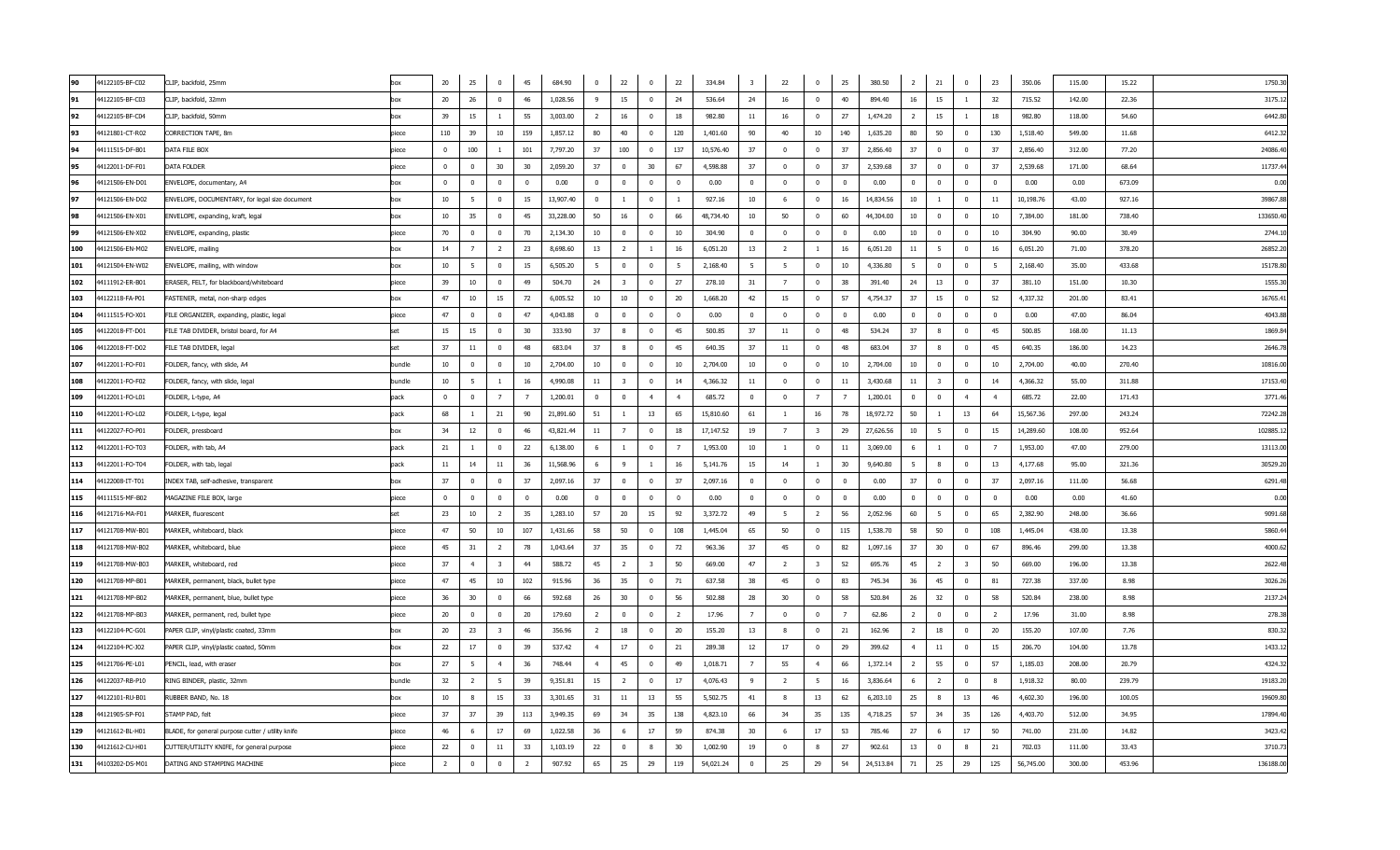| 132 | 44121619-PS-M01 | PENCIL SHARPENER, manual, single cutter head        | piece | 39                      | $^{\circ}$     | 8                       | 47             | 9,525.49  | 38                      | $^{\circ}$   | $7\overline{ }$          | 45                      | 9,120.15  | 50             | $\overline{0}$          | 9                       | 59         | 11,957.53 | 44             | $\overline{0}$ | 7              | 51                      | 10,336.17 | 202.00 | 202.67  | 40939.3  |
|-----|-----------------|-----------------------------------------------------|-------|-------------------------|----------------|-------------------------|----------------|-----------|-------------------------|--------------|--------------------------|-------------------------|-----------|----------------|-------------------------|-------------------------|------------|-----------|----------------|----------------|----------------|-------------------------|-----------|--------|---------|----------|
| 133 | 44101602-PU-P01 | PUNCHER, paper, heavy duty                          | piece | 45                      | 5              | 10 <sup>10</sup>        | 60             | 9,048.00  | <sup>1</sup>            | $\mathbf{1}$ | 9                        | 11                      | 1,658.80  | $\mathbf{0}$   | $\overline{0}$          | 11                      | $11\,$     | 1,658.80  | $\mathbf{0}$   | $\overline{0}$ | 9              | 9                       | 1,357.20  | 91.00  | 150.80  | 13722.8  |
| 134 | 44121618-SS-S01 | SCISSORS, symmetrical                               | nai   | 45                      | 25             | 30                      | 100            | 4,056.00  | 48                      | 26           | 20                       | 94                      | 3,812.64  | 58             | 46                      | 31                      | 135        | 5,475.60  | 42             | 26             | 20             | 88                      | 3,569.28  | 417.00 | 40.56   | 16913.5  |
| 135 | 44121615-ST-S01 | STAPLER, standard type                              | piece | 45                      | 25             | $\overline{\mathbf{3}}$ | 73             | 10,249.20 | $\mathbf{0}$            | 25           | 13                       | 38                      | 5,335.20  | $^{\circ}$     | $\overline{0}$          | $\overline{0}$          | $^{\circ}$ | 0.00      | $^{\circ}$     | 25             | 13             | 38                      | 5,335.20  | 149.00 | 140.40  | 20919.6  |
| 136 | 44121615-ST-B01 | STAPLER, heavy duty, binder type                    | unit  | 20                      | $\overline{2}$ | 0                       | 22             | 20,112.84 | 20                      | $^{\circ}$   | $\overline{\mathbf{0}}$  | 20                      | 18,284.40 | 20             | $\overline{0}$          | $\mathbf 0$             | 20         | 18,284.40 | 20             | $\mathbf 0$    | $\mathbf 0$    | 20                      | 18,284.40 | 82.00  | 914.22  | 74966.0  |
| 137 | 44121613-SR-P01 | STAPLE REMOVER, plier type                          | piece | 37                      | 15             | $\overline{2}$          | -54            | 1,344.60  | $\overline{0}$          | $\Omega$     | $\overline{\mathbf{0}}$  | $\overline{0}$          | 0.00      | $\Omega$       | $\Omega$                | $\mathbf 0$             | $\Omega$   | 0.00      | $\Omega$       | $\Omega$       | $\Omega$       | $\Omega$                | 0.00      | 54.00  | 24.90   | 1344.6   |
| 138 | 44121605-TD-T01 | TAPE DISPENSER, table top                           | niece | 18                      | 15             | 11                      | 44             | 2,824.80  | 12                      | -6           | $\overline{7}$           | 25                      | 1,605.00  | 16             | 12                      | $\overline{7}$          | 35         | 2,247.00  | 12             | - 6            | $\overline{7}$ | 25                      | 1,605.00  | 129.00 | 64.20   | 8281.8   |
| 139 | 44101602-PB-M01 | BINDING AND PUNCHING MACHINE, 50mm binding capacit  | unit  | $\mathbf{1}$            | $\Omega$       | $\Omega$                |                | 9,534.72  | $\Omega$                | $\Omega$     | $\overline{\mathbf{0}}$  | $\overline{0}$          | 0.00      | $\Omega$       | $\Omega$                | $\overline{0}$          | $\Omega$   | 0.00      | $\Omega$       | $\Omega$       | $\Omega$       | $\overline{0}$          | 0.00      | 1.00   | 9534.72 | 9534.7   |
| 140 | 44101807-CA-C01 | CALCULATOR, compact                                 | unit  | 24                      | 15             | $\mathbf 0$             | 39             | 13,527.15 | $\overline{0}$          | 8            | $\overline{\mathbf{0}}$  | 8                       | 2,774.80  | $\mathbf{0}$   | 16                      | 8                       | 24         | 8,324.40  | 2              | 8              | $\mathbf{0}$   | 10                      | 3,468.50  | 81.00  | 346.85  | 28094.8  |
| 141 | 44101714-FX-M01 | FACSIMILE MACHINE                                   | unit  | $\overline{0}$          | $\mathbf{0}$   | $\overline{0}$          | $\mathbf{0}$   | 0.00      | $\overline{0}$          | $\Omega$     | $\overline{\mathbf{0}}$  | $\overline{\mathbf{0}}$ | 0.00      | $^{\circ}$     | $\overline{\mathbf{0}}$ | $\mathbf 0$             | $\Omega$   | 0.00      | $\mathbf{0}$   | $\mathbf{0}$   | $\overline{0}$ | $\overline{0}$          | 0.00      | 0.00   | 5642.00 | 0.00     |
| 142 | 44101601-PT-M01 | PAPER TRIMMER / CUTTING MACHINE, table top          | unit  | $\overline{1}$          | $\overline{2}$ | $\overline{0}$          | $\overline{3}$ | 27,892.80 | $\overline{0}$          | $\Omega$     | $\Omega$                 | $\overline{0}$          | 0.00      | $\mathbf{0}$   | $\Omega$                | $\mathbf 0$             | $\Omega$   | 0.00      | $\Omega$       | $\Omega$       | $\Omega$       | $\overline{0}$          | 0.00      | 3.00   | 9297.60 | 27892.8  |
| 143 | 44101603-PS-M01 | PAPER SHREDDER                                      | unit  | $\mathbf{0}$            | $^{\circ}$     | $\pmb{0}$               | $\mathbf{0}$   | 0.00      | $\overline{0}$          | $^{\circ}$   | $\mathbf 0$              | $\overline{\mathbf{0}}$ | 0.00      | $\mathbf{0}$   | $\overline{0}$          | $\pmb{0}$               | $^{\circ}$ | 0.00      | $^{\circ}$     | $\overline{0}$ | $\overline{0}$ | $\mathbf 0$             | 0.00      | 0.00   | 5699.20 | 0.00     |
|     |                 | PRINTER OR FACSIMILE OR PHOTOCOPIER SUPPLIES        |       |                         |                |                         |                |           |                         |              |                          |                         |           |                |                         |                         |            |           |                |                |                |                         |           |        |         |          |
| 144 | 44103109-BR-D05 | DRUM CART, BROTHER DR-3455, Black                   | Cart  | $\mathbf{0}$            |                | $\Omega$                |                | 34,736.00 |                         |              | $\overline{0}$           | $\Omega$                | 0.00      |                | $^{\circ}$              | $\overline{0}$          | $\Omega$   | 0.00      |                |                | $\Omega$       | $\overline{0}$          | 0.00      | 5.00   | 6947.20 | 34736.0  |
| 145 | 44103105-BR-B04 | INK CART, BROTHER LC67B, Black                      | Cart  | $\mathbf{0}$            | 5              | $\overline{0}$          | 5              | 4,550.00  | $\overline{0}$          | $\Omega$     | $\overline{\mathbf{0}}$  | $\overline{\mathbf{0}}$ | 0.00      | $\mathbf{0}$   | $\overline{0}$          | $\mathbf{0}$            | $^{\circ}$ | 0.00      | $\mathbf{0}$   | $\mathbf{0}$   | $\mathbf{0}$   | $\overline{0}$          | 0.00      | 5.00   | 910.00  | 4550.00  |
| 146 | 44103105-BR-B05 | INK CART, BROTHER LC67HYBK, Black                   | Cart  | $\Omega$                | $\Omega$       | $\Omega$                | $\Omega$       | 0.00      | $\mathbf{0}$            | $\Omega$     | $\mathbf 0$              | $\overline{\mathbf{0}}$ | 0.00      | $\overline{0}$ | $\Omega$                | $\mathbf{0}$            | $\Omega$   | 0.00      | $^{\circ}$     | $\overline{0}$ | $\mathbf{0}$   | $\overline{0}$          | 0.00      | 0.00   | 1601.60 | 0.00     |
| 147 | 44103109-BR-D06 | Drum Cart, Brother DR-451CL, high yield 30000 pages | Cart  | $\Omega$                | $^{\circ}$     | $\overline{0}$          | $^{\circ}$     | 0.00      | $\overline{0}$          | $\Omega$     | $\overline{\mathbf{0}}$  | $\overline{\mathbf{0}}$ | 0.00      | $\mathbf{0}$   | $\overline{\mathbf{0}}$ | $\mathbf 0$             | $\Omega$   | 0.00      | $\overline{0}$ | $\overline{0}$ | $\mathbf{0}$   | $\overline{\mathbf{0}}$ | 0.00      | 0.00   | 6760.00 | 0.00     |
| 148 | 44103103-BR-B16 | Toner Cart, Brother TN-456 BLACK, high yield 6500   | Cart  | $\overline{0}$          | $^{\circ}$     | $\overline{0}$          | $^{\circ}$     | 0.00      | $\overline{0}$          | $^{\circ}$   | $\overline{\mathbf{0}}$  | $\overline{\mathbf{0}}$ | 0.00      | $\mathbf{0}$   | $\overline{0}$          | $\overline{\mathbf{0}}$ | $^{\circ}$ | 0.00      | $^{\circ}$     | $\mathbf{0}$   | $\mathbf{0}$   | $\overline{0}$          | 0.00      | 0.00   | 5080.40 | 0.00     |
| 149 | 44103103-BR-C03 | Toner Cart, Brother TN-456 CYAN, high yield 6500    | Cart  | $\overline{0}$          | $\overline{0}$ | $\Omega$                | $\Omega$       | 0.00      | $\overline{0}$          | $\Omega$     | $\overline{\mathbf{0}}$  | $\overline{\mathbf{0}}$ | 0.00      | $\mathbf{0}$   | $\overline{0}$          | $\mathbf 0$             | $\Omega$   | 0.00      | $^{\circ}$     | $\mathbf{0}$   | $\overline{0}$ | $\bf{0}$                | 0.00      | 0.00   | 8569.60 | 0.00     |
| 150 | 44103103-BR-M03 | Toner Cart, Brother TN-456 MAGENTA, high yield      | Cart  | $\Omega$                | $\Omega$       | $\Omega$                | $\Omega$       | 0.00      | $\Omega$                | $\Omega$     | $\overline{0}$           | $\overline{0}$          | 0.00      | $\Omega$       | $\overline{0}$          | $\mathbf 0$             | $\Omega$   | 0.00      | $\Omega$       | $\Omega$       | $\Omega$       | $\overline{\mathbf{0}}$ | 0.00      | 0.00   | 8569.60 | 0.00     |
| 151 | 44103103-BR-Y03 | Toner Cart, Brother TN-456 YELLOW, high yield 6500  | Cart  | $\bf{0}$                | $\mathbf{0}$   | $\mathbf 0$             | $\overline{0}$ | 0.00      | $\overline{0}$          | $^{\circ}$   | $\overline{\mathbf{0}}$  | $\overline{\mathbf{0}}$ | 0.00      | $\overline{0}$ | $\overline{0}$          | $\overline{0}$          | $^{\circ}$ | 0.00      | $\mathbf 0$    | $\overline{0}$ | $\overline{0}$ | $\overline{\mathbf{0}}$ | 0.00      | 0.00   | 8569.60 | 0.00     |
| 152 | 44103103-SA-B03 | TONER CART, SAMSUNG ML-D2850B, Black                | Cart  | $^{\circ}$              | $^{\circ}$     | $\overline{0}$          | $\mathbf{0}$   | 0.00      | $\overline{0}$          | $^{\circ}$   | $\mathbf 0$              | $\overline{0}$          | 0.00      | $^{\circ}$     | $\overline{0}$          | $\pmb{0}$               | $^{\circ}$ | 0.00      | $\overline{0}$ | $\overline{0}$ | $\mathbf 0$    | $\overline{0}$          | 0.00      | 0.00   | 5116.80 | 0.00     |
| 153 | 44103105-CA-C04 | INK CART, CANON CL-741, Colored                     | cart  | $\bf{0}$                | $\overline{0}$ | $\overline{0}$          | $\overline{0}$ | 0.00      | $\overline{0}$          | $\mathbf 0$  | $\overline{\mathbf{0}}$  | $\overline{\mathbf{0}}$ | 0.00      | $\mathbf{0}$   | $\overline{0}$          | $\overline{\mathbf{0}}$ | $^{\circ}$ | 0.00      | $\mathbf{0}$   | $\overline{0}$ | $\mathbf{0}$   | $\overline{0}$          | 0.00      | 0.00   | 989.04  | 0.00     |
| 154 | 44103105-CA-C02 | INK CART, CANON CL-811, Colored                     | cart  | -9                      | 15             | -6                      | 30             | 30,888.00 | - 5                     | 11           | $\overline{2}$           | 18                      | 18,532.80 | -6             | - 8                     | $\mathbf{3}$            | $17\,$     | 17,503.20 | -5             | $\mathbf{0}$   | - 5            | 10                      | 10,296.00 | 75.00  | 1029.60 | 77220.00 |
| 155 | 44103105-CA-B04 | INK CART, CANON PG-740, Black                       | cart  | $\mathbf 0$             | $\mathbf 0$    | $\Omega$                | $\Omega$       | 0.00      | $\overline{\mathbf{0}}$ | $\Omega$     | $\overline{\mathbf{0}}$  | $\overline{\mathbf{0}}$ | 0.00      |                | $\overline{\mathbf{0}}$ | $\overline{0}$          | $\Omega$   | 0.00      | 0              | $\mathbf 0$    | $\mathbf 0$    | $\overline{\mathbf{0}}$ | 0.00      | 0.00   | 754.00  | 0.00     |
| 156 | 44103105-CA-B02 | INK CART, CANON PG-810, Black                       | cart  | 10                      | 20             | -5                      | 35             | 27,300.00 | 8                       | 8            | $\overline{\mathbf{3}}$  | 19                      | 14,820.00 | 8              | 8                       | $\overline{\mathbf{3}}$ | 19         | 14,820.00 | 9              | $\overline{4}$ | $\mathbf{q}$   | 22                      | 17,160.00 | 95.00  | 780.00  | 74100.0  |
| 157 | 44103105-EP-B17 | INK CART, EPSON C13T664100 (T6641), Black           | cart  | 60                      | 65             | 10                      | 135            | 33,696.00 | 58                      | 63           | 8                        | 129                     | 32,198.40 | 58             | 63                      | $\mathbf{8}$            | 129        | 32,198.40 | 58             | 58             | 8              | 124                     | 30,950.40 | 517.00 | 249.60  | 129043.2 |
| 158 | 44103105-EP-C17 | INK CART, EPSON C13T664200 (T6642), Cyan            | cart  | 44                      | 34             | $\overline{4}$          | 82             | 20,467.20 | 44                      | 34           | 8                        | 86                      | 21,465.60 |                | 34                      | $\overline{4}$          | 82         | 20,467.20 | 44             | 25             | $\overline{0}$ | 69                      | 17,222.40 | 319.00 | 249.60  | 79622.4  |
| 159 | 44103105-EP-M17 | INK CART, EPSON C13T664300 (T6643), Magenta         | cart  | 44                      | 34             | $\overline{4}$          | 82             | 20,467.20 | 44                      | 34           | 8                        | 86                      | 21,465.60 | 44             | 34                      | $\overline{4}$          | 82         | 20,467.20 | 44             | 25             | $\mathbf{0}$   | 69                      | 17,222.40 | 319.00 | 249.60  | 79622.4  |
| 160 | 44103105-EP-Y17 | INK CART, EPSON C13T664400 (T6644), Yellow          | cart  | 44                      | 34             |                         | 82             | 20,467.20 | 44                      | 34           | 8                        | 86                      | 21,465.60 | 44             | 34                      | $\overline{4}$          | 82         | 20,467.20 | 44             | 25             | $\overline{0}$ | 69                      | 17,222.40 | 319.00 | 249.60  | 79622.4  |
| 161 | 44103105-HP-B40 | Ink Cartridge, HP C2P04AA (HP62) Black              | cart  | $\Omega$                | $\Omega$       | $\Omega$                | $\Omega$       | 0.00      | $\Omega$                | $\Omega$     | $\Omega$                 | $\Omega$                | 0.00      | $\Omega$       | $\Omega$                | $\mathbf 0$             | $\Omega$   | 0.00      | $\Omega$       | $\Omega$       | $\Omega$       | $\Omega$                | 0.00      | 0.00   | 773.76  | 0.00     |
| 162 | 44103105-HP-T40 | Ink Cartridge, HP C2P06AA (HP62) Tri-color          | cart  | $\overline{0}$          | $\mathbf{0}$   | $\mathbf 0$             | $\overline{0}$ | 0.00      | $\overline{0}$          | $^{\circ}$   | $\overline{\mathbf{0}}$  | $\overline{\mathbf{0}}$ | 0.00      | $\overline{0}$ | $\overline{0}$          | $\overline{0}$          | $^{\circ}$ | 0.00      | $\mathbf 0$    | $\overline{0}$ | $\overline{0}$ | $\overline{\mathbf{0}}$ | 0.00      | 0.00   | 950.56  | 0.00     |
| 163 | 44103105-HP-B09 | INK CART, HP C9351AA, (HP21), Black                 | cart  | $\overline{0}$          | $\mathbf{0}$   | $\overline{0}$          | $\overline{0}$ | 0.00      | $\overline{0}$          | $^{\circ}$   | $\overline{0}$           | $\overline{\mathbf{0}}$ | 0.00      | $^{\circ}$     | $\overline{0}$          | $\mathbf 0$             | $^{\circ}$ | 0.00      | $\overline{0}$ | $\overline{0}$ | $\overline{0}$ | $\overline{0}$          | 0.00      | 0.00   | 795.60  | 0.00     |
| 164 | 44103105-HP-T10 | INK CART, HP C9352AA, (HP22), Tri-color             | cart  | $\Omega$                | $^{\circ}$     | $\overline{0}$          | $\overline{0}$ | 0.00      | $\overline{0}$          | $\Omega$     | $\overline{\mathbf{0}}$  | $\overline{\mathbf{0}}$ | 0.00      | $\mathbf{0}$   | $\overline{0}$          | $\mathbf 0$             | $\Omega$   | 0.00      | $\overline{0}$ | $\overline{0}$ | $\overline{0}$ | $\overline{0}$          | 0.00      | 0.00   | 920.40  | 0.00     |
| 165 | 44103105-HP-P48 | Ink Cartridge, HP C9397A (HP72) 69ml Photo Black    | cart  | $\overline{\mathbf{0}}$ | $^{\circ}$     | $\mathbf 0$             | $\overline{0}$ | 0.00      | $\overline{0}$          | $\Omega$     | $\overline{\mathbf{0}}$  | $\overline{0}$          | 0.00      | $^{\circ}$     | $\overline{0}$          | $\overline{0}$          | $\Omega$   | 0.00      | $^{\circ}$     | $\mathbf{0}$   | $\mathbf{0}$   | $\overline{0}$          | 0.00      | 0.00   | 1996.80 | 0.00     |
| 166 | 44103105-HP-C48 | Ink Cartridge, HP C9398A (HP72) 69ml Cyan           | cart  | $^{\circ}$              | $\mathbf 0$    | $\mathbf 0$             | $\Omega$       | 0.00      | $\overline{\mathbf{0}}$ | $^{\circ}$   | $\overline{\phantom{0}}$ | $\overline{\mathbf{0}}$ | 0.00      | $^{\circ}$     | $\overline{\mathbf{0}}$ | $\mathbf 0$             | $^{\circ}$ | 0.00      | 0              | $\mathbf 0$    | $\overline{0}$ | $\overline{\mathbf{0}}$ | 0.00      | 0.00   | 1996.80 | 0.00     |
| 167 | 44103105-HP-M48 | Ink Cartridge, HP C9399A (HP72) 69ml Magenta        | cart  | $\mathbf{0}$            | $^{\circ}$     | $\overline{0}$          | $^{\circ}$     | 0.00      | $\overline{0}$          | $^{\circ}$   | $\overline{0}$           | $\overline{0}$          | 0.00      | $^{\circ}$     | $\overline{0}$          | $\mathbf 0$             | $^{\circ}$ | 0.00      | $^{\circ}$     | $\mathbf{0}$   | $\overline{0}$ | $\mathbf 0$             | 0.00      | 0.00   | 1996.80 | 0.00     |
| 168 | 44103105-HP-Y48 | Ink Cartridge, HP C9400A (HP72) 69ml Yellow         | cart  | $\mathbf{0}$            | $^{\circ}$     | $\overline{0}$          | $\overline{0}$ | 0.00      | $\overline{0}$          | $^{\circ}$   | $\overline{\mathbf{0}}$  | $\overline{\mathbf{0}}$ | 0.00      | $\mathbf{0}$   | $\overline{0}$          | $\mathbf{0}$            | $^{\circ}$ | 0.00      | $^{\circ}$     | $\mathbf{0}$   | $\mathbf{0}$   | $\overline{0}$          | 0.00      | 0.00   | 1996.80 | 0.00     |
| 169 | 44103105-HP-G48 | Ink Cartridge, HP C9401A (HP72) 69ml Gray           | cart  | $\Omega$                | $\Omega$       | $\Omega$                | $\Omega$       | 0.00      | $\Omega$                | $\Omega$     | 0                        | $\overline{\mathbf{0}}$ | 0.00      | $\Omega$       | $\Omega$                | $\mathbf 0$             | $\Omega$   | 0.00      | $\Omega$       | $\Omega$       | $\Omega$       | $\Omega$                | 0.00      | 0.00   | 1996.80 | 0.00     |
| 170 | 44103105-HP-B48 | Ink Cartridge, HP C9403A (HP72) 130ml Matte Black   | cart  | $\Omega$                | $\Omega$       | $\overline{0}$          | $\overline{0}$ | 0.00      | $\overline{0}$          | $\Omega$     | $\overline{0}$           | $\overline{0}$          | 0.00      | $^{\circ}$     | $\overline{0}$          | $\mathbf 0$             | $\Omega$   | 0.00      | $\mathbf{0}$   | $\mathbf{0}$   | $\overline{0}$ | $\mathbf 0$             | 0.00      | 0.00   | 3016.00 | 0.00     |
| 171 | 44103105-HP-B17 | INK CART, HP CC640WA, (HP60), Black                 | cart  | $\Omega$                | $\Omega$       | $\Omega$                | $\Omega$       | 0.00      | $\Omega$                |              | $\mathbf 0$              | $\Omega$                | 0.00      | $\Omega$       | $\Omega$                | $\mathbf 0$             |            | 0.00      | $\mathbf{0}$   | $\Omega$       | $\mathbf 0$    | $\overline{0}$          | 0.00      | 0.00   | 769.60  | 0.00     |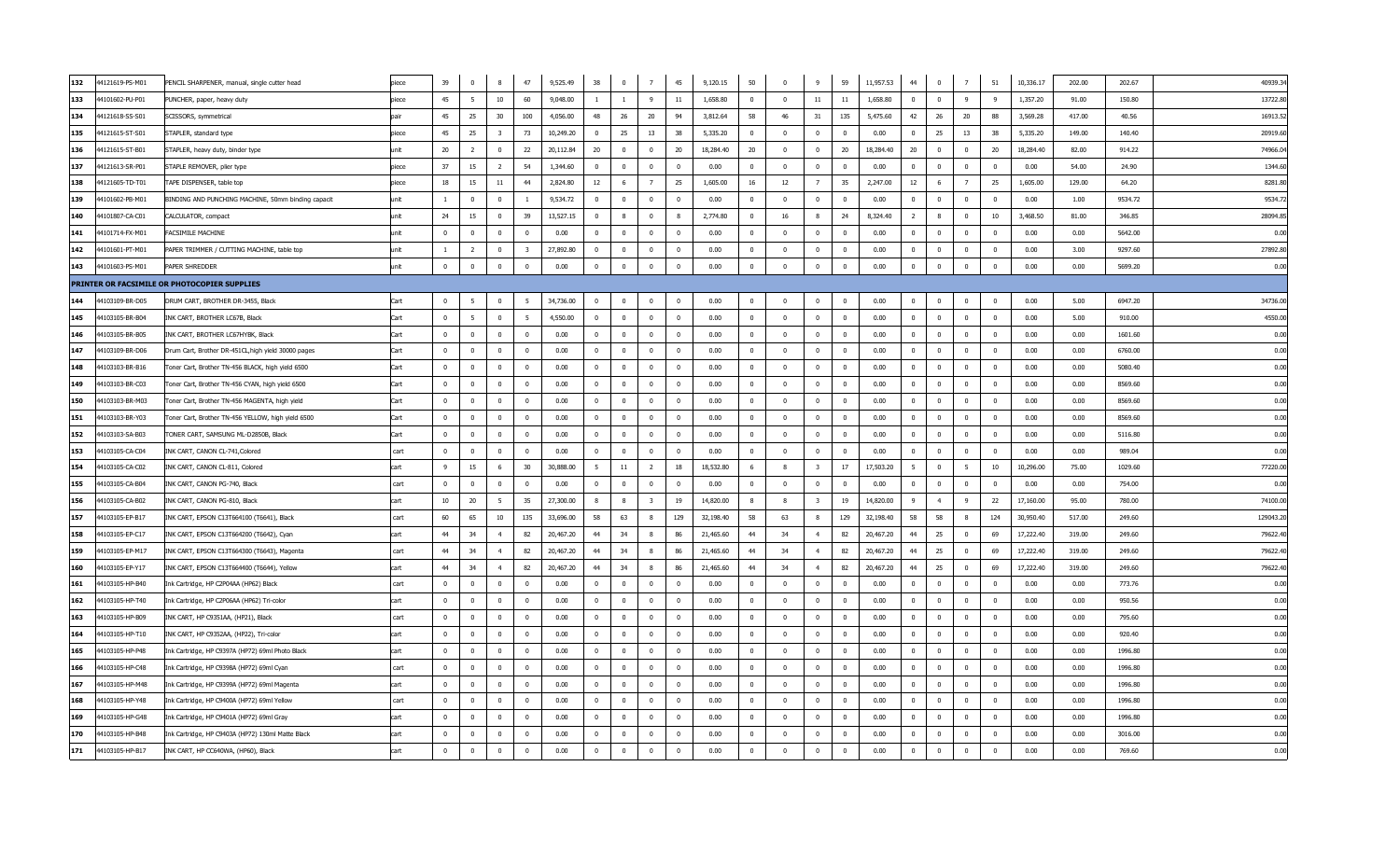| 172 | 44103105-HP-T17 | INK CART, HP CC643WA, (HP60), Tri-color        | cart |                         |                | $\mathbf 0$    | $\Omega$                | 0.00 | $\mathbf 0$             |                | $\Omega$                | $\overline{0}$           | 0.00 | 0                       |                         | $\mathbf 0$             | $\Omega$       | 0.00<br>$\mathbf 0$    | $\Omega$                | $\mathbf 0$    | $\mathbf{0}$   | 0.00 | 0.00 | 915.20  | 0.00 |
|-----|-----------------|------------------------------------------------|------|-------------------------|----------------|----------------|-------------------------|------|-------------------------|----------------|-------------------------|--------------------------|------|-------------------------|-------------------------|-------------------------|----------------|------------------------|-------------------------|----------------|----------------|------|------|---------|------|
| 173 | 44103105-HP-B35 | INK CART, HP CD887AA, (HP703), Black           | cart | $\overline{0}$          | $\Omega$       | $\Omega$       | $\overline{0}$          | 0.00 | $\Omega$                | $\Omega$       | $\overline{0}$          | $\overline{0}$           | 0.00 | $\Omega$                | $\overline{0}$          | $\overline{0}$          | $\Omega$       | 0.00<br>$\Omega$       | $\Omega$                | $\Omega$       | $\Omega$       | 0.00 | 0.00 | 366.08  | 0.00 |
| 174 | 44103105-HP-T35 | INK CART, HP CD888AA, (HP703), Tri-color       | cart | $\Omega$                | $^{\circ}$     | $\Omega$       | $\Omega$                | 0.00 | $\Omega$                | $\Omega$       | $\mathbf{0}$            | $\Omega$                 | 0.00 | $\overline{\mathbf{0}}$ | $\overline{0}$          | $\overline{0}$          | $\Omega$       | 0.00<br>$^{\circ}$     | $\overline{0}$          | $\Omega$       | $^{\circ}$     | 0.00 | 0.00 | 366.08  | 0.00 |
| 175 | 44103105-HX-C40 | INK CART, HP CD972AA, (HP 920XL), Cyan         | cart | $\overline{0}$          | $^{\circ}$     | $\mathbf 0$    | $\overline{0}$          | 0.00 | $\overline{\mathbf{0}}$ | $^{\circ}$     | $\overline{0}$          | $\overline{\mathbf{0}}$  | 0.00 | $\overline{\mathbf{0}}$ | $\overline{0}$          | $\bf{0}$                | $\mathbf 0$    | 0.00<br>$\mathbf{0}$   | $\overline{\mathbf{0}}$ | $\mathbf 0$    | $\mathbf 0$    | 0.00 | 0.00 | 641.68  | 0.00 |
| 176 | 44103105-HX-M40 | INK CART, HP CD973AA, (HP 920XL), Magenta      | cart | $\Omega$                | $^{\circ}$     | $\mathbf 0$    | $\overline{0}$          | 0.00 | $\overline{\mathbf{0}}$ | $\Omega$       | $\overline{0}$          | $\overline{\mathbf{0}}$  | 0.00 | $\mathbf 0$             | $\overline{0}$          | $\mathbf 0$             | $\overline{0}$ | 0.00<br>$\overline{0}$ | $\overline{0}$          | $\mathbf 0$    | $\overline{0}$ | 0.00 | 0.00 | 641.68  | 0.00 |
| 177 | 44103105-HX-Y40 | INK CART, HP CD974AA, (HP 920XL), Yellow,      | cart | $\overline{0}$          | $^{\circ}$     | $\mathbf 0$    | $\overline{\mathbf{0}}$ | 0.00 | $\overline{0}$          | $\overline{0}$ | $\overline{0}$          | $\overline{0}$           | 0.00 | $\overline{0}$          | $\overline{0}$          | $\overline{0}$          | $\overline{0}$ | 0.00<br>$\mathbf{0}$   | $\overline{0}$          | $\bf{0}$       | $\bf{0}$       | 0.00 | 0.00 | 641.68  | 0.00 |
| 178 | 44103105-HX-B40 | INK CART, HP CD975AA, (HP 920XL), Black        | cart | $\pmb{0}$               | $\mathbb O$    | $\mathbf 0$    | $\overline{\mathbf{0}}$ | 0.00 | $\overline{\mathbf{0}}$ | $\Omega$       | $\mathbf 0$             | $\overline{\mathbf{0}}$  | 0.00 | $\overline{0}$          | $\overline{\mathbf{0}}$ | $\pmb{0}$               | $\mathbf{0}$   | 0.00<br>$\mathbf 0$    | $\mathbf 0$             | $\pmb{0}$      | $\overline{0}$ | 0.00 | 0.00 | 1346.80 | 0.00 |
| 179 | 44103105-HP-B20 | INK CART, HP CH561WA, (HP61), Black            | cart | $\overline{\mathbf{0}}$ | $^{\circ}$     | $\mathbf 0$    | $\overline{0}$          | 0.00 | $\overline{0}$          | $\overline{0}$ | $\mathbf{0}$            | $\overline{\mathbf{0}}$  | 0.00 | $\overline{0}$          | $\overline{0}$          | $\mathbf 0$             | $\mathbf{0}$   | 0.00<br>$\mathbf{0}$   | $\mathbf{0}$            | $\mathbf{0}$   | $\mathbf{0}$   | 0.00 | 0.00 | 756.08  | 0.00 |
| 180 | 44103105-HP-T20 | INK CART, HP CH562WA, (HP61), Tricolor         | cart | $\mathbf{0}$            | $\overline{0}$ | $\mathbf 0$    | $\overline{0}$          | 0.00 | $\overline{0}$          | $\overline{0}$ | $\bf{0}$                | $\overline{\mathbf{0}}$  | 0.00 | $\mathbf 0$             | $\overline{0}$          | $\pmb{0}$               | $\overline{0}$ | $\mathbf 0$<br>0.00    | $\overline{0}$          | $\overline{0}$ | $\bf{0}$       | 0.00 | 0.00 | 931.84  | 0.00 |
| 181 | 44103105-HP-B49 | Ink Cartridge, HP CH565A (HP82) Black          | cart | $\Omega$                | $\Omega$       | $\Omega$       | $\overline{0}$          | 0.00 | $\Omega$                | $\Omega$       | $\bf{0}$                | $\overline{0}$           | 0.00 | $\overline{0}$          | $\Omega$                | $\mathbf 0$             | $\Omega$       | 0.00<br>$\overline{0}$ | $\Omega$                | $\mathbf 0$    | $\overline{0}$ | 0.00 | 0.00 | 1944.80 | 0.00 |
| 182 | 44103105-HP-C49 | Ink Cartridge, HP CH566A (HP82) Cyan           | cart | $\mathbf 0$             | $^{\circ}$     | $\Omega$       | $\overline{0}$          | 0.00 | $\overline{0}$          | $\Omega$       | $^{\circ}$              | $\Omega$                 | 0.00 | $\Omega$                | $\Omega$                | $\mathbf 0$             |                | 0.00<br>$^{\circ}$     | $\Omega$                | $\mathbf 0$    | $\mathbf{0}$   | 0.00 | 0.00 | 1539.20 | 0.00 |
| 183 | 44103105-HP-M49 | Ink Cartridge, HP CH567A (HP82) Magenta        | cart | $\overline{0}$          | $^{\circ}$     | $\mathbf 0$    | $\overline{0}$          | 0.00 | $\overline{0}$          | $\Omega$       | $\overline{0}$          | $\overline{0}$           | 0.00 | $\mathbf{0}$            | $\overline{0}$          | $\overline{0}$          | $\Omega$       | 0.00<br>$^{\circ}$     | $\mathbf{0}$            | $\mathbf{0}$   | $^{\circ}$     | 0.00 | 0.00 | 1539.20 | 0.00 |
| 184 | 44103105-HP-Y49 | Ink Cartridge, HP CH568A (HP82) Yellow         | cart | $\Omega$                | $\Omega$       | $\Omega$       | $\overline{0}$          | 0.00 | $\mathbf{0}$            | $\Omega$       | $\overline{0}$          | $\overline{0}$           | 0.00 | $\mathbf{0}$            | $\overline{0}$          | $\overline{0}$          | $\Omega$       | 0.00<br>$\Omega$       | $\Omega$                | $\Omega$       | $\Omega$       | 0.00 | 0.00 | 1539.20 | 0.00 |
| 185 | 44103105-HX-B43 | INK CART, HP CN045AA, (HP950XL), Black         | cart | $\Omega$                | $\Omega$       | $\Omega$       | $\Omega$                | 0.00 | $\overline{0}$          | $\Omega$       | $^{\circ}$              | $\overline{0}$           | 0.00 | $\mathbf 0$             | $\Omega$                | $\overline{0}$          | $\Omega$       | 0.00<br>$^{\circ}$     | $\Omega$                | $^{\circ}$     | $^{\circ}$     | 0.00 | 0.00 | 1786.72 | 0.00 |
| 186 | 44103105-HX-C43 | INK CART, HP CN046AA, (HP951XL), Cyan          | cart | $\mathbf{0}$            | $^{\circ}$     | $^{\circ}$     | $\overline{\mathbf{0}}$ | 0.00 | $\overline{\mathbf{0}}$ | $^{\circ}$     | $\overline{0}$          | $\overline{\mathbf{0}}$  | 0.00 | $\overline{\mathbf{0}}$ | $\overline{\mathbf{0}}$ | $\overline{0}$          | $\mathbf 0$    | 0.00<br>$\mathbf 0$    | $\overline{\mathbf{0}}$ | $\mathbf 0$    | $\mathbf 0$    | 0.00 | 0.00 | 1326.00 | 0.00 |
| 187 | 44103105-HX-M43 | INK CART, HP CN047AA, (HP951XL), Magenta       | cart | $\Omega$                | $^{\circ}$     | $\Omega$       | $\Omega$                | 0.00 | $\overline{0}$          | $\Omega$       | $^{\circ}$              | $\Omega$                 | 0.00 | $\overline{0}$          | $\overline{0}$          | $^{\circ}$              | $\Omega$       | 0.00<br>$^{\circ}$     | $\overline{0}$          | $\Omega$       | $^{\circ}$     | 0.00 | 0.00 | 1326.00 | 0.00 |
| 188 | 44103105-HX-Y43 | INK CART, HP CN048AA, (HP951XL). Yellow        | cart | $\overline{0}$          | $^{\circ}$     | $\mathbf 0$    | $\overline{0}$          | 0.00 | $\overline{0}$          | $\mathbf{0}$   | $\overline{0}$          | $\overline{0}$           | 0.00 | $\overline{0}$          | $\overline{0}$          | $\overline{0}$          | $\mathbf{0}$   | 0.00<br>$\mathbf{0}$   | $\overline{0}$          | $\bf{0}$       | $\bf{0}$       | 0.00 | 0.00 | 1326.00 | 0.00 |
| 189 | 44103105-HP-B36 | INK CART, HP CN692AA, (HP704), Black           | cart | $\mathbf 0$             | $\mathbf 0$    | $\mathbf 0$    | $\overline{0}$          | 0.00 | $\overline{0}$          | $^{\circ}$     | $\overline{0}$          | $\overline{\mathbf{0}}$  | 0.00 | $\mathbf 0$             | $\overline{\mathbf{0}}$ | $\pmb{0}$               | $\mathbf 0$    | 0.00<br>$\overline{0}$ | $\mathbf 0$             | $\mathbf 0$    | $\mathbf 0$    | 0.00 | 0.00 | 366.08  | 0.00 |
| 190 | 44103105-HP-T36 | INK CART, HP CN693AA, (HP704), Tri-color       | cart | $\overline{\mathbf{0}}$ | $\mathbf 0$    | $\mathbf 0$    | $\overline{0}$          | 0.00 | $\overline{0}$          | $\mathbf{0}$   | $\mathbf{0}$            | $\overline{\mathbf{0}}$  | 0.00 | $\overline{0}$          | $\overline{0}$          | $\overline{\mathbf{0}}$ | $\overline{0}$ | 0.00<br>$\mathbf{0}$   | $\mathbf{0}$            | $\mathbf{0}$   | $\mathbf{0}$   | 0.00 | 0.00 | 366.08  | 0.00 |
| 191 | 44103105-HP-B33 | INK CART, HP CZ107AA, (HP678), Black           | cart | $\mathbf{0}$            | $^{\circ}$     | $\mathbf 0$    | $\overline{\mathbf{0}}$ | 0.00 | $\overline{0}$          | $\Omega$       | $^{\circ}$              | $\overline{\mathbf{0}}$  | 0.00 |                         | $\overline{\mathbf{0}}$ | $^{\circ}$              | $\Omega$       | 0.00<br>$^{\circ}$     | $\overline{0}$          | $\mathbf{0}$   | $\overline{0}$ | 0.00 | 0.00 | 366.08  | 0.00 |
| 192 | 44103105-HP-T33 | INK CART, HP CZ108AA, (HP678), Tricolor        | cart | $\overline{0}$          | $\Omega$       | $\Omega$       | $\Omega$                | 0.00 | $\overline{0}$          | $\Omega$       | $\mathbf 0$             | $\overline{0}$           | 0.00 | $\overline{0}$          | $\Omega$                | $\Omega$                | $\Omega$       | 0.00<br>$\mathbf 0$    | $\Omega$                | $\overline{0}$ | $\overline{0}$ | 0.00 | 0.00 | 366.08  | 0.00 |
| 193 | 44103105-HP-B42 | INK CART, HP CZ121A (HP685A), Black            | cart | $\mathbf 0$             | $\mathbf{0}$   | $\mathbf 0$    | $\overline{0}$          | 0.00 | $\overline{0}$          | $\Omega$       | $\mathbf{0}$            | $\overline{\mathbf{0}}$  | 0.00 | $\overline{0}$          | $\overline{0}$          | $\mathbf 0$             | $\overline{0}$ | 0.00<br>$\overline{0}$ | $\mathbf 0$             | $\mathbf{0}$   | $\mathbf{0}$   | 0.00 | 0.00 | 312.00  | 0.00 |
| 194 | 44103105-HP-C33 | INK CART, HP CZ122A (HP685A), Cyan             | cart | $\Omega$                | $^{\circ}$     | $\mathbf 0$    | $\overline{0}$          | 0.00 | $\overline{0}$          | $\Omega$       | $\mathbf{0}$            | $\overline{\mathbf{0}}$  | 0.00 | $\overline{0}$          | $\overline{0}$          | $\overline{0}$          | $\Omega$       | 0.00<br>$\mathbf{0}$   | $\overline{0}$          | $\mathbf{0}$   | $\mathbf{0}$   | 0.00 | 0.00 | 256.88  | 0.00 |
| 195 | 44103105-HP-M33 | INK CART, HP CZ123A (HP685A), Magenta          | cart | $\Omega$                | $\Omega$       | $\Omega$       | $\Omega$                | 0.00 | $\Omega$                | $\Omega$       | $\Omega$                | $\overline{0}$           | 0.00 | $\Omega$                | $\Omega$                | $\Omega$                | $\Omega$       | 0.00<br>$\Omega$       | $\Omega$                | $\Omega$       | $\Omega$       | 0.00 | 0.00 | 256.88  | 0.00 |
| 196 | 44103105-HP-Y33 | INK CART, HP CZ124A (HP685A), Yellow           | cart | $\Omega$                | $^{\circ}$     | $\Omega$       | $\Omega$                | 0.00 | $\overline{\mathbf{0}}$ | $\Omega$       | $^{\circ}$              | $\Omega$                 | 0.00 | $^{\circ}$              | $\overline{0}$          | $\overline{0}$          | $\Omega$       | 0.00<br>$\Omega$       | $\Omega$                | $\Omega$       | $^{\circ}$     | 0.00 | 0.00 | 256.88  | 0.00 |
| 197 | 44103105-HP-T43 | Ink Cartridge, HP F6V26AA (HP680) Tri-color    | cart | $\mathbf{0}$            | $^{\circ}$     | $\mathbf 0$    | $\overline{0}$          | 0.00 | $\overline{0}$          | $\overline{0}$ | $\mathbf{0}$            | $\overline{0}$           | 0.00 | $\overline{0}$          | $\overline{0}$          | $\mathbf 0$             | $\mathbf{0}$   | 0.00<br>$^{\circ}$     | $\overline{0}$          | $^{\circ}$     | $\bf{0}$       | 0.00 | 0.00 | 405.60  | 0.00 |
| 198 | 44103105-HP-B43 | Ink Cartridge, HP F6V27AA (HP680) Black        | cart | $\Omega$                | $^{\circ}$     | $\mathbf 0$    | $\overline{0}$          | 0.00 | $\overline{0}$          | $\Omega$       | $^{\circ}$              | $\overline{0}$           | 0.00 | $\mathbf{0}$            | $\overline{0}$          | $^{\circ}$              | $\Omega$       | 0.00<br>$^{\circ}$     | $\overline{0}$          | $\mathbf{0}$   | $\overline{0}$ | 0.00 | 0.00 | 405.60  | 0.00 |
| 199 | 44103105-HP-C50 | Ink Cartridge, HP L0S51AA (HP955) Cyan         | cart | $\overline{0}$          | $\mathbf 0$    | $\mathbf 0$    | $\overline{0}$          | 0.00 | $\overline{0}$          | $\overline{0}$ | $\overline{0}$          | $\overline{0}$           | 0.00 | $\overline{0}$          | $\overline{0}$          | $\overline{0}$          | $\mathbf{0}$   | 0.00<br>$\mathbf{0}$   | $\overline{0}$          | $\bf{0}$       | $\bf{0}$       | 0.00 | 0.00 | 995.75  | 0.00 |
| 200 | 44103105-HP-M50 | Ink Cartridge, HP L0S54AA (HP955) Magenta      | cart | $\mathbf 0$             | $\mathbb O$    | $\mathbf 0$    | $\overline{\mathbf{0}}$ | 0.00 | $\overline{\mathbf{0}}$ | $\Omega$       | $\overline{0}$          | $\overline{\mathbf{0}}$  | 0.00 | 0                       | $\overline{\mathbf{0}}$ | $\mathbf 0$             | $\overline{0}$ | 0.00<br>$\overline{0}$ | $\mathbf 0$             | $\mathbf 0$    | $\bf{0}$       | 0.00 | 0.00 | 995.75  | 0.00 |
| 201 | 44103105-HP-Y50 | Ink Cartridge, HP L0S57AA (HP955) Yellow       | cart | $\overline{\mathbf{0}}$ | $^{\circ}$     | $\mathbf 0$    | $\overline{0}$          | 0.00 | $\overline{0}$          | $\overline{0}$ | $^{\circ}$              | $\overline{\mathbf{0}}$  | 0.00 | $\overline{0}$          | $\overline{0}$          | $\mathbf 0$             | $\overline{0}$ | 0.00<br>$\mathbf{0}$   | $\mathbf{0}$            | $\mathbf{0}$   | $\mathbf 0$    | 0.00 | 0.00 | 995.75  | 0.00 |
| 202 | 44103105-HP-B50 | Ink Cartridge, HP L0S60AA (HP955) Black        | cart | $^{\circ}$              | $^{\circ}$     | $\mathbf 0$    | $\overline{0}$          | 0.00 | $\overline{0}$          | $\overline{0}$ | $\mathbf 0$             | $\overline{\mathbf{0}}$  | 0.00 | $\mathbf 0$             | $\overline{0}$          | $\mathbf 0$             | $\mathbf{0}$   | 0.00<br>$\mathbf{0}$   | $\mathbf 0$             | $\bf{0}$       | $\bf{0}$       | 0.00 | 0.00 | 4956.60 | 0.00 |
| 203 | 44103105-HX-C48 | Ink Cartridge, HP L0S63AA (HP955XL) Cyan       | cart | $\overline{0}$          | $^{\circ}$     | $\mathbf 0$    | $\overline{0}$          | 0.00 | $\overline{0}$          | $\overline{0}$ | $\bf{0}$                | $\overline{0}$           | 0.00 | $\overline{0}$          | $\overline{0}$          | $\mathbf 0$             | $\overline{0}$ | 0.00<br>$\overline{0}$ | $\overline{0}$          | $\mathbf 0$    | $\overline{0}$ | 0.00 | 0.00 | 1212.64 | 0.00 |
| 204 | 44103105-HX-M48 | Ink Cartridge, HP L0S66AA (HP955XL) Magenta    | cart | $\mathbf 0$             | $^{\circ}$     | $\Omega$       | $\Omega$                | 0.00 | $\overline{0}$          |                | $^{\circ}$              | $\Omega$                 | 0.00 | $\Omega$                | $\Omega$                | $\Omega$                |                | 0.00<br>$\mathbf{0}$   | $\Omega$                | $\mathbf{0}$   | $\mathbf{0}$   | 0.00 | 0.00 | 1212.64 | 0.00 |
| 205 | 44103105-HX-Y48 | Ink Cartridge, HP L0S69AA (HP955XL) Yellow     | cart | $\overline{0}$          | $^{\circ}$     | $\overline{0}$ | $\overline{0}$          | 0.00 | $\overline{0}$          | $\Omega$       | $^{\circ}$              | $\overline{\mathbf{0}}$  | 0.00 | $\mathbf{0}$            | $\overline{0}$          | $\overline{0}$          | $\Omega$       | 0.00<br>$^{\circ}$     | $\overline{0}$          | $\mathbf{0}$   | $^{\circ}$     | 0.00 | 0.00 | 1212.64 | 0.00 |
| 206 | 44103105-HX-B48 | Ink Cartridge, HP L0S72AA (HP955XL) Black      | cart | $\Omega$                | $\Omega$       | $\Omega$       | $\overline{0}$          | 0.00 | $\mathbf{0}$            | $\Omega$       | $\bf{0}$                | $\overline{0}$           | 0.00 | $\mathbf{0}$            | $\overline{0}$          | $\mathbf 0$             | $\Omega$       | 0.00<br>$\Omega$       | $\Omega$                | $\Omega$       | $\Omega$       | 0.00 | 0.00 | 1644.24 | 0.00 |
| 207 | 44103105-HP-C51 | Ink Cartridge, HP T6L89AA (HP905) Cyan         | cart | $\Omega$                | $\Omega$       | $\Omega$       | $\Omega$                | 0.00 | $\Omega$                | $\Omega$       | $\Omega$                | $\overline{0}$           | 0.00 | $\mathbf{0}$            | $\Omega$                | $\overline{0}$          | $\Omega$       | 0.00<br>$\Omega$       | $\Omega$                | $\Omega$       | $\Omega$       | 0.00 | 0.00 | 453.62  | 0.00 |
| 208 | 44103105-HP-M51 | Ink Cartridge, HP T6L93AA (HP905) Magenta      | cart | $^{\circ}$              | $^{\circ}$     | 0              | $\overline{0}$          | 0.00 | $\overline{\mathbf{0}}$ | $\Omega$       | $^{\circ}$              | $\overline{\phantom{0}}$ | 0.00 | $^{\circ}$              | $\overline{0}$          | $\overline{0}$          | $\Omega$       | 0.00<br>$\mathbf 0$    | $^{\circ}$              | $\mathbf 0$    | $\mathbf 0$    | 0.00 | 0.00 | 453.62  | 0.00 |
| 209 | 44103105-HP-Y51 | Ink Cartridge, HP T6L97AA (HP905) Yellow       | cart | $\Omega$                | $^{\circ}$     | $\Omega$       | $\Omega$                | 0.00 | $\overline{0}$          | $\Omega$       | $^{\circ}$              | $\Omega$                 | 0.00 | $\Omega$                | $\overline{0}$          | $^{\circ}$              | $\Omega$       | 0.00<br>$^{\circ}$     | $\Omega$                | $^{\circ}$     | $\overline{0}$ | 0.00 | 0.00 | 453.62  | 0.00 |
| 210 | 44103105-HP-B51 | Ink Cartridge, HP T6M01AA (HP905) Black        | cart | $\overline{0}$          | $^{\circ}$     | $\mathbf 0$    | $\overline{0}$          | 0.00 | $\overline{0}$          | $\overline{0}$ | $\overline{\mathbf{0}}$ | $\overline{0}$           | 0.00 | $\overline{0}$          | $\overline{0}$          | $\overline{0}$          | $\overline{0}$ | 0.00<br>$^{\circ}$     | $\overline{0}$          | $\bf{0}$       | $\bf{0}$       | 0.00 | 0.00 | 741.28  | 0.00 |
| 211 | 44103112-EP-R05 | RIBBON CART, EPSON C13S015516 (#8750), Black   | cart | $\mathbf 0$             | $^{\circ}$     | $\mathbf 0$    | $\mathbf 0$             | 0.00 | $\overline{0}$          |                | $\mathbf 0$             | $\overline{\mathbf{0}}$  | 0.00 | $\mathbf 0$             | $\overline{\mathbf{0}}$ | $\pmb{0}$               | $\mathbf 0$    | 0.00<br>$\mathbf 0$    | $\mathbf 0$             | $\mathbf 0$    | $\pmb{0}$      | 0.00 | 0.00 | 77.43   | 0.00 |
| 212 | 44103112-EP-R07 | RIBBON CART, EPSON C13S015531 (S015086), Black | cart | $\overline{\mathbf{0}}$ | $^{\circ}$     | $\mathbf 0$    | $\overline{0}$          | 0.00 | $\overline{0}$          | $\overline{0}$ | $^{\circ}$              | $\overline{\mathbf{0}}$  | 0.00 | $\overline{0}$          | $\overline{0}$          | $\overline{0}$          | $\overline{0}$ | 0.00<br>$\mathbf{0}$   | $\overline{0}$          | $\mathbf{0}$   | $\mathbf{0}$   | 0.00 | 0.00 | 736.32  | 0.00 |
| 213 | 44103112-EP-R13 | RIBBON CART, EPSON C13S015632, Black           | cart | $\mathbf 0$             | $^{\circ}$     | $\mathbf 0$    | $\overline{0}$          | 0.00 | $\overline{0}$          | $\overline{0}$ | $\mathbf{0}$            | $\overline{0}$           | 0.00 | $\overline{0}$          | $\overline{0}$          | $\mathbf 0$             | $\mathbf{0}$   | 0.00<br>$\mathbf{0}$   | $\overline{0}$          | $\mathbf{0}$   | $\mathbf{0}$   | 0.00 | 0.00 | 77.94   | 0.00 |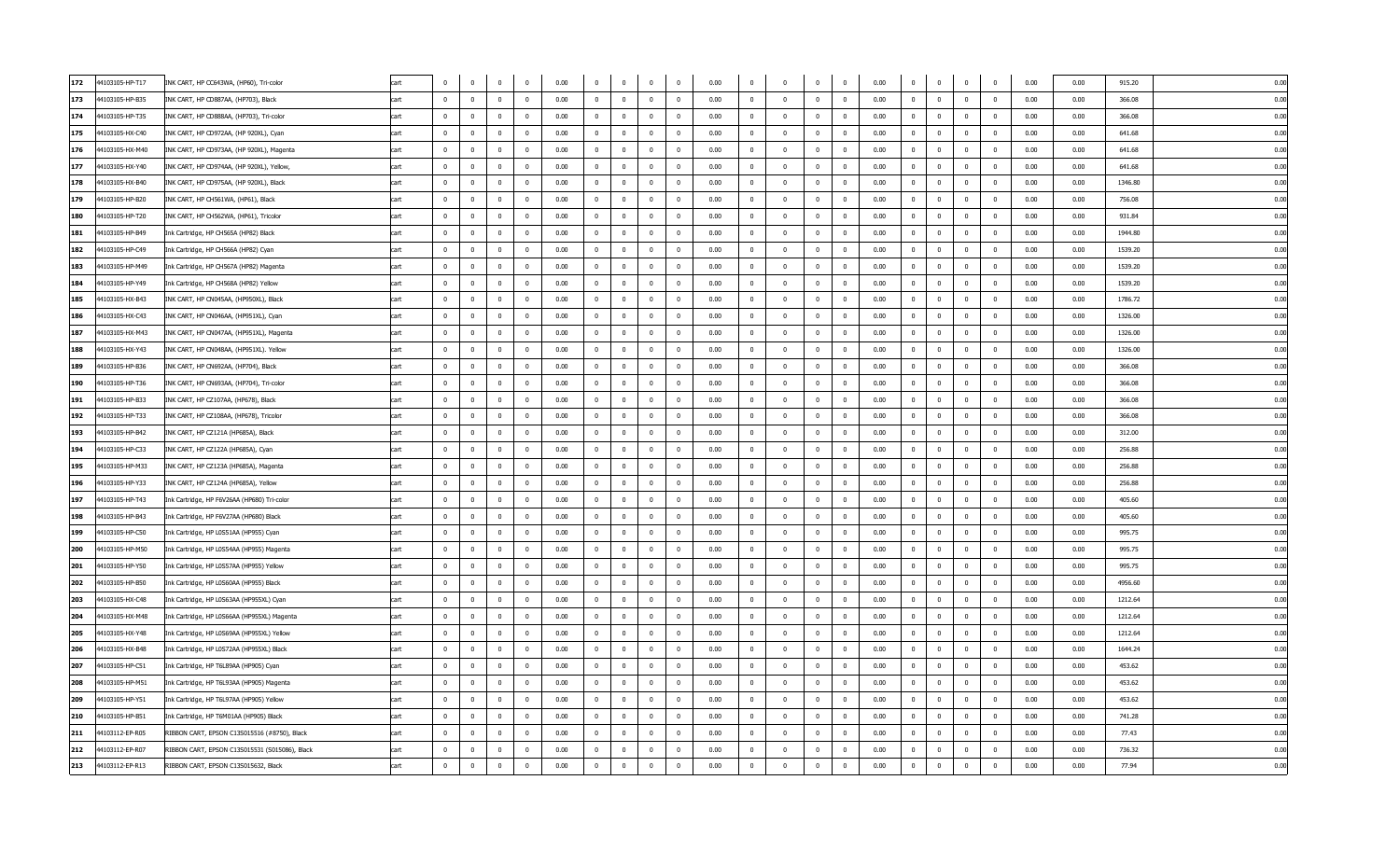| 214 | 44103103-BR-B03 | TONER CART, BROTHER TN-2025, Black                 | cart | $\Omega$                | 5                       | $\bf{0}$                | 5                       | 13,426.40 | $\overline{0}$          | $\overline{0}$ | $\overline{0}$          | $\overline{\mathbf{0}}$ | 0.00 | $\overline{0}$          | $\Omega$                | $\bf{0}$                | $\mathbf 0$    | 0.00 | $\overline{0}$ | $\mathbf 0$             | $\overline{0}$ | $\mathbf 0$    | 0.00 | 5.00  | 2685.28  | 13426.4 |
|-----|-----------------|----------------------------------------------------|------|-------------------------|-------------------------|-------------------------|-------------------------|-----------|-------------------------|----------------|-------------------------|-------------------------|------|-------------------------|-------------------------|-------------------------|----------------|------|----------------|-------------------------|----------------|----------------|------|-------|----------|---------|
| 215 | 44103103-BR-B04 | TONER CART, BROTHER TN-2130, Black                 | cart | $\overline{0}$          | 5                       | $\overline{0}$          | 5                       | 9,464.00  | $\overline{0}$          | $\mathbf 0$    | $\overline{0}$          | $\overline{\mathbf{0}}$ | 0.00 | $\mathbf{0}$            | $\overline{0}$          | $\overline{\mathbf{0}}$ | $\mathbf{0}$   | 0.00 | $\mathbf 0$    | $\mathbf{0}$            | $\mathbf{0}$   | $\overline{0}$ | 0.00 | 5.00  | 1892.80  | 9464.0  |
| 216 | 44103103-BR-B05 | TONER CART, BROTHER TN-2150, Black                 | cart | $\mathbf 0$             | $5\overline{5}$         | $\overline{0}$          | 5                       | 13,426.40 | $\overline{0}$          | $\mathbf{0}$   | $\overline{0}$          | $\overline{\mathbf{0}}$ | 0.00 | $\overline{0}$          | $\overline{0}$          | $\bf{0}$                | $\mathbf{0}$   | 0.00 | $\bf{0}$       | $\bf{0}$                | $\mathbf{0}$   | $\mathbf 0$    | 0.00 | 5.00  | 2685.28  | 13426.4 |
| 217 | 44103103-BR-B09 | TONER CART, BROTHER TN-3320, Black                 | cart | $\overline{0}$          | 5                       | $\overline{0}$          | -5                      | 17,836.00 | $\overline{0}$          | $\mathbf 0$    | $\mathbf{0}$            | $\overline{\mathbf{0}}$ | 0.00 | $\mathbf{0}$            | $\overline{0}$          | $\mathbf 0$             | $\mathbf{0}$   | 0.00 | $\mathbf{0}$   | $\mathbf 0$             | $\mathbf{0}$   | $\mathbf{0}$   | 0.00 | 5.00  | 3567.20  | 17836.0 |
| 218 | 44103103-BR-B11 | TONER CART, BROTHER TN-3350, Black                 | cart | $\mathbf{0}$            | 5                       | $\overline{0}$          | - 5                     | 25,012.00 | $\overline{0}$          | $\mathbf 0$    | $\overline{0}$          | $\overline{\mathbf{0}}$ | 0.00 | $\mathbf{0}$            | $\overline{0}$          | $\overline{\mathbf{0}}$ | $\overline{0}$ | 0.00 | $\mathbf{0}$   | $\mathbf 0$             | $\mathbf{0}$   | $\overline{0}$ | 0.00 | 5.00  | 5002.40  | 25012.0 |
| 219 | 44103103-HP-B12 | TONER CART, HP CB435A, Black                       | cart | $\overline{0}$          | $\mathbf 0$             | $\Omega$                | $\Omega$                | 0.00      | $\Omega$                | $\Omega$       | $\mathbf 0$             | $\overline{0}$          | 0.00 | $\Omega$                | $\overline{0}$          | $\overline{0}$          | $\Omega$       | 0.00 | $\Omega$       | $\Omega$                | $\Omega$       | $\Omega$       | 0.00 | 0.00  | 3380.00  | 0.00    |
| 220 | 44103103-HP-B14 | TONER CART, HP CB540A, Black                       | cart | $\overline{0}$          | $\Omega$                | $\Omega$                | $\Omega$                | 0.00      | $\Omega$                | $\Omega$       | $\Omega$                | $\overline{0}$          | 0.00 | $\Omega$                | $\Omega$                | $\overline{\mathbf{0}}$ | $\Omega$       | 0.00 | $\Omega$       | $\Omega$                | $\Omega$       | $\mathbf{0}$   | 0.00 | 0.00  | 3337.36  | 0.00    |
| 221 | 44103103-HP-B18 | TONER CART, HP CE255A, Black                       | cart | $\overline{0}$          | $\bf{0}$                | $\mathbf 0$             | $\overline{0}$          | 0.00      | $\mathbf{0}$            | $\mathbf{0}$   | $\overline{\mathbf{0}}$ | $\overline{\mathbf{0}}$ | 0.00 | $\overline{0}$          | $\overline{0}$          | $\overline{0}$          | $\mathbf 0$    | 0.00 | $\overline{0}$ | $\bf{0}$                | $\mathbf 0$    | $\mathbf 0$    | 0.00 | 0.00  | 7332.00  | 0.00    |
| 222 | 44103103-HP-B21 | TONER CART, HP CE278A, Black                       | cart | $\Omega$                | $\overline{0}$          | $\mathbf 0$             | $\overline{0}$          | 0.00      | $\overline{0}$          | $^{\circ}$     | $\overline{\mathbf{0}}$ | $\overline{\mathbf{0}}$ | 0.00 | $\mathbf{0}$            | $\overline{0}$          | $\overline{\mathbf{0}}$ | $\overline{0}$ | 0.00 | $\mathbf{0}$   | $\overline{0}$          | $^{\circ}$     | $\mathbf 0$    | 0.00 | 0.00  | 3952.00  | 0.00    |
| 223 | 44103103-HP-B22 | TONER CART, HP CE285A (HP85A), Black               | cart | $\overline{0}$          | $\mathbf{0}$            | $\mathbf 0$             | $\overline{0}$          | 0.00      | $\overline{0}$          | $^{\circ}$     | $\overline{\mathbf{0}}$ | $\overline{\mathbf{0}}$ | 0.00 | $\mathbf{0}$            | $\overline{0}$          | $\overline{0}$          | $\overline{0}$ | 0.00 | $\mathbf{0}$   | $\overline{0}$          | $\bf{0}$       | $\bf{0}$       | 0.00 | 0.00  | 3432.00  | 0.00    |
| 224 | 44103103-HP-B23 | TONER CART, HP CE310A, Black                       | cart | $\mathbf 0$             | $\bf{0}$                | $\mathbf 0$             | $\Omega$                | 0.00      | $\overline{\mathbf{0}}$ | $\Omega$       | $\overline{\mathbf{0}}$ | $\overline{\mathbf{0}}$ | 0.00 |                         | $\overline{0}$          | $\mathbf 0$             | $\Omega$       | 0.00 | 0              | $\mathbf 0$             | $\pmb{0}$      | $\pmb{0}$      | 0.00 | 0.00  | 2614.56  | 0.00    |
| 225 | 44103103-HP-C23 | TONER CART, HP CE311A, Cyan                        | cart | $\bf{0}$                | $\bf{0}$                | $\overline{0}$          | $\overline{0}$          | 0.00      | $\mathbf{0}$            | $\mathbf 0$    | $\overline{0}$          | $\overline{\mathbf{0}}$ | 0.00 | $\mathbf{0}$            | $\overline{0}$          | $\overline{0}$          | $\overline{0}$ | 0.00 | $\mathbf{0}$   | $\mathbf{0}$            | $\mathbf{0}$   | $\overline{0}$ | 0.00 | 0.00  | 2542.80  | 0.00    |
| 226 | 44103103-HP-Y23 | TONER CART, HP CE312A, Yellow                      | cart | $\mathbf 0$             | $\bf{0}$                | $\overline{0}$          | $\mathbf{0}$            | 0.00      | $\overline{0}$          | $\mathbf 0$    | $\overline{\mathbf{0}}$ | $\overline{\mathbf{0}}$ | 0.00 | $\mathbf{0}$            | $\overline{0}$          | $\bf{0}$                | $\overline{0}$ | 0.00 | $\mathbf 0$    | $\mathbf 0$             | $\mathbf 0$    | $\mathbf 0$    | 0.00 | 0.00  | 2542.80  | 0.00    |
| 227 | 44103103-HP-M23 | TONER CART, HP CE313A, Magenta                     | cart | $\Omega$                | $\mathbf 0$             | $\overline{0}$          | $\Omega$                | 0.00      | $\overline{0}$          | $\mathbf 0$    | $\overline{0}$          | $\overline{\mathbf{0}}$ | 0.00 | $\mathbf{0}$            | $\overline{0}$          | $\overline{\mathbf{0}}$ | $\Omega$       | 0.00 | $\mathbf{0}$   | $\mathbf 0$             | $\mathbf{0}$   | $\mathbf{0}$   | 0.00 | 0.00  | 2542.80  | 0.00    |
| 228 | 44103103-HP-B24 | TONER CART, HP CE320A, Black                       | cart | $\overline{0}$          | $\mathbf 0$             | $\overline{0}$          | $\mathbf{0}$            | 0.00      | $\overline{0}$          | $^{\circ}$     | $\overline{0}$          | $\overline{\mathbf{0}}$ | 0.00 | $\mathbf{0}$            | $\overline{0}$          | $\overline{0}$          | $\mathbf{0}$   | 0.00 | $^{\circ}$     | $^{\circ}$              | $\mathbf{0}$   | $\mathbf{0}$   | 0.00 | 0.00  | 2916.16  | 0.00    |
| 229 | 44103103-HP-C24 | TONER CART, HP CE321A, Cyan                        | cart | $\overline{0}$          | $\mathbf 0$             | $\Omega$                | $\overline{0}$          | 0.00      | $\Omega$                | $\Omega$       | $\overline{0}$          | $\bf{0}$                | 0.00 | $\Omega$                | $\overline{0}$          | $\overline{0}$          | $\Omega$       | 0.00 | $\Omega$       | $\Omega$                | $\mathbf{0}$   | $\Omega$       | 0.00 | 0.00  | 3072.16  | 0.00    |
| 230 | 44103103-HP-Y24 | TONER CART, HP CE322A, Yellow                      | cart | $\overline{0}$          | $\Omega$                | $\mathbf 0$             | $\overline{0}$          | 0.00      | $\overline{0}$          | $\Omega$       | $\overline{\mathbf{0}}$ | $\bf{0}$                | 0.00 | $\mathbf{0}$            | $\Omega$                | $\overline{0}$          | $\Omega$       | 0.00 | $\mathbf{0}$   | $\mathbf{0}$            | $^{\circ}$     | $\mathbf{0}$   | 0.00 | 0.00  | 3072.16  | 0.00    |
| 231 | 44103103-HP-M24 | TONER CART, HP CE323A, Magenta                     | cart | $\mathbf{0}$            | $\bf{0}$                | $\overline{\mathbf{0}}$ | $^{\circ}$              | 0.00      | $\overline{\mathbf{0}}$ | $^{\circ}$     | $\overline{\mathbf{0}}$ | $\overline{\mathbf{0}}$ | 0.00 | $\mathbf{0}$            | $\overline{\mathbf{0}}$ | $\mathbf 0$             | $^{\circ}$     | 0.00 | $\mathbf 0$    | $\mathbf 0$             | $\mathbf 0$    | $\mathbf 0$    | 0.00 | 0.00  | 3072.16  | 0.00    |
| 232 | 44103103-HP-B25 | TONER CART, HP CE390A, Black                       | cart | $\Omega$                | $\overline{0}$          | $\overline{0}$          | $\overline{0}$          | 0.00      | $\overline{0}$          | $\mathbf{0}$   | $\overline{\mathbf{0}}$ | $\overline{0}$          | 0.00 | $\mathbf{0}$            | $\overline{0}$          | $\overline{0}$          | $\mathbf{0}$   | 0.00 | $\overline{0}$ | $\overline{0}$          | $^{\circ}$     | $\overline{0}$ | 0.00 | 0.00  | 8476.00  | 0.00    |
| 233 | 44103103-HP-B26 | TONER CART, HP CE400A, Black                       | cart | $\overline{0}$          | $\mathbf{0}$            | $\overline{0}$          | $\Omega$                | 0.00      | $\overline{0}$          | $^{\circ}$     | $\overline{\mathbf{0}}$ | $\overline{0}$          | 0.00 | $\overline{\mathbf{0}}$ | $\overline{0}$          | $\mathbf 0$             | $\mathbf{0}$   | 0.00 | $\mathbf 0$    | $\overline{0}$          | $\mathbf 0$    | $\bf{0}$       | 0.00 | 0.00  | 6900.40  | 0.00    |
| 234 | 44103103-HP-C26 | TONER CART, HP CE401A, Cyan                        | cart | $\overline{0}$          | $\bf{0}$                | $\overline{0}$          | $\overline{0}$          | 0.00      | $\overline{0}$          | $\mathbf 0$    | $\overline{\mathbf{0}}$ | $\overline{0}$          | 0.00 | $\overline{0}$          | $\overline{0}$          | $\overline{0}$          | $\overline{0}$ | 0.00 | $\overline{0}$ | $\bf{0}$                | $\overline{0}$ | $\mathbf 0$    | 0.00 | 0.00  | 10193.04 | 0.00    |
| 235 | 44103103-HP-Y26 | TONER CART, HP CE402A, Yellow                      | cart | $\overline{0}$          | $\mathbf 0$             | $\overline{0}$          | $\overline{0}$          | 0.00      | $\overline{0}$          | $^{\circ}$     | $\overline{\mathbf{0}}$ | $\overline{0}$          | 0.00 | $\overline{0}$          | $\overline{0}$          | $\overline{0}$          | $\overline{0}$ | 0.00 | $\mathbf{0}$   | $\bf{0}$                | $\overline{0}$ | $\overline{0}$ | 0.00 | 0.00  | 10193.04 | 0.00    |
| 236 | 44103103-HP-M26 | TONER CART, HP CE403A, Magenta                     | cart | $\mathbf 0$             | $\bf{0}$                | $\overline{0}$          | $\mathbf 0$             | 0.00      | $\overline{0}$          | $\mathbf 0$    | $\overline{0}$          | $\bf{0}$                | 0.00 | $\bf{0}$                | $\overline{0}$          | $\bf{0}$                | $\overline{0}$ | 0.00 | $\mathbf 0$    | $\overline{0}$          | $\mathbf 0$    | $\mathbf 0$    | 0.00 | 0.00  | 10193.04 | 0.00    |
| 237 | 44103103-HP-B27 | TONER CART, HP CE410A, (HP305), Black              | cart | $\overline{0}$          | $\mathbf 0$             | $\Omega$                | $\Omega$                | 0.00      | $\overline{0}$          | $\Omega$       | $\overline{\mathbf{0}}$ | $\overline{\mathbf{0}}$ | 0.00 | $^{\circ}$              | $\overline{0}$          | $\overline{0}$          | $\Omega$       | 0.00 | $\mathbf 0$    | $\overline{0}$          | $\mathbf 0$    | $\mathbf{0}$   | 0.00 | 0.00  | 4201.60  | 0.00    |
| 238 | 44103103-HP-C27 | TONER CART, HP CE411A, (HP305), Cyan               | cart | $\mathbf{0}$            | $\mathbf 0$             | $\overline{0}$          | $\overline{0}$          | 0.00      | $\overline{0}$          | $^{\circ}$     | $\overline{\mathbf{0}}$ | $\overline{\mathbf{0}}$ | 0.00 | $\mathbf{0}$            | $\overline{0}$          | $\overline{\mathbf{0}}$ | $\overline{0}$ | 0.00 | $\mathbf{0}$   | $\overline{0}$          | $\mathbf{0}$   | $\mathbf{0}$   | 0.00 | 0.00  | 6011.20  | 0.00    |
| 239 | 44103103-HP-Y27 | TONER CART, HP CE412A, (HP305), Yellow             | cart | $\overline{0}$          | $\Omega$                | $\Omega$                | $\overline{0}$          | 0.00      | $\Omega$                | $\Omega$       | $\overline{0}$          | $\overline{0}$          | 0.00 | $\overline{0}$          | $\overline{0}$          | $\overline{0}$          | $\Omega$       | 0.00 | $\Omega$       | $\overline{0}$          | $\Omega$       | $\Omega$       | 0.00 | 0.00  | 6011.20  | 0.00    |
| 240 | 44103103-HP-M27 | TONER CART, HP CE413A, (HP305), Magenta            | cart | $\Omega$                | $\Omega$                | $\overline{0}$          | $\Omega$                | 0.00      | $\overline{0}$          | $\Omega$       | $\overline{\mathbf{0}}$ | $\overline{0}$          | 0.00 | $\mathbf{0}$            | $\overline{0}$          | $\mathbf 0$             | $\Omega$       | 0.00 | $\mathbf{0}$   | $\Omega$                | $^{\circ}$     | $\mathbf{0}$   | 0.00 | 0.00  | 6011.20  | 0.00    |
| 241 | 44103103-HP-B28 | TONER CART, HP CE505A, Black                       | cart | $\mathbf{0}$            | 10                      | $\overline{\mathbf{0}}$ | 10                      | 44,668.00 | $\overline{\mathbf{0}}$ | $^{\circ}$     | $\overline{\mathbf{0}}$ | $\overline{\mathbf{0}}$ | 0.00 | $\mathbf{0}$            | $\overline{0}$          | $\overline{0}$          | $\mathbf 0$    | 0.00 | $\mathbf 0$    | $\overline{\mathbf{0}}$ | $\mathbf 0$    | $\mathbf 0$    | 0.00 | 10.00 | 4466.80  | 44668.0 |
| 242 | 44103103-HX-B28 | TONER CART, HP CE505X, Black, high cap             | cart | $\Omega$                | $\overline{0}$          | $\overline{\mathbf{0}}$ | $\Omega$                | 0.00      | $\Omega$                | $\Omega$       | $\overline{\mathbf{0}}$ | $\overline{0}$          | 0.00 | $\overline{\mathbf{0}}$ | $\overline{0}$          | $\overline{0}$          | $\Omega$       | 0.00 | $\mathbf{0}$   | $\overline{0}$          | $\mathbf{0}$   | $\bf{0}$       | 0.00 | 0.00  | 7332.00  | 0.00    |
| 243 | 44103103-HP-B52 | Toner Cartridge, HP CF217A (HP17A) Black Laser Jet | cart | $\overline{0}$          | $\mathbf{0}$            | $\mathbf 0$             | $\overline{0}$          | 0.00      | $\overline{0}$          | $^{\circ}$     | $\overline{\mathbf{0}}$ | $\overline{\mathbf{0}}$ | 0.00 | $\overline{0}$          | $\overline{0}$          | $\overline{0}$          | $\mathbf{0}$   | 0.00 | $\mathbf{0}$   | $\overline{0}$          | $\bf{0}$       | $\mathbf 0$    | 0.00 | 0.00  | 3044.08  | 0.00    |
| 244 | 44103103-HP-B53 | Toner Cartridge, HP CF226A (HP26A) Black LaserJet  | cart | $\overline{0}$          | $\bf{0}$                | $\overline{0}$          | $\overline{0}$          | 0.00      | $\overline{0}$          | $^{\circ}$     | $\overline{\mathbf{0}}$ | $\overline{0}$          | 0.00 | $\overline{0}$          | $\overline{0}$          | $\overline{0}$          | $\overline{0}$ | 0.00 | $\mathbf 0$    | $\overline{0}$          | $\overline{0}$ | $\overline{0}$ | 0.00 | 0.00  | 5787.60  | 0.00    |
| 245 | 44103103-HP-B55 | Toner Cartridge, HP CF280A, LaserJet Pro M401/M425 | cart | $\bf{0}$                | $\mathbf 0$             | $\overline{0}$          | $\overline{0}$          | 0.00      | $\overline{0}$          | $\mathbf 0$    | $\overline{\mathbf{0}}$ | $\overline{\mathbf{0}}$ | 0.00 | $\mathbf{0}$            | $\overline{0}$          | $\overline{0}$          | $\overline{0}$ | 0.00 | $\mathbf{0}$   | $\mathbf{0}$            | $\mathbf{0}$   | $\mathbf{0}$   | 0.00 | 0.00  | 5200.00  | 0.00    |
| 246 | 44103103-HP-B51 | TONER CART, HP CF280XC, Black                      | cart | $\mathbf 0$             | $\bf{0}$                | $\overline{0}$          | $\overline{0}$          | 0.00      | $\overline{0}$          | $\mathbf 0$    | $\mathbf 0$             | $\overline{\mathbf{0}}$ | 0.00 | $\mathbf{0}$            | $\overline{0}$          | $\mathbf 0$             | $\overline{0}$ | 0.00 | $\mathbf 0$    | $\overline{0}$          | $\mathbf 0$    | $\overline{0}$ | 0.00 | 0.00  | 9004.32  | 0.00    |
| 247 | 44103103-HP-B56 | Toner Cartridge, HP CF281A (HP81A) Black LaserJet  | cart | $\bf{0}$                | $\mathbf 0$             | $\overline{0}$          | $\Omega$                | 0.00      | $\overline{0}$          | $\Omega$       | $\overline{\mathbf{0}}$ | $\overline{\mathbf{0}}$ | 0.00 | $\mathbf{0}$            | $\overline{0}$          | $\overline{\mathbf{0}}$ | $\Omega$       | 0.00 | $\mathbf 0$    | $\mathbf 0$             | $\mathbf{0}$   | $\mathbf{0}$   | 0.00 | 0.00  | 8606.00  | 0.00    |
| 248 | 44103103-HP-B57 | Toner Cartridge, HP CF283A (HP83A) LaserJet Black  | cart | $\bf{0}$                | $\mathbf 0$             | $\overline{0}$          | $\overline{0}$          | 0.00      | $\mathbf{0}$            | $\mathbf{0}$   | $\overline{0}$          | $\overline{\mathbf{0}}$ | 0.00 | $\mathbf{0}$            | $\overline{0}$          | $\overline{0}$          | $\overline{0}$ | 0.00 | $\mathbf{0}$   | $\mathbf 0$             | $\mathbf{0}$   | $\mathbf{0}$   | 0.00 | 0.00  | 3241.70  | 0.00    |
| 249 | 44103103-HX-B51 | Toner Cartridge, HP CF283XC (HP83X) Black LJ       | cart | $\overline{0}$          | $\Omega$                | $\Omega$                | $\Omega$                | 0.00      | $\Omega$                | $\Omega$       | $\overline{0}$          | $\overline{0}$          | 0.00 | $\Omega$                | $\Omega$                | $\overline{0}$          | $\Omega$       | 0.00 | $\Omega$       | $\Omega$                | $\overline{0}$ | $\Omega$       | 0.00 | 0.00  | 4056.00  | 0.00    |
| 250 | 44103103-HP-B58 | Toner Cartridge, HP CF287A (HP87) Black            | cart | $\Omega$                | $\overline{0}$          | $\overline{0}$          | $\overline{0}$          | 0.00      | $\overline{0}$          | $\Omega$       | $\overline{0}$          | $\overline{0}$          | 0.00 | $^{\circ}$              | $\overline{0}$          | $\overline{\mathbf{0}}$ | $\Omega$       | 0.00 | $^{\circ}$     | $^{\circ}$              | $^{\circ}$     | $^{\circ}$     | 0.00 | 0.00  | 10051.00 | 0.00    |
| 251 | 44103103-HX-B52 | Toner Cartridge, HP CF325XC (HP25X) Black LaserJet | cart | $\overline{\mathbf{0}}$ | $\overline{\mathbf{0}}$ | $\overline{0}$          | $\overline{\mathbf{0}}$ | 0.00      | $\overline{0}$          | $\Omega$       | $\overline{\mathbf{0}}$ | $\overline{\mathbf{0}}$ | 0.00 | $\overline{\mathbf{0}}$ | $\overline{\mathbf{0}}$ | $\overline{\mathbf{0}}$ | $^{\circ}$     | 0.00 | $\mathbf 0$    | $\mathbf 0$             | $\mathbf 0$    | $\mathbf 0$    | 0.00 | 0.00  | 13156.00 | 0.00    |
| 252 | 44103103-HP-B60 | Toner Cartridge, HP CF350A Black LJ                | cart | $\Omega$                | $\overline{0}$          | $\overline{0}$          | $\overline{0}$          | 0.00      | $\overline{0}$          | $\mathbf{0}$   | $\overline{0}$          | $\overline{\mathbf{0}}$ | 0.00 | $\overline{0}$          | $\overline{0}$          | $\overline{0}$          | $\mathbf{0}$   | 0.00 | $^{\circ}$     | $\overline{0}$          | $^{\circ}$     | $^{\circ}$     | 0.00 | 0.00  | 2901.60  | 0.00    |
| 253 | 44103103-HP-C60 | Toner Cartridge, HP CF351A Cyan LJ                 | cart | $\overline{0}$          | $\mathbf{0}$            | $\mathbf 0$             | $\mathbf{0}$            | 0.00      | $\overline{0}$          | $^{\circ}$     | $\overline{\mathbf{0}}$ | $\overline{\mathbf{0}}$ | 0.00 | $\overline{0}$          | $\overline{0}$          | $\mathbf 0$             | $\mathbf{0}$   | 0.00 | $\mathbf 0$    | $\overline{0}$          | $\bf{0}$       | $\mathbf 0$    | 0.00 | 0.00  | 2953.60  | 0.00    |
| 254 | 44103103-HP-Y60 | Toner Cartridge, HP CF352A Yellow LJ               | cart | $\overline{0}$          | $\bf{0}$                | $\mathbf 0$             | $\overline{0}$          | 0.00      | $\overline{0}$          | $\mathbf 0$    | $\overline{\mathbf{0}}$ | $\overline{0}$          | 0.00 | $\overline{0}$          | $\overline{0}$          | $\overline{\mathbf{0}}$ | $\overline{0}$ | 0.00 | $\overline{0}$ | $\bf{0}$                | $\overline{0}$ | $\mathbf 0$    | 0.00 | 0.00  | 2953.60  | 0.00    |
| 255 | 44103103-HP-M60 | Toner Cartridge, HP CF353A Magenta LJ              | cart | $\overline{0}$          | $\mathbf{0}$            | $\mathbf 0$             | $\overline{0}$          | 0.00      | $\mathbf 0$             | $\mathbf 0$    | $\mathbf{0}$            | $\overline{\mathbf{0}}$ | 0.00 | $^{\circ}$              | $\overline{0}$          | $\overline{0}$          | $\overline{0}$ | 0.00 | $\mathbf{0}$   | $\overline{0}$          | $\mathbf{0}$   | $\mathbf{0}$   | 0.00 | 0.00  | 2953.60  | 0.00    |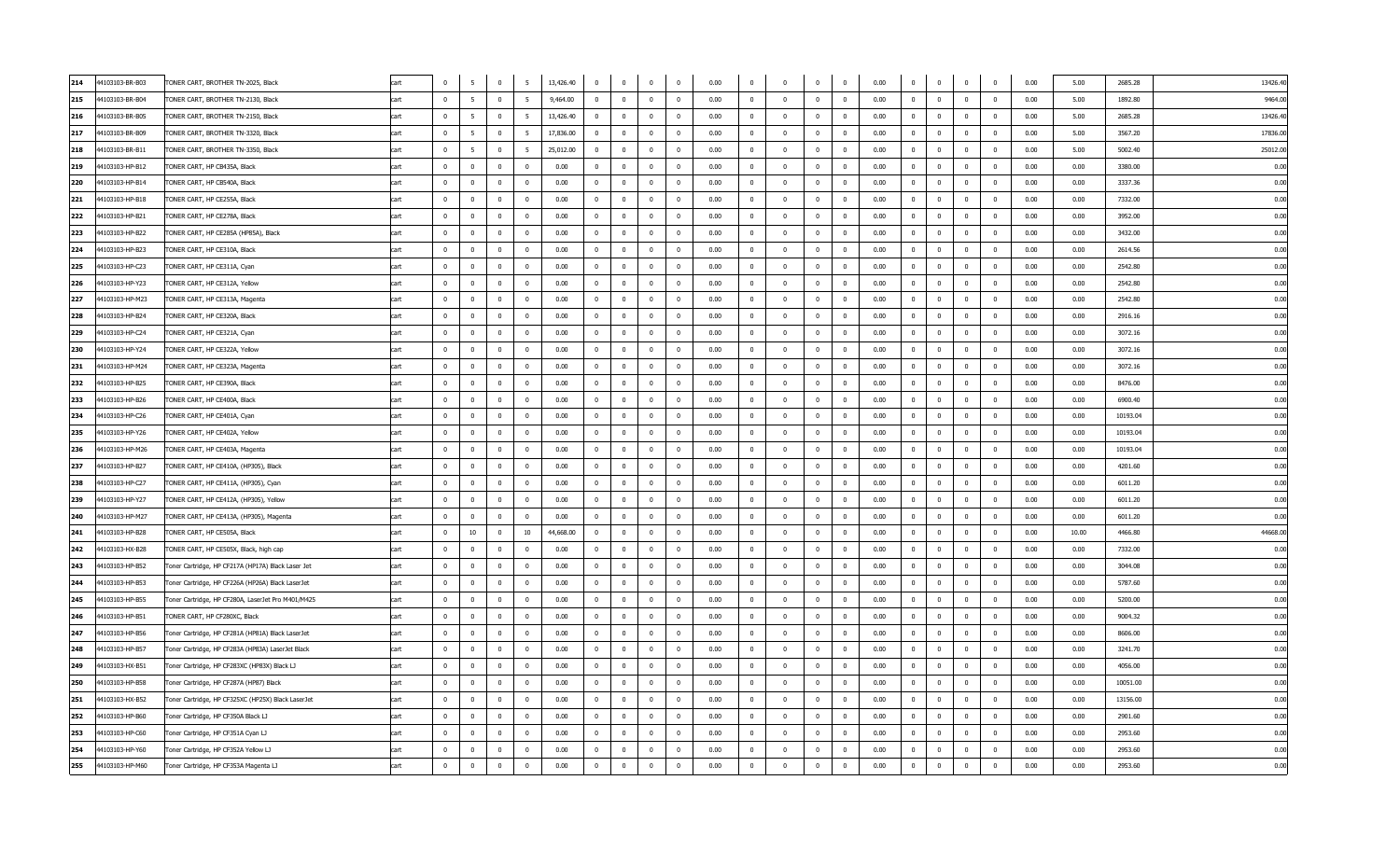| 256                            | 44103103-HP-B61 | Toner Cartridge, HP CF360A (HP508A) Black LaserJet | cart  |                | $\Omega$                | $\mathbf 0$             | $\Omega$       | 0.00      | $\bf{0}$       | $\bf{0}$       | $\Omega$                | $\mathbf 0$             | 0.00     | $\bf{0}$     | $\Omega$                | $\Omega$       | $\mathbf 0$    | 0.00 | $\bf{0}$       | $\mathbf 0$    | $\mathbf 0$             | $\Omega$                 | 0.00 | 0.00  | 7056.40  | 0.00     |
|--------------------------------|-----------------|----------------------------------------------------|-------|----------------|-------------------------|-------------------------|----------------|-----------|----------------|----------------|-------------------------|-------------------------|----------|--------------|-------------------------|----------------|----------------|------|----------------|----------------|-------------------------|--------------------------|------|-------|----------|----------|
| 257                            | 44103103-HP-C61 | Toner Cartridge, HP CF361A (HP508A) Cyan LaserJet  | cart  | $\Omega$       | $\mathbf 0$             | $\overline{\mathbf{0}}$ | $\mathbf{0}$   | 0.00      | $\mathbf 0$    | $\mathbf{0}$   | $\mathbf{0}$            | $\mathbf 0$             | 0.00     | $\mathbf 0$  | $\Omega$                | $\mathbf{0}$   | $\mathbf 0$    | 0.00 | $\mathbf 0$    | $\mathbf{0}$   | $\mathbf 0$             | $\overline{0}$           | 0.00 | 0.00  | 8846.24  | 0.00     |
| 258                            | 44103103-HP-Y61 | Toner Cartridge, HP CF362A (HP508A) Yellow         | cart  | $\Omega$       | $\mathbf{0}$            | $\overline{\mathbf{0}}$ | $\Omega$       | 0.00      | $\Omega$       | $\Omega$       | $\overline{\mathbf{0}}$ | $\Omega$                | 0.00     | $\Omega$     | $\Omega$                | $\Omega$       | $\mathbf 0$    | 0.00 | $\mathbf 0$    | $\mathbf 0$    | $\overline{0}$          | $\overline{\mathbf{0}}$  | 0.00 | 0.00  | 8846.24  | 0.00     |
| 259                            | 44103103-HP-M61 | Toner Cartridge, HP CF363A (HP508A) Magenta        | cart  | $^{\circ}$     | $\overline{0}$          | $\overline{0}$          | $\overline{0}$ | 0.00      | $\overline{0}$ | $\overline{0}$ | $\overline{0}$          | $\overline{0}$          | 0.00     | $\bf{0}$     | $\overline{0}$          | $\overline{0}$ | $\bf{0}$       | 0.00 | $\overline{0}$ | $\overline{0}$ | $\overline{0}$          | $\overline{\mathbf{0}}$  | 0.00 | 0.00  | 8846.24  | 0.00     |
| 260                            | 44103103-HP-B62 | Toner Cartridge, HP CF400A (HP201A) Black          | cart  | $\Omega$       | $\overline{0}$          | $\overline{0}$          | $\Omega$       | 0.00      | $\mathbf{0}$   | $\overline{0}$ | $\overline{0}$          | $\overline{0}$          | 0.00     | $\bf{0}$     | $\Omega$                | $\overline{0}$ | $\bf{0}$       | 0.00 | $\mathbf 0$    | $\overline{0}$ | $\overline{0}$          | $\overline{0}$           | 0.00 | 0.00  | 3429.78  | 0.00     |
| 261                            | 44103103-HP-C62 | Toner Cartridge, HP CF401A (HP201A) Cyan           | cart  | $\mathbf 0$    | $\bf{0}$                | $\overline{\mathbf{0}}$ | $\mathbf 0$    | 0.00      | $\bf{0}$       | $\mathbf 0$    | $\overline{\mathbf{0}}$ | $\overline{0}$          | 0.00     | $\bf{0}$     | $\overline{0}$          | $\overline{0}$ | $\bf{0}$       | 0.00 | $\bf{0}$       | $\bf{0}$       | $\bf{0}$                | $\overline{\mathbf{0}}$  | 0.00 | 0.00  | 4043.83  | 0.00     |
| 262                            | 44103103-HP-Y62 | Toner Cartridge, HP CF402A (HP201A) Yellow         | cart  | $\overline{0}$ | $\bf{0}$                | $\overline{0}$          | $\mathbf{0}$   | 0.00      | $\mathbf 0$    | $\overline{0}$ | $\overline{0}$          | $\overline{0}$          | 0.00     | $\mathbf{0}$ | $\overline{0}$          | $\overline{0}$ | $\bf{0}$       | 0.00 | $\mathbf 0$    | $\mathbf 0$    | $\mathbf 0$             | $\overline{\mathbf{0}}$  | 0.00 | 0.00  | 4043.83  | 0.00     |
| 263                            | 44103103-HP-M62 | Toner Cartridge, HP CF403A (HP201A) Magenta        | cart  | $\Omega$       | $\bf{0}$                | $\overline{0}$          | $\Omega$       | 0.00      | $\bf{0}$       | $\bf{0}$       | $\overline{\mathbf{0}}$ | $\mathbf 0$             | 0.00     | $\Omega$     | $\Omega$                | $\mathbf{0}$   | $\mathbf 0$    | 0.00 | $\Omega$       | $\bf{0}$       | $\bf{0}$                | $\overline{\mathbf{0}}$  | 0.00 | 0.00  | 4043.83  | 0.00     |
| 264                            | 44103103-HP-B63 | Toner Cartridge, HP CF410A (HP410A) black          | cart  | $\mathbf{0}$   | $\mathbf{0}$            | $\overline{\mathbf{0}}$ | $\overline{0}$ | 0.00      | $\mathbf 0$    | $\mathbf{0}$   | $\overline{0}$          | $\mathbf 0$             | 0.00     | $\mathbf 0$  | $\mathbf 0$             | $\mathbf{0}$   | $\mathbf 0$    | 0.00 | $\mathbf 0$    | $\mathbf 0$    | $\mathbf{0}$            | $\overline{\mathbf{0}}$  | 0.00 | 0.00  | 4440.80  | 0.00     |
| 265                            | 44103103-HX-B54 | Toner Cartridge, HP CF410XC (HP410XC) black        | cart  | $\Omega$       | $\mathbf{0}$            | $\overline{\mathbf{0}}$ | $\Omega$       | 0.00      | $\Omega$       | $\overline{0}$ | $\Omega$                | $\Omega$                | 0.00     | $\mathbf 0$  | $\Omega$                | $\Omega$       | $\Omega$       | 0.00 | $\overline{0}$ | $\Omega$       | $\mathbf 0$             | $\overline{\mathbf{0}}$  | 0.00 | 0.00  | 7441.20  | 0.00     |
| 266                            | 44103103-HP-C63 | Toner Cartridge, HP CF411A (HP410A) cyan           | cart  | $\Omega$       | $\overline{0}$          | $\overline{0}$          | $\mathbf{0}$   | 0.00      | $^{\circ}$     | $\mathbf{0}$   | $\overline{0}$          | $\overline{0}$          | 0.00     | $\mathbf{0}$ | $\Omega$                | $\mathbf{0}$   | $^{\circ}$     | 0.00 | $\bf{0}$       | $\overline{0}$ | $\overline{0}$          | $\overline{0}$           | 0.00 | 0.00  | 5616.00  | 0.00     |
| 267                            | 44103103-HX-C54 | Toner Cartridge, HP CF411XC (HP410XC) cyan         | cart  | $\Omega$       | $\overline{0}$          | $\overline{\mathbf{0}}$ | $\Omega$       | 0.00      | $\mathbf{0}$   | $\overline{0}$ | $\overline{\mathbf{0}}$ | $\Omega$                | 0.00     | $\mathbf{0}$ | $\Omega$                | $\overline{0}$ | $\mathbf 0$    | 0.00 | 0              | $\mathbf 0$    | $\overline{0}$          | $\overline{\phantom{0}}$ | 0.00 | 0.00  | 7472.40  | 0.00     |
| 268                            | 44103103-HP-Y63 | Toner Cartridge, HP CF412A (HP410A) yellow         | cart  | $\overline{0}$ | $\bf{0}$                | $\overline{\mathbf{0}}$ | $\mathbf 0$    | 0.00      | $\bf{0}$       | $\overline{0}$ | $\overline{\mathbf{0}}$ | $\overline{0}$          | 0.00     | $\bf{0}$     | $\overline{\mathbf{0}}$ | $\overline{0}$ | $\bf{0}$       | 0.00 | $\bf{0}$       | $\bf{0}$       | $\bf{0}$                | $\overline{\mathbf{0}}$  | 0.00 | 0.00  | 5616.00  | 0.00     |
| 269                            | 44103103-HX-Y54 | Toner Cartridge, HP CF412XC (HP410XC) yellow       | cart  | $\overline{0}$ | $\bf{0}$                | $\overline{\mathbf{0}}$ | $\mathbf{0}$   | 0.00      | $\mathbf 0$    | $\mathbf{0}$   | $\overline{\mathbf{0}}$ | $\mathbf 0$             | 0.00     | $\bf{0}$     | $\overline{0}$          | $\mathbf{0}$   | $\bf{0}$       | 0.00 | $\overline{0}$ | $\mathbf 0$    | $\mathbf 0$             | $\overline{\mathbf{0}}$  | 0.00 | 0.00  | 7472.40  | 0.00     |
| 270                            | 44103103-HP-M63 | Toner Cartridge, HP CF413A (HP410A) magenta        | cart  | $\Omega$       | $\bf{0}$                | $\overline{0}$          | $\Omega$       | 0.00      | $\Omega$       | $\bf{0}$       | $\overline{\mathbf{0}}$ | $\Omega$                | 0.00     | $\bf{0}$     | $\Omega$                | $\mathbf 0$    | $\mathbf 0$    | 0.00 | $\bf{0}$       | $\bf{0}$       | $\mathbf 0$             | $\overline{0}$           | 0.00 | 0.00  | 5616.00  | 0.00     |
| 271                            | 44103103-HX-M54 | Toner Cartridge, HP CF413XC (HP410XC) magenta      | cart  | $\overline{0}$ | $\mathbf 0$             | $\overline{\mathbf{0}}$ | $\Omega$       | 0.00      | $\mathbf{0}$   | $\overline{0}$ | $\overline{0}$          | $\mathbf 0$             | 0.00     | $\mathbf{0}$ | $\Omega$                | $\mathbf{0}$   | $^{\circ}$     | 0.00 | $\mathbf 0$    | $\mathbf 0$    | $\mathbf 0$             | $\overline{\mathbf{0}}$  | 0.00 | 0.00  | 7472.40  | 0.00     |
| 272                            | 44103103-HP-B34 | TONER CART, HP Q2612A, Black                       | cart  | $\Omega$       | $\mathbf{0}$            | $\overline{0}$          | $\Omega$       | 0.00      | $\Omega$       | $\Omega$       | $\overline{0}$          | $\Omega$                | 0.00     | $\Omega$     | $\Omega$                | $\Omega$       | $\overline{0}$ | 0.00 | $\Omega$       | $\overline{0}$ | $\Omega$                | $\overline{\mathbf{0}}$  | 0.00 | 0.00  | 3900.00  | 0.00     |
| 273                            | 44103103-HP-B48 | TONER CART, HP Q7553A, Black                       | cart  | $\mathbf{0}$   | $\mathbf 0$             | $\overline{\mathbf{0}}$ | $\mathbf{0}$   | 0.00      | $\mathbf{0}$   | $\mathbf{0}$   | $\overline{0}$          | $\overline{\mathbf{0}}$ | 0.00     | $\bf{0}$     | $\Omega$                | $\mathbf{0}$   | $\mathbf 0$    | 0.00 | $\mathbf{0}$   | $\mathbf 0$    | $\mathbf{0}$            | $\overline{\mathbf{0}}$  | 0.00 | 0.00  | 4399.20  | 0.00     |
| 274                            | 44103103-SA-B06 | TONER CART, SAMSUNG MLT-D101S, Black               | cart  | $^{\circ}$     | $\overline{\mathbf{0}}$ | $\overline{0}$          | $\mathbf{0}$   | 0.00      | $\mathbf{0}$   | $\mathbf 0$    | $\overline{\mathbf{0}}$ | $\overline{0}$          | 0.00     | $\mathbf 0$  | $\Omega$                | $\overline{0}$ | $\mathbf 0$    | 0.00 | $\mathbf 0$    | $\overline{0}$ | $\mathbf 0$             | $\overline{0}$           | 0.00 | 0.00  | 3406.00  | 0.00     |
| 275                            | 44103103-SA-B07 | TONER CART, SAMSUNG MLT-D103S, Black               | cart  | $\mathbf 0$    | $\bf{0}$                | $\overline{\mathbf{0}}$ | $\overline{0}$ | 0.00      | $\bf{0}$       | $\overline{0}$ | $\overline{\mathbf{0}}$ | $\overline{0}$          | 0.00     | $\mathbf{0}$ | $\overline{\mathbf{0}}$ | $\overline{0}$ | $\bf{0}$       | 0.00 | $\overline{0}$ | $\bf{0}$       | $\bf{0}$                | $\overline{\phantom{0}}$ | 0.00 | 0.00  | 2350.40  | 0.00     |
| 276                            | 44103103-SA-B08 | TONER CART, SAMSUNG MLT-D104S, Black               | cart  | $\mathbf{0}$   | $\mathbf 0$             | $\overline{0}$          | $\mathbf{0}$   | 0.00      | $\mathbf 0$    | $\overline{0}$ | $\overline{0}$          | $\overline{0}$          | 0.00     | $\mathbf{0}$ | $\overline{0}$          | $\overline{0}$ | $\overline{0}$ | 0.00 | $\overline{0}$ | $\mathbf 0$    | $\mathbf 0$             | $\overline{\mathbf{0}}$  | 0.00 | 0.00  | 2454.40  | 0.00     |
| 277                            | 44103103-SA-B09 | TONER CART, SAMSUNG MLT-D105L, Black               | cart  | $\Omega$       | $\bf{0}$                | $\overline{\mathbf{0}}$ | $\Omega$       | 0.00      | $\Omega$       | $\Omega$       | $\overline{\mathbf{0}}$ | $\Omega$                | 0.00     | $\mathbf{0}$ | $\Omega$                | $\Omega$       | $\mathbf 0$    | 0.00 | $\mathbf 0$    | $\bf{0}$       | $\mathbf 0$             | $\overline{\mathbf{0}}$  | 0.00 | 0.00  | 3380.00  | 0.00     |
| 278                            | 44103103-SA-B14 | TONER CART, Samsung MLT-D108S, Black               | cart  | $\mathbf{0}$   | $\mathbf{0}$            | $\overline{\mathbf{0}}$ | $\mathbf{0}$   | 0.00      | $\mathbf 0$    | $\mathbf{0}$   | $\mathbf{0}$            | $\overline{0}$          | 0.00     | $\mathbf 0$  | $\overline{0}$          | $\mathbf{0}$   | $\mathbf 0$    | 0.00 | $\mathbf{0}$   | $\mathbf 0$    | $\mathbf{0}$            | $\overline{0}$           | 0.00 | 0.00  | 2875.58  | 0.00     |
| 279                            | 44103103-SA-B21 | TONER CART, Samsung MLT-D203E, Black               | cart  | $\Omega$       | $\overline{0}$          | $\overline{0}$          | $\Omega$       | 0.00      | $\Omega$       | $\overline{0}$ | $\overline{0}$          | $\Omega$                | 0.00     | $\Omega$     | $\Omega$                | $\Omega$       | $\Omega$       | 0.00 | $\Omega$       | $\overline{0}$ | $\overline{0}$          | $\overline{0}$           | 0.00 | 0.00  | 7259.20  | 0.00     |
| 280                            | 44103103-SA-B18 | TONER CART, Samsung MLT-D203L, Black               | cart  | $\Omega$       | $\bf{0}$                | $\overline{0}$          | $\overline{0}$ | 0.00      | $\mathbf{0}$   | $\mathbf{0}$   | $\overline{\mathbf{0}}$ | $\overline{0}$          | 0.00     | $^{\circ}$   | $\Omega$                | $\mathbf{0}$   | $^{\circ}$     | 0.00 | 0              | $\overline{0}$ | $\mathbf{0}$            | $\overline{0}$           | 0.00 | 0.00  | 3458.00  | 0.00     |
| 281                            | 44103103-SA-B20 | TONER CART, Samsung MLT-D203U, Black               | cart  | $\mathbf{0}$   | $\overline{\mathbf{0}}$ | $\overline{0}$          | $\Omega$       | 0.00      | $\mathbf{0}$   | $\overline{0}$ | $\overline{0}$          | $\overline{0}$          | 0.00     | $\mathbf{0}$ | $\overline{0}$          | $\overline{0}$ | $\mathbf 0$    | 0.00 | $\mathbf 0$    | $\mathbf 0$    | $\overline{\mathbf{0}}$ | $\overline{\phantom{0}}$ | 0.00 | 0.00  | 6442.80  | 0.00     |
| 282                            | 44103103-SA-B12 | TONER CART, SAMSUNG MLT-D205E, Black               | cart  | $\overline{0}$ | $\bf{0}$                | $\overline{0}$          | $\overline{0}$ | 0.00      | $\bf{0}$       | $\overline{0}$ | $\overline{\mathbf{0}}$ | $\overline{0}$          | 0.00     | $\bf{0}$     | $\overline{0}$          | $\overline{0}$ | $\bf{0}$       | 0.00 | $\bf{0}$       | $\bf{0}$       | $\bf{0}$                | $\overline{\mathbf{0}}$  | 0.00 | 0.00  | 7321.14  | 0.00     |
| 283                            | 44103103-SA-B05 | TONER CART, SAMSUNG MLT-D205L, Black               | cart  | $\overline{0}$ | $\overline{0}$          | $\overline{\mathbf{0}}$ | $\mathbf{0}$   | 0.00      | $\mathbf 0$    | $\mathbf{0}$   | $\overline{0}$          | $\mathbf 0$             | 0.00     | $\mathbf 0$  | $\overline{0}$          | $\overline{0}$ | $\bf{0}$       | 0.00 | $\overline{0}$ | $\mathbf 0$    | $\mathbf 0$             | $\overline{\mathbf{0}}$  | 0.00 | 0.00  | 3962.24  | 0.00     |
| 284                            | 44103103-SA-B10 | TONER CART, SAMSUNG SCX-D6555A, Black              | cart  | $\Omega$       | $\mathbf 0$             | $\overline{\mathbf{0}}$ | $\Omega$       | 0.00      | $\bf{0}$       | $\mathbf 0$    | $\overline{\mathbf{0}}$ | $\bf{0}$                | 0.00     | $\bf{0}$     | $\Omega$                | $\overline{0}$ | $\bf{0}$       | 0.00 | $\mathbf 0$    | $\bf{0}$       | $\pmb{0}$               | $\overline{\mathbf{0}}$  | 0.00 | 0.00  | 4066.40  | 0.00     |
| 285                            | 44103103-BR-B15 | TONER CART, BROTHER TN-3478, Black                 | cart  | $\mathbf{0}$   | 10                      | $\overline{\mathbf{0}}$ | 10             | 63,700.00 | $\mathbf{0}$   | $\mathbf{0}$   | $\mathbf{0}$            | $\mathbf 0$             | 0.00     | $\mathbf{0}$ | $\overline{0}$          | $\mathbf{0}$   | $^{\circ}$     | 0.00 | $\mathbf 0$    | $\mathbf 0$    | $\mathbf 0$             | $\overline{0}$           | 0.00 | 10.00 | 6370.00  | 63700.00 |
| 286                            | 44103103-CA-B00 | TONER CART, CANON CRG 324 II                       | cart  | $\overline{0}$ | $\mathbf 0$             | $\mathbf 0$             | $\overline{0}$ | 0.00      | $\bf{0}$       | $\bf{0}$       | $\overline{\mathbf{0}}$ | $\overline{0}$          | 0.00     | $\bf{0}$     | $\overline{0}$          | $\mathbf{0}$   | $\bf{0}$       | 0.00 | $\bf{0}$       | $\overline{0}$ | $\bf{0}$                | $\overline{0}$           | 0.00 | 0.00  | 13399.36 | 0.00     |
|                                |                 | AUDIO AND VISUAL EQUIPMENT AND SUPPLIES            |       |                |                         |                         |                |           |                |                |                         |                         |          |              |                         |                |                |      |                |                |                         |                          |      |       |          |          |
| 287                            | 45121517-DO-C02 | DOCUMENT CAMERA, 8 MP                              | unit  | $\Omega$       | $\Omega$                | $\mathbf 0$             | $\Omega$       | 0.00      | $\Omega$       | $\bf{0}$       | $\Omega$                | $\Omega$                | 0.00     | $\Omega$     | $\Omega$                | $\Omega$       | $\mathbf 0$    | 0.00 | $\Omega$       | $\Omega$       | $\mathbf{0}$            | $\Omega$                 | 0.00 | 0.00  | 23623.60 | 0.00     |
| 288                            | 45111609-MM-P01 | MULTIMEDIA PROJECTOR                               | unit  | $\mathbf{0}$   | $\mathbf 0$             | $\mathbf{1}$            | $\mathbf{1}$   | 17,472.00 | $\mathbf 0$    | $\overline{0}$ | $\overline{\mathbf{0}}$ | $\mathbf 0$             | 0.00     | $\bf{0}$     | $\Omega$                | $\mathbf{0}$   | $\bf{0}$       | 0.00 | $\mathbf{0}$   | $\mathbf 0$    | $\bf{0}$                | $\overline{\mathbf{0}}$  | 0.00 | 1.00  | 17472.00 | 17472.00 |
| <b>FLAG OR ACCESSORIES</b>     |                 |                                                    |       |                |                         |                         |                |           |                |                |                         |                         |          |              |                         |                |                |      |                |                |                         |                          |      |       |          |          |
| 289                            | 55121905-PH-F01 | PHILIPPINE NATIONAL FLAG                           | piece | 12             | $\overline{2}$          | $\overline{0}$          | 14             | 3,987.76  | $\overline{0}$ | $\overline{0}$ | $\overline{0}$          | $\overline{0}$          | 0.00     | $\mathbf 0$  | $\overline{0}$          | $\mathbf{0}$   | $\mathbf 0$    | 0.00 | $\bf{0}$       | $\mathbf 0$    | $\mathbf 0$             | $\overline{0}$           | 0.00 | 14.00 | 284.84   | 3987.7   |
| <b>PRINTED PUBLICATIONS</b>    |                 |                                                    |       |                |                         |                         |                |           |                |                |                         |                         |          |              |                         |                |                |      |                |                |                         |                          |      |       |          |          |
| 290                            | 55101524-RA-H01 | HANDBOOK (RA 9184), 8th edition                    | book  | 21             | $\bf{0}$                | $\bf{0}$                | 21             | 781.41    | $\overline{0}$ | $\bf{0}$       | $\overline{0}$          | $\overline{0}$          | 0.00     | $\mathbf 0$  | $\overline{0}$          | $\bf{0}$       | $\mathbf 0$    | 0.00 | $\overline{0}$ | $\mathbf 0$    | $\bf{0}$                | $\overline{0}$           | 0.00 | 21.00 | 37.21    | 781.41   |
| <b>FIRE FIGHTING EQUIPMENT</b> |                 |                                                    |       |                |                         |                         |                |           |                |                |                         |                         |          |              |                         |                |                |      |                |                |                         |                          |      |       |          |          |
| 291                            | 46191601-FE-M01 | FIRE EXTINGUISHER, dry chemical                    | unit  | $\overline{4}$ | $\mathbf 0$             | $\overline{0}$          | $\overline{4}$ | 4,576.00  | $\overline{4}$ | $\overline{0}$ | $\mathbf{0}$            | $\overline{4}$          | 4,576.00 | $\bf{0}$     | $\Omega$                | $\Omega$       | $\bf{0}$       | 0.00 | $\mathbf 0$    | $\bf{0}$       | $\mathbf 0$             | $\overline{0}$           | 0.00 | 8.00  | 1144.00  | 9152.00  |
| 292                            | 46191601-FE-H01 | FIRE EXTINGUISHER, pure HCFC                       | unit  | $\overline{0}$ | $\overline{0}$          | $\overline{0}$          | $\Omega$       | 0.00      | $\mathbf 0$    | $\mathbf{0}$   | $^{\circ}$              | $\overline{0}$          | 0.00     | $\mathbf 0$  | $\Omega$                | $\mathbf{0}$   | $\mathbf 0$    | 0.00 | $\mathbf{0}$   | $\mathbf 0$    | $\mathbf{0}$            | $\overline{0}$           | 0.00 | 0.00  | 5613.25  | 0.00     |
|                                |                 |                                                    |       |                |                         |                         |                |           |                |                |                         |                         |          |              |                         |                |                |      |                |                |                         |                          |      |       |          |          |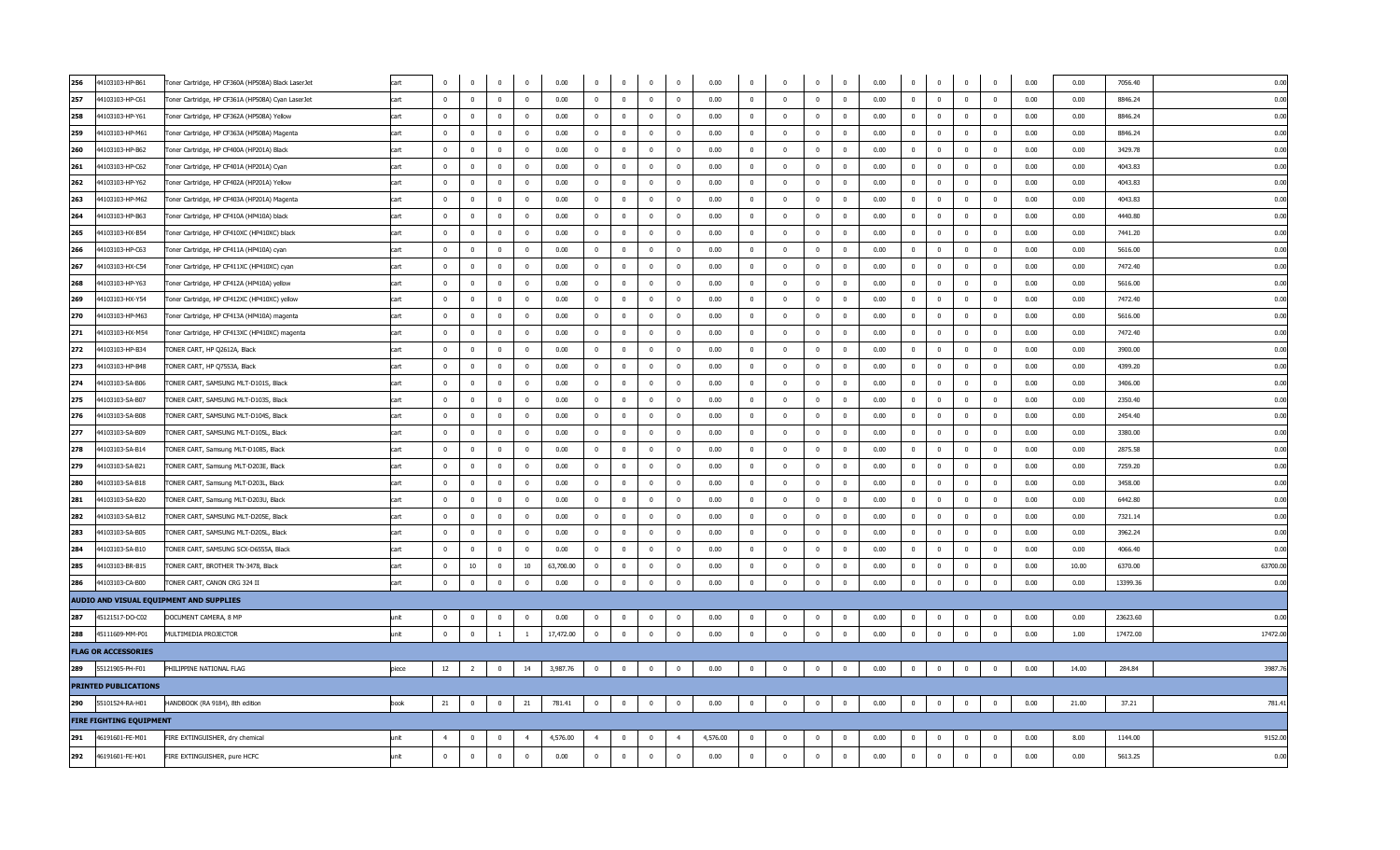|                 | <b>CONSUMER ELECTRONICS</b>      |                                                                                                                                   |         |                |                |                         |                         |           |                |                |                |                         |          |                         |                |                         |                |          |              |                |                |                |          |        |         |         |
|-----------------|----------------------------------|-----------------------------------------------------------------------------------------------------------------------------------|---------|----------------|----------------|-------------------------|-------------------------|-----------|----------------|----------------|----------------|-------------------------|----------|-------------------------|----------------|-------------------------|----------------|----------|--------------|----------------|----------------|----------------|----------|--------|---------|---------|
| 293             | 52161535-DV-R01                  | DIGITAL VOICE RECORDER                                                                                                            | unit    | $\overline{1}$ | $\overline{2}$ | $\overline{0}$          | $\overline{\mathbf{3}}$ | 19,246.92 | $\overline{0}$ | $\bf{0}$       | $\bf{0}$       | $\mathbf 0$             | 0.00     | $\overline{0}$          | $\overline{0}$ | $\mathbf 0$             | $\overline{0}$ | 0.00     | $\bf{0}$     | $\mathbf{0}$   | $\overline{0}$ | $\overline{0}$ | 0.00     | 3.00   | 6415.64 | 19246.9 |
|                 | <b>FURNITURE AND FURNISHINGS</b> |                                                                                                                                   |         |                |                |                         |                         |           |                |                |                |                         |          |                         |                |                         |                |          |              |                |                |                |          |        |         |         |
| 294             | 56101504-CM-B01                  | MONOBLOC CHAIR, beige                                                                                                             | piece   | $\mathbf{0}$   | $\overline{0}$ | $\mathbf 0$             | $\overline{0}$          | 0.00      | $^{\circ}$     | $\mathbf 0$    | $\mathbf 0$    | $\mathbf 0$             | 0.00     | $\mathbf{0}$            | $\mathbf 0$    | $\mathbf{0}$            | $\overline{0}$ | 0.00     | $\mathbf 0$  | $\mathbf 0$    | $\mathbf 0$    | $\mathbf 0$    | 0.00     | 0.00   | 303.68  | 0.00    |
| 295             | 56101504-CM-W01                  | MONOBLOC CHAIR, white                                                                                                             | piece   | $\mathbf{0}$   | $\mathbf 0$    | $\mathbf 0$             | $\overline{0}$          | 0.00      | $\mathbf{0}$   | $\mathbf 0$    | $\mathbf{0}$   | $\mathbf{0}$            | 0.00     | $\mathbf{0}$            | $\mathbf{0}$   | $\mathbf{0}$            | $\overline{0}$ | 0.00     | $\mathbf{0}$ | $\mathbf 0$    | $\mathbf{0}$   | $\mathbf 0$    | 0.00     | 0.00   | 301.60  | 0.00    |
| 296             | 56101519-TM-S01                  | MONOBLOC TABLE, white                                                                                                             | unit    | $\Omega$       | $\Omega$       | $\mathbf 0$             | $\overline{0}$          | 0.00      | $\mathbf{0}$   | $\overline{0}$ | $\mathbf 0$    | $\mathbf{0}$            | 0.00     | $\overline{0}$          | $\overline{0}$ | $\mathbf{0}$            | $\Omega$       | 0.00     | $\mathbf{0}$ | $\mathbf 0$    | $\mathbf 0$    | $\overline{0}$ | 0.00     | 0.00   | 1235.52 | 0.00    |
| 297             | 56101519-TM-S02                  | MONOBLOC TABLE, beige                                                                                                             | unit    | $\overline{0}$ | $\bf{0}$       | $\bf{0}$                | $\mathbf 0$             | 0.00      | $\overline{0}$ | $\mathbf 0$    | $\bf{0}$       | $\mathbf 0$             | 0.00     | $\overline{0}$          | $\mathbf 0$    | $\mathbf 0$             | $\bf{0}$       | 0.00     | $\mathbf{0}$ | $\bf{0}$       | $\overline{0}$ | $\overline{0}$ | 0.00     | 0.00   | 1088.88 | 0.00    |
|                 |                                  | ARTS AND CRAFTS EQUIPMENT AND ACCESSORIES AND SUPPLIES                                                                            |         |                |                |                         |                         |           |                |                |                |                         |          |                         |                |                         |                |          |              |                |                |                |          |        |         |         |
| 298             | 60121413-CB-P01                  | CLEARBOOK, 20 Transparent pockets, A4                                                                                             | piece   | 10             | $\overline{0}$ | $\overline{0}$          | 10                      | 370.40    | $\overline{0}$ | $\mathbf 0$    | $\bf{0}$       | $\mathbf 0$             | 0.00     | $\overline{\mathbf{0}}$ | $\overline{0}$ | $\pmb{0}$               | $\overline{0}$ | 0.00     | $\bf{0}$     | $\overline{0}$ | $\overline{0}$ | $\bf{0}$       | 0.00     | 10.00  | 37.04   | 370.40  |
| 299             | 60121413-CB-P02                  | CLEARBOOK, 20 Transparent pockets, Legal                                                                                          | piece   | 10             | $\mathbf 0$    | $\bf{0}$                | 10                      | 384.10    | $\overline{0}$ | $\mathbf 0$    | $\bf{0}$       | $\bf{0}$                | 0.00     | $\mathbf{0}$            | $\mathbf 0$    | $\mathbf{0}$            | $\overline{0}$ | 0.00     | $\mathbf{0}$ | $\mathbf 0$    | $\bf{0}$       | $\bf{0}$       | 0.00     | 10.00  | 38.41   | 384.1   |
| 300             | 60121534-ER-P01                  | ERASER, plastic/rubber                                                                                                            | piece   | 37             | $\mathbf 0$    | $\mathbf 0$             | 37                      | 161.69    | $\overline{0}$ | $\mathbf 0$    | $\mathbf{0}$   | $\bf{0}$                | 0.00     | 37                      | $\mathbf{0}$   | $\mathbf{0}$            | 37             | 161.69   | $\mathbf{0}$ | $\mathbf 0$    | $\mathbf{0}$   | $\mathbf 0$    | 0.00     | 74.00  | 4.37    | 323.38  |
| 301             | 60121524-SP-G01                  | SIGN PEN, black                                                                                                                   | piece   | 84             | 120            | 10                      | 214                     | 4,335.64  | 37             | 90             | $\mathbf 0$    | 127                     | 2,573.02 | 47                      | 80             | $\mathbf{0}$            | 127            | 2,573.02 | 47           | 75             | $\mathbf{0}$   | 122            | 2,471.72 | 590.00 | 20.26   | 11953.4 |
| 302             | 60121524-SP-G02                  | SIGN PEN, blue                                                                                                                    | piece   | 30             | 120            | 10                      | 160                     | 3,241.60  | 20             | 75             | $\overline{0}$ | 95                      | 1,924.70 | 30                      | 80             | $\overline{0}$          | 110            | 2,228.60 | 10           | 95             | $\overline{0}$ | 105            | 2,127.30 | 470.00 | 20.26   | 9522.2  |
| 303             | 60121524-SP-G03                  | SIGN PEN, red                                                                                                                     | piece   | $\overline{0}$ | $\mathbf 0$    | $\bf{0}$                | $\overline{0}$          | 0.00      | $\mathbf{0}$   | $\mathbf 0$    | $\bf{0}$       | $\mathbf 0$             | 0.00     | $\mathbf 0$             | $\overline{0}$ | $\pmb{0}$               | $\overline{0}$ | 0.00     | $\bf{0}$     | $\overline{0}$ | $\bf{0}$       | $\bf{0}$       | 0.00     | 0.00   | 20.26   | 0.00    |
| 304             | 60121124-WR-P01                  | WRAPPING PAPER, kraft                                                                                                             | pack    | $\overline{0}$ | $\mathbf{0}$   | $\mathbf 0$             | $\mathbf 0$             | 0.00      | $\bf{0}$       | $\mathbf 0$    | $\bf{0}$       | $\mathbf 0$             | 0.00     | $\mathbf{0}$            | $\mathbf{0}$   | $\mathbf{0}$            | $\mathbf 0$    | 0.00     | $\mathbf{0}$ | $\mathbf 0$    | $\mathbf 0$    | $\mathbf 0$    | 0.00     | 0.00   | 154.84  | 0.00    |
| <b>SOFTWARE</b> |                                  |                                                                                                                                   |         |                |                |                         |                         |           |                |                |                |                         |          |                         |                |                         |                |          |              |                |                |                |          |        |         |         |
|                 | 43231513-SFT-001                 | Business function specific software                                                                                               | license | $\Omega$       | $\Omega$       | $\Omega$                | $\overline{0}$          | 0.00      | $\Omega$       | $\Omega$       | $\bf{0}$       | $\Omega$                | 0.00     | $\mathbf 0$             | $\Omega$       | $\Omega$                | $\Omega$       | 0.00     | $\Omega$     | $\Omega$       | $\Omega$       | $\Omega$       | 0.00     | 0.00   | 0.00    | 0.00    |
|                 | 43231602-SFT-002                 | Finance accounting and enterprise resource planning ERP software                                                                  | license | $\overline{0}$ | $\mathbf 0$    | $\bf{0}$                | $\overline{0}$          | 0.00      | $\mathbf{0}$   | $\overline{0}$ | $\bf{0}$       | $\overline{\mathbf{0}}$ | 0.00     | $\overline{0}$          | $\overline{0}$ | $\overline{\mathbf{0}}$ | $\overline{0}$ | 0.00     | $\mathbf{0}$ | $\overline{0}$ | $\bf{0}$       | $\bf{0}$       | 0.00     | 0.00   | 0.00    | 0.00    |
|                 | 43232004-SFT-003                 | Computer game or entertainment software                                                                                           | license | $\mathbf{0}$   | $\mathbf 0$    | $\mathbf 0$             | $\overline{\mathbf{0}}$ | 0.00      | $\overline{0}$ | $\mathbf 0$    | $\bf{0}$       | $\bf{0}$                | 0.00     | $\overline{0}$          | $\overline{0}$ | $\mathbf{0}$            | $\overline{0}$ | 0.00     | $\mathbf 0$  | $\mathbf 0$    | $\mathbf 0$    | $\bf{0}$       | 0.00     | 0.00   | 0.00    | 0.00    |
|                 | 43232107-SFT-004                 | Content authoring and editing software                                                                                            | license | $\mathbf{0}$   | $\mathbf 0$    | $\mathbf 0$             | $\overline{0}$          | 0.00      | $\overline{0}$ | $\mathbf 0$    | $\mathbf{0}$   | $\bf{0}$                | 0.00     | $\mathbf{0}$            | $\overline{0}$ | $\mathbf{0}$            | $\mathbf 0$    | 0.00     | $\mathbf{0}$ | $\mathbf 0$    | $\mathbf 0$    | $\mathbf 0$    | 0.00     | 0.00   | 0.00    | 0.00    |
|                 | 43232202-SFT-005                 | Content management software                                                                                                       | license | $\overline{0}$ | $\Omega$       | $\mathbf 0$             | $\overline{0}$          | 0.00      | $\Omega$       | $\Omega$       | $\mathbf 0$    | $\bf{0}$                | 0.00     | $\overline{0}$          | $\Omega$       | $\Omega$                | $\Omega$       | 0.00     | $\Omega$     | $\Omega$       | $\Omega$       | $\mathbf 0$    | 0.00     | 0.00   | 0.00    | 0.00    |
|                 | 43232304-SFT-006                 | Data management and query software                                                                                                | license | $\overline{0}$ | $\overline{0}$ | $\bf{0}$                | $\overline{0}$          | 0.00      | $\overline{0}$ | $\mathbf 0$    | $\bf{0}$       | $\overline{0}$          | 0.00     | $\overline{0}$          | $\mathbf{0}$   | $\overline{0}$          | $\overline{0}$ | 0.00     | $\mathbf{0}$ | $\mathbf{0}$   | $\overline{0}$ | $\overline{0}$ | 0.00     | 0.00   | 0.00    | 0.00    |
|                 | 43232402-SFT-007                 | Development software                                                                                                              | license | $\mathbf 0$    | $\overline{0}$ | $\bf{0}$                | $\overline{0}$          | 0.00      | $\overline{0}$ | $\overline{0}$ | $\bf{0}$       | $\overline{0}$          | 0.00     | $\overline{\mathbf{0}}$ | $\mathbf 0$    | $\mathbf 0$             | $\overline{0}$ | 0.00     | $\mathbf 0$  | $\overline{0}$ | $\mathbf{0}$   | $\bf{0}$       | 0.00     | 0.00   | 0.00    | 0.00    |
|                 | 43232505-SFT-008                 | Educational or reference software                                                                                                 | license | $\mathbf{0}$   | $\mathbf 0$    | $\mathbf 0$             | $\mathbf 0$             | 0.00      | $\mathbf{0}$   | $\mathbf 0$    | $\overline{0}$ | $\mathbf{0}$            | 0.00     | $\mathbf{0}$            | $\overline{0}$ | $\bf{0}$                | $\overline{0}$ | 0.00     | $\mathbf{0}$ | $\mathbf 0$    | $\mathbf 0$    | $\mathbf 0$    | 0.00     | 0.00   | 0.00    | 0.00    |
|                 | 43232603-SFT-009                 | Industry specific software                                                                                                        | license | $\mathbf{0}$   | $\overline{0}$ | $\overline{0}$          | $\overline{0}$          | 0.00      | $\overline{0}$ | $\Omega$       | $\mathbf{0}$   | $\overline{0}$          | 0.00     | $\overline{0}$          | $\Omega$       | $\mathbf{0}$            | $\overline{0}$ | 0.00     | $^{\circ}$   | $\overline{0}$ | $\Omega$       | $\mathbf 0$    | 0.00     | 0.00   | 0.00    | 0.00    |
| 10              | 43232701-SFT-010                 | Network applications software                                                                                                     | license | $\overline{0}$ | $\overline{0}$ | $\overline{0}$          | $\overline{\mathbf{0}}$ | 0.00      | $\mathbf{0}$   | $\Omega$       | $\bf{0}$       | $\overline{\mathbf{0}}$ | 0.00     | $\mathbf 0$             | $\mathbf{0}$   | $\mathbf 0$             | $\overline{0}$ | 0.00     | $\bf{0}$     | $\mathbf{0}$   | $\overline{0}$ | $\overline{0}$ | 0.00     | 0.00   | 0.00    | 0.00    |
| 11              | 43232802-SFT-011                 | Network management software                                                                                                       | license | $\mathbf{0}$   | $\mathbf 0$    | $\bf{0}$                | $\overline{0}$          | 0.00      | $\mathbf{0}$   | $\mathbf 0$    | $\bf{0}$       | $\mathbf{0}$            | 0.00     | $\mathbf{0}$            | $\overline{0}$ | $\mathbf{0}$            | $\overline{0}$ | 0.00     | $\mathbf 0$  | $\mathbf 0$    | $\mathbf 0$    | $\bf{0}$       | 0.00     | 0.00   | 0.00    | 0.00    |
| 12              | 43232905-SFT-012                 | Networking software                                                                                                               | license | $\mathbf{0}$   | $\mathbf 0$    | $\mathbf 0$             | $\overline{0}$          | 0.00      | $\mathbf{0}$   | $\mathbf 0$    | $\mathbf{0}$   | $\bf{0}$                | 0.00     | $\mathbf{0}$            | $\overline{0}$ | $\mathbf{0}$            | $\mathbf 0$    | 0.00     | $\mathbf{0}$ | $\mathbf 0$    | $\mathbf{0}$   | $\mathbf 0$    | 0.00     | 0.00   | 0.00    | 0.00    |
| 13              | 43233004-SFT-013                 | Operating environment software                                                                                                    | license | $\Omega$       | $\overline{0}$ | $\mathbf 0$             | $\overline{0}$          | 0.00      | $\overline{0}$ | $\Omega$       | $\mathbf 0$    | $\overline{0}$          | 0.00     | $\overline{0}$          | $\overline{0}$ | $\mathbf{0}$            | $\Omega$       | 0.00     | $^{\circ}$   | $\mathbf 0$    | $\mathbf{0}$   | $\overline{0}$ | 0.00     | 0.00   | 0.00    | 0.00    |
| 14              | 43233205-SFT-014                 | Security and protection software                                                                                                  | license | $\overline{0}$ | $\overline{0}$ | $\overline{0}$          | $\overline{\mathbf{0}}$ | 0.00      | $\overline{0}$ | $\mathbf 0$    | $\bf{0}$       | $\overline{0}$          | 0.00     | $\overline{0}$          | $\overline{0}$ | $\overline{0}$          | $\overline{0}$ | 0.00     | $\mathbf{0}$ | $\overline{0}$ | $\overline{0}$ | $\overline{0}$ | 0.00     | 0.00   | 0.00    | 0.00    |
| 15              | 43233405-SFT-015                 | Utility and device driver software                                                                                                | license | $\mathbf 0$    | $\overline{0}$ | $\bf{0}$                | $\overline{0}$          | 0.00      | $^{\circ}$     | $\overline{0}$ | $\bf{0}$       | $\overline{0}$          | 0.00     | $\mathbf 0$             | $\mathbf 0$    | $\mathbf 0$             | $\overline{0}$ | 0.00     | $^{\circ}$   | $\overline{0}$ | $\mathbf{0}$   | $\overline{0}$ | 0.00     | 0.00   | 0.00    | 0.00    |
| 16              | 43233501-SFT-016                 | Information exchange software                                                                                                     | license | $\mathbf{0}$   | $\mathbf 0$    | $\mathbf 0$             | $\overline{\mathbf{0}}$ | 0.00      | $\mathbf{0}$   | $\mathbf 0$    | $\bf{0}$       | $\mathbf 0$             | 0.00     | $\overline{0}$          | $\mathbf{0}$   | $\bf{0}$                | $\mathbf 0$    | 0.00     | $\mathbf{0}$ | $\mathbf 0$    | $\mathbf{0}$   | $\mathbf 0$    | 0.00     | 0.00   | 0.00    | 0.00    |
|                 |                                  | PART II. OTHER ITEMS NOT AVALABLE AT PS-DBM BUT ARE REGULARLY PURCHASED FROM OTHER SOURCES (Note: Please indicate price of items) |         |                |                |                         |                         |           |                |                |                |                         |          |                         |                |                         |                |          |              |                |                |                |          |        |         |         |
|                 | 40101701-AC-W01                  | Air Conditioning Unit, Window Inverter Type                                                                                       | unit    | $\mathbf 0$    |                | $\mathbf 0$             | 6                       | 0.00      |                |                | $\bf{0}$       | $\overline{2}$          | 0.00     | $\mathbf 0$             | <sup>1</sup>   | $\mathbf 0$             | <sup>1</sup>   | 0.00     | -1           | <sup>1</sup>   | $\overline{0}$ | $\overline{2}$ | 0.00     | 11.00  | 0.00    | 0.00    |
|                 | 40101701-AC-S01                  | Air Conditioning Unit, Split Type                                                                                                 | unit    | $\overline{0}$ | $\overline{2}$ | $\bf{0}$                | $\overline{2}$          | 0.00      | $\overline{0}$ | $\mathbf 0$    | $\overline{0}$ | $\overline{0}$          | 0.00     | $\mathbf{0}$            | $\overline{2}$ | $\mathbf 0$             | $\overline{2}$ | 0.00     | $\mathbf{0}$ | $\mathbf 0$    | $\bf{0}$       | $\overline{0}$ | 0.00     | 4.00   | 0.00    | 0.00    |
|                 | 44111905-WB-N01                  | White Board                                                                                                                       |         | $\mathbf{0}$   | $5^{\circ}$    | $\overline{\mathbf{3}}$ | 8                       | 0.00      | $\mathbf{1}$   | $\mathbf 0$    | $\overline{0}$ | $\overline{1}$          | 0.00     | $\mathbf{0}$            | $\overline{0}$ | $\mathbf{0}$            | $\overline{0}$ | 0.00     | $^{\circ}$   | $\overline{0}$ | $\mathbf{0}$   | $\overline{0}$ | 0.00     | 9.00   | 0.00    | 0.00    |
|                 | 44111911-WB-D01                  | White Board, Digital                                                                                                              | DC      | 37             | $\mathbf 0$    | $\bf{0}$                | 37                      | 0.00      | $\mathbf{0}$   | $\Omega$       | $\bf{0}$       | $\overline{0}$          | 0.00     | $\overline{0}$          | $\overline{0}$ | $\mathbf{0}$            | $\sqrt{ }$     | 0.00     | $\mathbf{0}$ | $\mathbf 0$    | $\overline{0}$ | $\overline{0}$ | 0.00     | 37.00  | 0.00    | 0.00    |
|                 | 52161505-TV-S01                  | <b>SMART Television</b>                                                                                                           | unit    | $\overline{1}$ | -1             | $\overline{0}$          | $\overline{2}$          | 0.00      | $\overline{0}$ | $\mathbf 0$    | $\bf{0}$       | $\overline{0}$          | 0.00     | $\overline{0}$          | $\overline{0}$ | $\mathbf{0}$            | $\overline{0}$ | 0.00     | $\mathbf{0}$ | $\mathbf{0}$   | $\overline{0}$ | $\overline{0}$ | 0.00     | 2.00   | 0.00    | 0.00    |
|                 | 52161520-MC-M01                  | Microphone                                                                                                                        | DC      | 11             | $^{\circ}$     | $\overline{0}$          | 11                      | 0.00      | $\overline{2}$ | - 5            | $\bf{0}$       | $\overline{7}$          | 0.00     | 0                       | - 5            | $\bf{0}$                | - 5            | 0.00     | $\mathbf{0}$ | 5              | $\overline{0}$ | 5              | 0.00     | 28.00  | 0.00    | 0.00    |
|                 | 52161512-SP-K01                  | Speakers                                                                                                                          | pc      | $\overline{4}$ | $\mathbf 0$    | $\overline{2}$          | 6                       | 0.00      | $\overline{2}$ | $\mathbf 0$    | $\bf{0}$       | $\overline{2}$          | 0.00     | $\mathbf{0}$            | $\mathbf 0$    | $\mathbf 0$             | $\overline{0}$ | 0.00     | $\bf{0}$     | $\mathbf 0$    | $\mathbf 0$    | $\mathbf 0$    | 0.00     | 8.00   | 0.00    | 0.00    |
|                 | 32101514-AM-P01                  | Amplifier                                                                                                                         | pc      | $\mathbf{1}$   | $\Omega$       | $\overline{0}$          | $\overline{1}$          | 0.00      | $\mathbf 0$    | $\Omega$       | $\bf{0}$       | $\pmb{0}$               | 0.00     | 0                       | $\Omega$       | $\mathbf 0$             | $\Omega$       | 0.00     | $\mathbf{0}$ | $\Omega$       | $\Omega$       | $\overline{0}$ | 0.00     | 1.00   | 0.00    | 0.00    |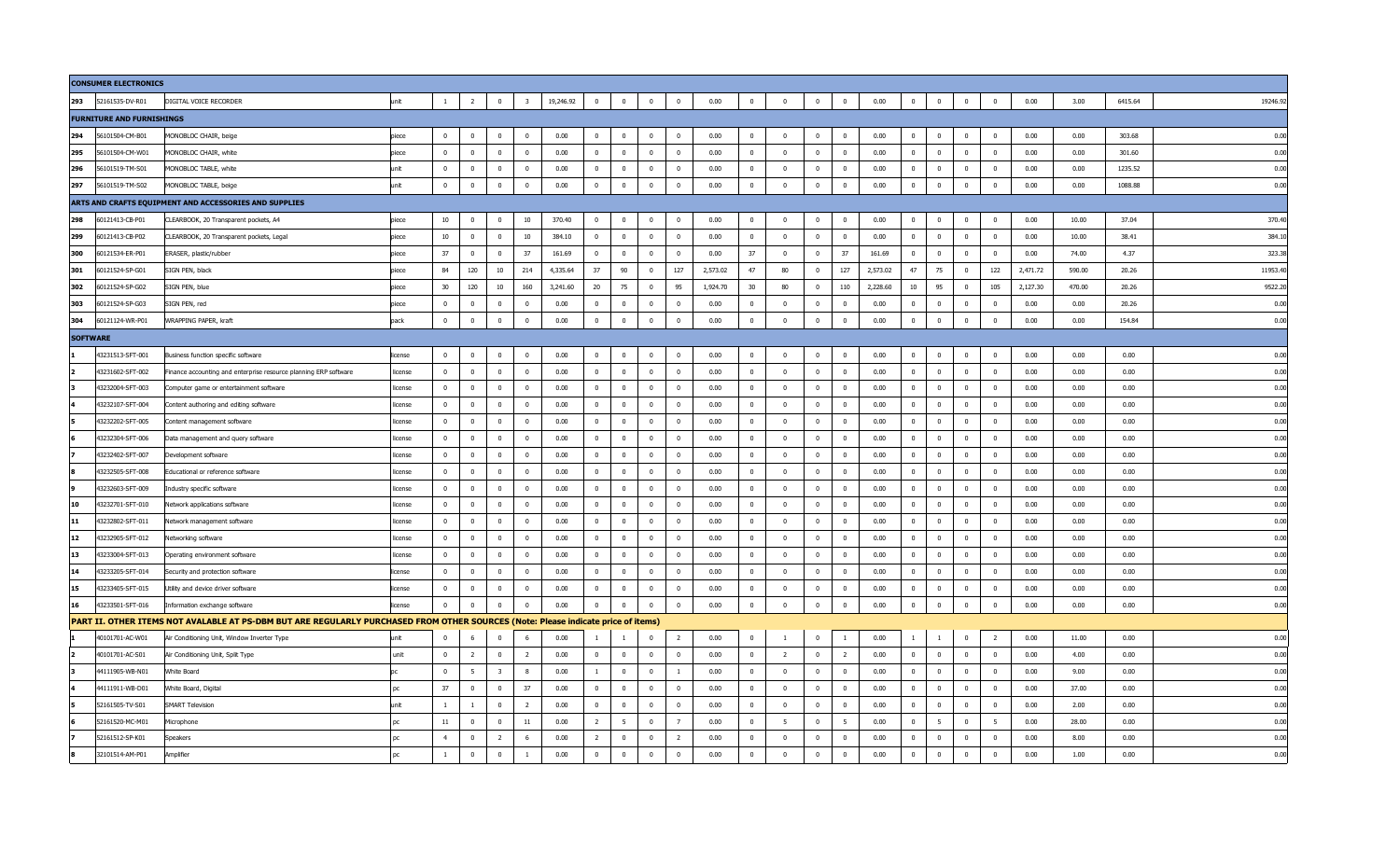|    | 52161517-EQ-E01 | Equalizer                                                                                                                | DС        | $\mathbf{1}$   | $\mathbf 0$             | $\overline{0}$ | $\mathbf{1}$    | 0.00      | $\overline{0}$          | $\overline{0}$          | $\overline{0}$ | $\overline{0}$           | 0.00      | $\mathbf 0$    | $\pmb{0}$               | $\mathbf 0$    | $\overline{0}$          | 0.00      | $\mathbf{0}$   | $\overline{0}$          | $\bf{0}$       | $\bf{0}$                | 0.00      | 1.00     | 0.00    | 0.00      |
|----|-----------------|--------------------------------------------------------------------------------------------------------------------------|-----------|----------------|-------------------------|----------------|-----------------|-----------|-------------------------|-------------------------|----------------|--------------------------|-----------|----------------|-------------------------|----------------|-------------------------|-----------|----------------|-------------------------|----------------|-------------------------|-----------|----------|---------|-----------|
| 10 | 46171615-HD-C01 | HD Camera                                                                                                                | nc.       | $\bf{0}$       | $\mathbf 0$             | $\Omega$       | $\overline{0}$  | 0.00      | $\mathbf{0}$            | $\mathbf 0$             | $\Omega$       | $\overline{\mathbf{0}}$  | 0.00      | $\bf{0}$       | $\overline{0}$          | $\overline{0}$ | $\overline{0}$          | 0.00      | $\Omega$       | $\overline{0}$          | $\mathbf 0$    | $\overline{0}$          | 0.00      | 0.00     | 0.00    | 0.00      |
| 11 | 45121504-DS-C01 | <b>DSLR Camera</b>                                                                                                       | <b>DC</b> | $\mathbf{0}$   | $\overline{0}$          | $\mathbf{0}$   | $\overline{0}$  | 0.00      | $\overline{0}$          | $\mathbf{0}$            | $\overline{0}$ | $\overline{0}$           | 0.00      | $\overline{0}$ | $\overline{0}$          | $\overline{0}$ | $\overline{0}$          | 0.00      | $\mathbf{0}$   | $\overline{0}$          | $\mathbf{0}$   | $\overline{0}$          | 0.00      | 0.00     | 0.00    | 0.00      |
| 12 | 45121516-VH-C01 | HD Video Camera                                                                                                          | nr        | $\Omega$       | $\overline{\mathbf{0}}$ | $\Omega$       | $\overline{0}$  | 0.00      | $\overline{0}$          | $\overline{0}$          | $\bf{0}$       | $\overline{\phantom{0}}$ | 0.00      | $^{\circ}$     | $\overline{0}$          | $\overline{0}$ | $\Omega$                | 0.00      | $\mathbf{0}$   | $\overline{0}$          | $\bf{0}$       | $\overline{\mathbf{0}}$ | 0.00      | 0.00     | 0.00    | 0.00      |
| 13 | 45121506-VC-C01 | Video Conference Equipment                                                                                               | рc        | $\bf{0}$       | $\overline{0}$          | $\overline{0}$ | $\overline{0}$  | 0.00      | $\overline{0}$          | $\overline{0}$          | $\overline{0}$ | $\overline{0}$           | 0.00      | $\overline{0}$ | $\overline{0}$          | $\mathbf{0}$   | $\overline{0}$          | 0.00      | $\mathbf{0}$   | $\overline{0}$          | $\overline{0}$ | $\overline{0}$          | 0.00      | 0.00     | 0.00    | 0.00      |
| 14 | 39112102-LB-B01 | LED bulb                                                                                                                 | <b>DC</b> | $\overline{0}$ | $\overline{\mathbf{0}}$ | $\mathbf 0$    | $\overline{0}$  | 0.00      | $\overline{\mathbf{0}}$ | $\overline{0}$          | $\overline{0}$ | $\overline{\phantom{0}}$ | 0.00      | $\mathbf 0$    | $\overline{0}$          | $\mathbf 0$    | $\overline{0}$          | 0.00      | $\overline{0}$ | $\mathbf{0}$            | $\bf{0}$       | $\bf{0}$                | 0.00      | 0.00     | 0.00    | 0.00      |
| 15 | 43212104-PI-M01 | PRINTER, Inkjet, Monochrome                                                                                              | unit      | $\mathbf{0}$   | $\bf{0}$                | $\overline{0}$ | $\overline{0}$  | 0.00      | $\overline{0}$          | $\overline{0}$          | $\bf{0}$       | $\overline{0}$           | 0.00      | $\overline{0}$ | $\bf{0}$                | $\overline{0}$ | $\overline{0}$          | 0.00      | $\overline{0}$ | $\overline{0}$          | $\overline{0}$ | $\overline{0}$          | 0.00      | 0.00     | 0.00    | 0.00      |
| 16 | 43212104-PI-C01 | PRINTER, Inkjet, Color                                                                                                   | unit      | $\bf{0}$       | $\overline{0}$          | $\Omega$       | $\mathbf{0}$    | 0.00      | $\overline{0}$          | $\bf{0}$                | $\mathbf{0}$   | $\overline{0}$           | 0.00      | $\mathbf 0$    | $\overline{0}$          | $\mathbf 0$    | $\mathbf{0}$            | 0.00      | $\mathbf{0}$   | $\mathbf{0}$            | $\mathbf 0$    | $\mathbf{0}$            | 0.00      | 0.00     | 0.00    | 0.00      |
| 17 | 43212105-PP-001 | Portable Printer                                                                                                         | unit      | $\mathbf{0}$   | $\bf{0}$                | $\mathbf 0$    | $\overline{0}$  | 0.00      | $\overline{0}$          | $\overline{\mathbf{0}}$ | $\mathbf{0}$   | $\overline{\mathbf{0}}$  | 0.00      | $\mathbf{0}$   | $\mathbf{0}$            | $\mathbf{0}$   | $\mathbf{0}$            | 0.00      | $\mathbf{0}$   | $\mathbf{0}$            | $\mathbf{0}$   | $\overline{\mathbf{0}}$ | 0.00      | 0.00     | 0.00    | 0.00      |
| 18 | 43211509-AT-001 | Android Tablet                                                                                                           | unit      | $\Omega$       | $\overline{0}$          | $\mathbf{0}$   | $\overline{0}$  | 0.00      | $\overline{0}$          | $\overline{0}$          | $\mathbf{0}$   | $\overline{0}$           | 0.00      | $\mathbf{0}$   | $\overline{0}$          | $\mathbf{0}$   | $\overline{\mathbf{0}}$ | 0.00      | $\mathbf{0}$   | $\overline{\mathbf{0}}$ | $\mathbf{0}$   | $\mathbf 0$             | 0.00      | 0.00     | 0.00    | 0.00      |
| 19 | 43222610-HS-001 | Hub/Switches                                                                                                             | nc.       | $\Omega$       | $\bf{0}$                | $\mathbf{0}$   | $\overline{0}$  | 0.00      | $\mathbf{0}$            | $\bf{0}$                | $\overline{0}$ | $\overline{0}$           | 0.00      | $\mathbf{0}$   | $\overline{0}$          | $\overline{0}$ | $\overline{0}$          | 0.00      | $\mathbf{0}$   | $\overline{0}$          | $\overline{0}$ | $\overline{0}$          | 0.00      | 0.00     | 0.00    | 0.00      |
| 20 | 43222609-NR-001 | Network Routers                                                                                                          | pc        | $\mathbf{0}$   | $\bf{0}$                | $\mathbf{0}$   | $\overline{0}$  | 0.00      | $\overline{0}$          | $\mathbf{0}$            | $\overline{0}$ | $\overline{0}$           | 0.00      | $^{\circ}$     | $\overline{\mathbf{0}}$ | $\overline{0}$ | $\overline{0}$          | 0.00      | $\mathbf{0}$   | $\overline{0}$          | $\mathbf{0}$   | $\overline{0}$          | 0.00      | 0.00     | 0.00    | 0.00      |
| 21 | 43222640-WA-P01 | Wireless Access Point                                                                                                    | DС        | $\overline{0}$ | $\overline{0}$          | $\mathbf{0}$   | $\overline{0}$  | 0.00      | $\overline{0}$          | $\overline{\mathbf{0}}$ | $\overline{0}$ | $\overline{\mathbf{0}}$  | 0.00      | $^{\circ}$     | $\overline{0}$          | $\pmb{0}$      | $\overline{0}$          | 0.00      | $\mathbf{0}$   | $\overline{0}$          | $\bf{0}$       | $\bf{0}$                | 0.00      | 0.00     | 0.00    | 0.00      |
| 22 | 43211711-SF-001 | Scanner, Flatbed                                                                                                         | unit      | $\overline{0}$ | $\overline{0}$          | $\pmb{0}$      | $\bf{0}$        | 0.00      | $\overline{0}$          | $\overline{\mathbf{0}}$ | $\bf{0}$       | $\overline{\mathbf{0}}$  | 0.00      | $\mathbf 0$    | $\bf{0}$                | $\mathbf 0$    | $\mathbf{0}$            | 0.00      | $\overline{0}$ | $\mathbf{0}$            | $\bf{0}$       | $\bf{0}$                | 0.00      | 0.00     | 0.00    | 0.00      |
| 23 | 45111601-WP-P01 | Wireless Pointing Device / Laser Pointer                                                                                 | nc.       | $\Omega$       | $\mathbf 0$             | $\mathbf{0}$   | $\overline{0}$  | 0.00      | $\overline{0}$          | $\bf{0}$                | $\mathbf{0}$   | $\overline{\mathbf{0}}$  | 0.00      | $\mathbf{0}$   | $\overline{0}$          | $\overline{0}$ | $\mathbf{0}$            | 0.00      | $\Omega$       | $\mathbf{0}$            | $\overline{0}$ | $\overline{\mathbf{0}}$ | 0.00      | 0.00     | 0.00    | 0.00      |
| 24 | 81112306-MF-P01 | Multi Function PRINTER                                                                                                   | unit      | 10             | $\overline{0}$          | $\mathbf{0}$   | 10              | 0.00      | $\overline{0}$          | $\overline{2}$          | $\mathbf{0}$   | $\overline{2}$           | 0.00      | $\mathbf{0}$   | $\overline{0}$          | $\overline{2}$ | $\overline{2}$          | 0.00      | $\mathbf{0}$   | $\mathbf{0}$            | $\mathbf{1}$   | $\mathbf{1}$            | 0.00      | 15.00    | 0.00    | 0.00      |
| 25 | 39121011-UP-S01 | UNINTERRUPTIBLE POWER SUPPLY (UPS)                                                                                       | unit      | 15             | $\bf{0}$                | $\mathbf{0}$   | 15              | 0.00      | $\overline{0}$          | $\overline{\mathbf{0}}$ | $\mathbf{0}$   | $\overline{0}$           | 0.00      | $\mathbf{0}$   | $\overline{0}$          | $\mathbf{0}$   | $\mathbf{0}$            | 0.00      | $\overline{0}$ | $\mathbf{0}$            | $\bf{0}$       | $\bf{0}$                | 0.00      | 15.00    | 0.00    | 0.00      |
| 26 | 43191501-MP-001 | Mobile Phone                                                                                                             | unit      | 37             | $\bf{0}$                | $\overline{0}$ | 37              | 0.00      | $\overline{0}$          | $\mathbf{1}$            | $\bf{0}$       | $\mathbf{1}$             | 0.00      | $\overline{0}$ | $\overline{3}$          | $\overline{0}$ | $\overline{\mathbf{3}}$ | 0.00      | $\overline{0}$ | $\overline{\mathbf{0}}$ | $\overline{0}$ | $\bf{0}$                | 0.00      | 41.00    | 0.00    | 0.00      |
| 27 | 43211711-SC-D01 | Scanner, Colored, Double sided, feeder type                                                                              | unit      | -5             | $\mathbf 0$             | $\Omega$       | $5\overline{5}$ | 0.00      | $\Omega$                | $\bf{0}$                | $\Omega$       | $\overline{0}$           | 0.00      | $\Omega$       | $\Omega$                | $\Omega$       | $\mathbf{0}$            | 0.00      | $\Omega$       | $\mathbf{0}$            | $\Omega$       | $\bf{0}$                | 0.00      | 5.00     | 0.00    | 0.00      |
| 28 | 53121601-GB-001 | GO BAG, for disaster relief, rescue operations                                                                           | unit      | $\overline{0}$ | $\overline{0}$          | $\mathbf 0$    | $\overline{0}$  | 0.00      | $\overline{0}$          | $\overline{\mathbf{0}}$ | $\mathbf 0$    | $\overline{\mathbf{0}}$  | 0.00      | $\mathbf 0$    | $\mathbf 0$             | 0              | $\overline{0}$          | 0.00      | $\overline{0}$ | $\overline{0}$          | $\overline{0}$ | $\overline{0}$          | 0.00      | 0.00     | 0.00    | 0.00      |
| 29 | 60104701-SP-001 | Solar Panel                                                                                                              | unit      | $\mathbf{0}$   | $\overline{0}$          | $\mathbf 0$    | $\mathbf 0$     | 0.00      | $\overline{0}$          | $\bf{0}$                | $\mathbf{0}$   | $\overline{\mathbf{0}}$  | 0.00      | $\mathbf{0}$   | $\overline{0}$          | $\overline{0}$ | $\mathbf{0}$            | 0.00      | $\mathbf{0}$   | $\mathbf{0}$            | $\mathbf 0$    | $\mathbf 0$             | 0.00      | 0.00     | 0.00    | 0.00      |
| 30 | 46161604-LV-L01 | Life Vest / Life Jacket<br>(for emergency purposes / emergency preparedness / for disaster relief /<br>escue operations) | unit      | $\mathbf{0}$   | $\overline{0}$          | $\mathbf{0}$   | $\mathbf 0$     | 0.00      | $\overline{0}$          | $\overline{\mathbf{0}}$ | $\mathbf{0}$   | $\overline{\mathbf{0}}$  | 0.00      | $\mathbf 0$    | $\overline{0}$          | $\mathbf 0$    | $\mathbf{0}$            | 0.00      | $\mathbf{0}$   | $\mathbf{0}$            | $\mathbf 0$    | $\mathbf 0$             | 0.00      | 0.00     | 0.00    | 0.00      |
| 31 | 26111607-CC-S01 | Charge Controller and DC Inverter for Solar Panel                                                                        | unit      | $\bf{0}$       | $\overline{0}$          | $\mathbf{0}$   | $\overline{0}$  | 0.00      | $\mathbf{0}$            | $\bf{0}$                | $\mathbf{0}$   | $\overline{\mathbf{0}}$  | 0.00      | $\mathbf{0}$   | $\overline{0}$          | $\overline{0}$ | $\mathbf{0}$            | 0.00      | $\mathbf{0}$   | $\overline{0}$          | $\mathbf{0}$   | $\mathbf 0$             | 0.00      | 0.00     | 0.00    | 0.00      |
| 32 | 46181502-BF-V01 | Bullet proof vest                                                                                                        | unit      | $\mathbf 0$    | $\mathbf 0$             | $\mathbf 0$    | $\bf{0}$        | 0.00      | $\mathbf 0$             | $\mathbf 0$             | $\overline{0}$ | $\mathbf 0$              | 0.00      | $\mathbf 0$    | $\overline{\mathbf{0}}$ | $\mathbf 0$    | $\mathbf 0$             | 0.00      | $\overline{0}$ | $\mathbf 0$             | $\bf{0}$       | $\bf{0}$                | 0.00      | 0.00     | 0.00    | 0.00      |
| 33 | 25172502-WW-001 | Wheels, ______ (type of vehicle)                                                                                         | unit      | $\bf{0}$       | $\bf{0}$                | $\overline{0}$ | $\overline{0}$  | 0.00      | $\overline{0}$          | $\overline{0}$          | $\bf{0}$       | $\overline{0}$           | 0.00      | $\overline{0}$ | $\bf{0}$                | $\overline{0}$ | $\bf{0}$                | 0.00      | $\mathbf{0}$   | $\overline{\mathbf{0}}$ | $\overline{0}$ | $\bf{0}$                | 0.00      | 0.00     | 0.00    | 0.00      |
| 34 | 40161513-FF-001 | <b>Fuel Filters</b>                                                                                                      | unit      | $\bf{0}$       | $\bf{0}$                | $\overline{0}$ | $\bf{0}$        | 0.00      | $\overline{0}$          | $\overline{\mathbf{0}}$ | $\overline{0}$ | $\bf{0}$                 | 0.00      | $\overline{0}$ | $\bf{0}$                | $\mathbf 0$    | $\mathbf 0$             | 0.00      | $\mathbf{0}$   | $\mathbf 0$             | $\overline{0}$ | $\overline{0}$          | 0.00      | 0.00     | 0.00    | 0.00      |
| 35 | 48101710-DW-F01 | Drinking Water/ Fountain                                                                                                 | unit      | $\bf{0}$       | $\bf{0}$                | $\overline{0}$ | $\overline{0}$  | 0.00      | $\overline{0}$          | $\overline{\mathbf{0}}$ | $\overline{0}$ | $\bf{0}$                 | 0.00      | $\overline{0}$ | $\overline{0}$          | $\mathbf{0}$   | $\overline{0}$          | 0.00      | $\mathbf{0}$   | $\overline{0}$          | $\overline{0}$ | $\overline{0}$          | 0.00      | 0.00     | 0.00    | 0.00      |
| 36 | 26111729-AB-001 | Auto Battery                                                                                                             | unit      | $\bf{0}$       | $\bf{0}$                | $\overline{0}$ | $\overline{0}$  | 0.00      | $\overline{0}$          | $\overline{\mathbf{0}}$ | $\bf{0}$       | $\bf{0}$                 | 0.00      | $\overline{0}$ | $\bf{0}$                | $\mathbf{0}$   | $\bf{0}$                | 0.00      | $\overline{0}$ | $\overline{\mathbf{0}}$ | $\bf{0}$       | $\bf{0}$                | 0.00      | 0.00     | 0.00    | 0.00      |
|    |                 | Ballpen, Black                                                                                                           | piece     | $\overline{0}$ | 200                     | 1500           | 1700            | 25,500.00 | 1500                    | 150                     | $\bf{0}$       | 1650                     | 24,750.00 | $\overline{0}$ | 150                     | $\overline{0}$ | 150                     | 2,250.00  | $\overline{0}$ | 100                     | $\bf{0}$       | 100                     | 1,500.00  | 3,600.00 | 15.00   | 54000.00  |
|    |                 | Ballpen, Blue                                                                                                            | piece     | $\mathbf{0}$   | 100                     | $\mathbf{0}$   | 100             | 1,500.00  | $\overline{\mathbf{0}}$ | 50                      | $\bf{0}$       | 50                       | 750.00    | $\overline{0}$ | 100                     | $\overline{0}$ | 100                     | 1,500.00  | $\mathbf{0}$   | 50                      | $\overline{0}$ | 50                      | 750.00    | 300.00   | 15.00   | 4500.00   |
|    |                 | Multicopy Paper Short                                                                                                    | piece     | $\overline{0}$ | - 5                     | $\mathbf 0$    | $5^{\circ}$     | 1,250.00  | 5                       | $\overline{0}$          | $\overline{0}$ | 5                        | 1,250.00  | $\overline{0}$ | 5                       | $\mathbf{0}$   | - 5                     | 1,250.00  | $\mathbf{1}$   | $\bf{0}$                | $\overline{0}$ | <sup>1</sup>            | 250.00    | 16.00    | 250.00  | 4000.00   |
|    |                 | Multicopy Paper A3                                                                                                       | piece     | $\mathbf{0}$   | $\bf{0}$                | $\overline{0}$ | $\overline{0}$  | 0.00      | 5                       | $\overline{0}$          | $\overline{0}$ | $5\overline{5}$          | 1,250.00  | $\overline{0}$ | $\mathbf{0}$            | $\overline{0}$ | $\bf{0}$                | 0.00      | $\mathbf{0}$   | $\overline{\mathbf{0}}$ | $\overline{0}$ | $\overline{0}$          | 0.00      | 5.00     | 250.00  | 1250.00   |
|    |                 | Photopaper                                                                                                               | piece     | $\mathbf{0}$   | $\bf{0}$                | $\overline{0}$ | $\overline{0}$  | 0.00      | $\overline{0}$          | 21                      | $\bf{0}$       | 21                       | 210.00    | $\overline{0}$ | 15                      | $\overline{0}$ | 15                      | 150.00    | $\mathbf{0}$   | $\overline{\mathbf{0}}$ | $\overline{0}$ | $\bf{0}$                | 0.00      | 36.00    | 10.00   | 360.00    |
|    |                 | Mailing Envelope with DAR Logo                                                                                           | piece     | $5^{\circ}$    | 5                       | 5              | 15              | 11,250.00 | $\overline{2}$          | $\overline{2}$          | $\overline{2}$ | 6                        | 4,500.00  | 10             | 10                      | 10             | 30                      | 22,500.00 | $\mathbf{0}$   | $\overline{\mathbf{0}}$ | $\overline{0}$ | $\bf{0}$                | 0.00      | 51.00    | 750.00  | 38250.00  |
|    |                 | Toner, Sharp                                                                                                             | piece     | $\mathbf{0}$   | $\overline{2}$          | $\overline{2}$ | 4               | 6,000.00  | $\overline{0}$          | $\overline{0}$          | $\overline{0}$ | $\mathbf 0$              | 0.00      | $\mathbf{0}$   | $\bf{0}$                | $\mathbf{0}$   | $\overline{0}$          | 0.00      | $\overline{0}$ | $\overline{0}$          | $\overline{0}$ | $\overline{0}$          | 0.00      | 4.00     | 1500.00 | 6000.00   |
|    |                 | Toner, Kyocera                                                                                                           | piece     | $\mathbf{0}$   | $\overline{2}$          | $\overline{2}$ | $\overline{4}$  | 10,000.00 | $\overline{0}$          | 5                       | $\bf{0}$       | 5                        | 12,500.00 | $\overline{0}$ | - 5                     | $\mathbf{0}$   | 5                       | 12,500.00 | $\mathbf 0$    | $\overline{0}$          | $\bf{0}$       | $\bf{0}$                | 0.00      | 14.00    | 2500.00 | 35000.00  |
|    |                 | EPSON INK 003 BLACK                                                                                                      | piece     | $\Omega$       | 155                     | 20             | 175             | 60,375.00 | 100                     | 75                      | $\overline{0}$ | 175                      | 60,375.00 | 100            | 75                      | $\mathbf 0$    | 175                     | 60,375.00 | 100            | 70                      | $\mathbf 0$    | 170                     | 58,650.00 | 695.00   | 345.00  | 239775.00 |
|    |                 | EPSON INK 003 CYAN                                                                                                       | piece     | $\bf{0}$       | 85                      | $10\,$         | 95              | 32,775.00 | 30                      | 65                      | $\bf{0}$       | 95                       | 32,775.00 | 30             | 65                      | $\overline{0}$ | 95                      | 32,775.00 | 30             | 60                      | $\bf{0}$       | 90                      | 31,050.00 | 375.00   | 345.00  | 129375.00 |
|    |                 |                                                                                                                          |           |                |                         |                |                 |           |                         |                         |                |                          |           |                |                         |                |                         |           |                |                         |                |                         |           |          |         |           |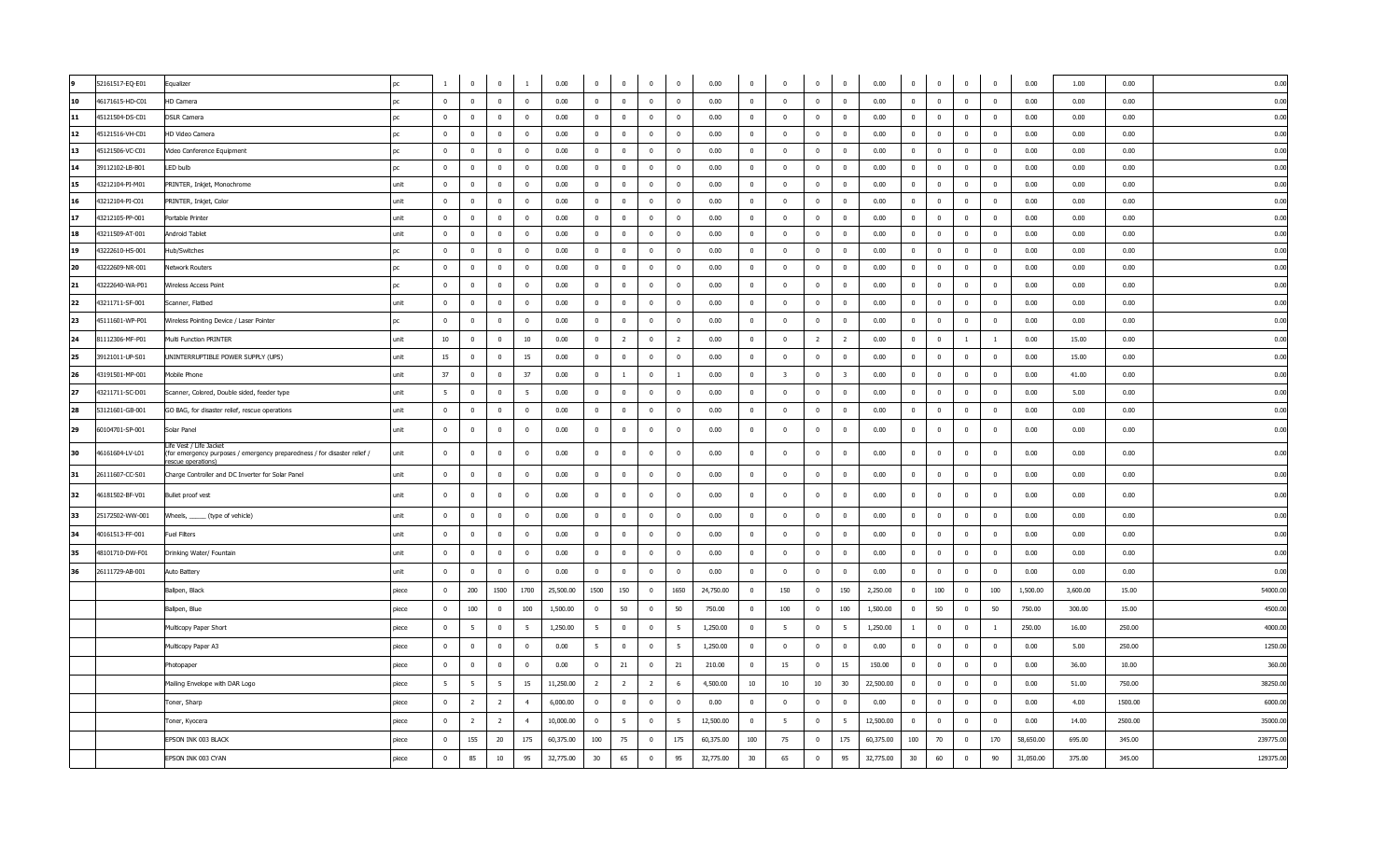|  | EPSON INK 003 MAGENTA                                                                    | piece | $\overline{0}$          | 85              | $10\,$                  | 95                      | 32,775.00 | 30                      | 65              | $\overline{\mathbf{0}}$ | 95                      | 32,775.00 | 30                      | 65                      | $\overline{0}$          | 95             | 32,775.00 | 30                      | 60             | $\overline{0}$          | 90                       | 31,050.00 | 375.00 | 345.00   | 129375.00 |
|--|------------------------------------------------------------------------------------------|-------|-------------------------|-----------------|-------------------------|-------------------------|-----------|-------------------------|-----------------|-------------------------|-------------------------|-----------|-------------------------|-------------------------|-------------------------|----------------|-----------|-------------------------|----------------|-------------------------|--------------------------|-----------|--------|----------|-----------|
|  | EPSON INK 003 YELLOW                                                                     | piece | $\mathbf 0$             | 85              | 10                      | 95                      | 32,775.00 | 30                      | 65              | $\overline{0}$          | 95                      | 32,775.00 | 30                      | 65                      | $\bf{0}$                | 95             | 32,775.00 | 30                      | 60             | $\mathbf 0$             | 90                       | 31,050.00 | 375.00 | 345.00   | 129375.00 |
|  | EPSON WF 289                                                                             | piece | $\mathbf 0$             | 5               | $\overline{0}$          | 5                       | 5,000.00  | $\overline{0}$          | 5               | $\overline{0}$          | 5                       | 5,000.00  | $\mathbf{0}$            | 5                       | $\mathbf{0}$            | 5              | 5,000.00  | $\mathbf 0$             | $\mathbf{0}$   | $\mathbf{0}$            | $\overline{0}$           | 0.00      | 15.00  | 1000.00  | 15000.0   |
|  | EPSON WF 290                                                                             | niece | $\overline{0}$          | $5\overline{5}$ | $\Omega$                | 5                       | 5,000.00  | $\overline{0}$          | 5               | $\overline{\mathbf{0}}$ | 5                       | 5,000.00  | $\Omega$                | - 5                     | $\bf{0}$                | -5             | 5,000.00  | $\bf{0}$                | $\Omega$       | $\Omega$                | $\overline{0}$           | 0.00      | 15.00  | 1000.00  | 15000.0   |
|  | BROTHER INK BLACK                                                                        | piece | 5                       | 30              | $\mathbf 0$             | 35                      | 0.00      | 5                       | 30              | $\overline{\mathbf{0}}$ | 35                      | 0.00      | 5                       | 30                      | $\overline{0}$          | 35             | 0.00      | 5 <sup>5</sup>          | 30             | $\bf{0}$                | 35                       | 0.00      | 140.00 | 0.00     | 0.00      |
|  | BROTHER INK CYAN                                                                         | piece | $\overline{\mathbf{3}}$ | 15              | $\overline{0}$          | 18                      | 0.00      | $\overline{\mathbf{3}}$ | 15              | $\overline{0}$          | 18                      | 0.00      | $\overline{\mathbf{3}}$ | 15                      | $\mathbf{0}$            | 18             | 0.00      | $\overline{\mathbf{3}}$ | 15             | $\mathbf 0$             | 18                       | 0.00      | 72.00  | 0.00     | 0.00      |
|  | BROTHER INK MAGENTA                                                                      | piece | $\overline{\mathbf{3}}$ | 15              | $\overline{\mathbf{0}}$ | 18                      | 0.00      | $\overline{\mathbf{3}}$ | 15              | $\overline{\mathbf{0}}$ | 18                      | 0.00      | $\overline{\mathbf{3}}$ | 15                      | $\overline{\mathbf{0}}$ | 18             | 0.00      | $\overline{\mathbf{3}}$ | 15             | $\overline{\mathbf{0}}$ | 18                       | 0.00      | 72.00  | 0.00     | 0.00      |
|  | BROTHER INK YELLOW                                                                       | piece | $\overline{\mathbf{3}}$ | 15              | $\overline{0}$          | 18                      | 0.00      | $\overline{\mathbf{3}}$ | 15              | $\overline{\mathbf{0}}$ | 18                      | 0.00      | $\overline{\mathbf{3}}$ | 15                      | $\overline{0}$          | 18             | 0.00      | $\overline{\mathbf{3}}$ | 15             | $\bf{0}$                | 18                       | 0.00      | 72.00  | 0.00     | 0.00      |
|  | POWER BANK 20,000 mAh                                                                    | piece | $\mathbf{0}$            | $\overline{0}$  | $\overline{4}$          | $\overline{4}$          | 10,000.00 | $\overline{0}$          | $\mathbf{0}$    | $\overline{\mathbf{0}}$ | $\overline{\mathbf{0}}$ | 0.00      | 12                      | $\overline{0}$          | $\mathbf{0}$            | 12             | 30,000.00 | $\overline{0}$          | $\mathbf 0$    | $\mathbf{0}$            | $\overline{0}$           | 0.00      | 16.00  | 2500.00  | 40000.00  |
|  | FIASH DRIVE, 64 GB                                                                       | piece | $\overline{0}$          | $\overline{0}$  | $\mathbf 0$             | $\overline{0}$          | 0.00      | $\overline{0}$          | $\overline{0}$  | $\overline{\mathbf{0}}$ | $\overline{0}$          | 0.00      | $\overline{0}$          | 12                      | $\overline{0}$          | 12             | 9,600.00  | $\mathbf 0$             | $\bf{0}$       | $\pmb{0}$               | $\overline{\mathbf{0}}$  | 0.00      | 12.00  | 800.00   | 9600.00   |
|  | <b>FILING CABINET</b>                                                                    | piece | $\overline{0}$          | $\mathbf{0}$    | $\bf{0}$                | $\overline{0}$          | 0.00      | $\overline{0}$          | $\overline{4}$  | $\overline{\mathbf{0}}$ | $\overline{4}$          | 40,000.00 | $\mathbf{0}$            | $\overline{4}$          | $\mathbf 0$             | $\overline{4}$ | 40,000.00 | $\overline{0}$          | $\mathbf 0$    | $\mathbf 0$             | $\overline{\mathbf{0}}$  | 0.00      | 8.00   | 10000.00 | 80000.00  |
|  | PHOTOCOPIER MACHINE                                                                      | piece | $\overline{0}$          | $\mathbf{0}$    | $\mathbf{0}$            | $\overline{0}$          | 0.00      | $\overline{0}$          | $\overline{2}$  | $\overline{\mathbf{0}}$ | $\overline{2}$          | 29,800.00 | $\mathbf{0}$            | $\overline{2}$          | $\overline{0}$          | $\overline{2}$ | 29,800.00 | $\overline{0}$          | $\mathbf{1}$   | $\mathbf 0$             | $\overline{1}$           | 14,900.00 | 5.00   | 14900.00 | 74500.00  |
|  | COMPUTER TABLE                                                                           | piece | $\overline{0}$          | $12\,$          | $\bf{0}$                | $12\,$                  | 21,300.00 | $\overline{0}$          | $\mathbf{0}$    | $\overline{\mathbf{0}}$ | $\overline{\mathbf{0}}$ | 0.00      | $\mathbf{0}$            | $\overline{0}$          | $\overline{0}$          | $\mathbf 0$    | 0.00      | $\overline{0}$          | $\mathbf{1}$   | $\overline{0}$          | $\overline{1}$           | 1,775.00  | 13.00  | 1775.00  | 23075.00  |
|  | MICROWAVE OVEN                                                                           | piece | $\mathbf{0}$            | $\mathbf{1}$    | $\bf{0}$                | $\overline{1}$          | 10,000.00 | $\overline{0}$          | $\overline{0}$  | $\overline{\mathbf{0}}$ | $\overline{\mathbf{0}}$ | 0.00      | $\mathbf{0}$            | $\overline{0}$          | $\bf{0}$                | $\mathbf 0$    | 0.00      | $\overline{0}$          | $\mathbf 0$    | $\overline{0}$          | $\overline{0}$           | 0.00      | 1.00   | 10000.00 | 10000.00  |
|  | OVEN TOASTER                                                                             | piece | $\overline{\mathbf{0}}$ | $\mathbf{1}$    | $\bf{0}$                | $\overline{1}$          | 5,000.00  | $\overline{0}$          | $\overline{0}$  | $\mathbf 0$             | $\overline{\mathbf{0}}$ | 0.00      | $\mathbf{0}$            | $\bf{0}$                | $\bf{0}$                | $\bf{0}$       | 0.00      | $\mathbf 0$             | $\bf{0}$       | $\mathbf 0$             | $\overline{\mathbf{0}}$  | 0.00      | 1.00   | 5000.00  | 5000.00   |
|  | PORTABLE GAS BUTANE                                                                      | piece | $\overline{\mathbf{0}}$ | $\overline{2}$  | $\mathbf 0$             | $\overline{2}$          | 1,800.00  | $\overline{0}$          | $\overline{0}$  | $\mathbf 0$             | $\overline{0}$          | 0.00      | $\overline{0}$          | $\overline{0}$          | $\overline{0}$          | $\mathbf{0}$   | 0.00      | $\mathbf 0$             | $\bf{0}$       | $\mathbf 0$             | $\overline{\mathbf{0}}$  | 0.00      | 2.00   | 900.00   | 1800.0    |
|  | WATER DISPENSER                                                                          | piece | 5                       | $\mathbf{1}$    | $\mathbf 0$             | 6                       | 21,000.00 | $\overline{0}$          | 5               | $\overline{\mathbf{0}}$ | 5                       | 17,500.00 | 5                       | $\overline{0}$          | $\overline{0}$          | 5              | 17,500.00 | 5                       | $\bf{0}$       | $\bf{0}$                | - 5                      | 17,500.00 | 21.00  | 3500.00  | 73500.0   |
|  | DESKTOP COMPUTER, COMPLETE SET                                                           | piece | 5                       | $\overline{0}$  | $\overline{0}$          | 5                       | 74,500.00 | $\overline{0}$          | $5\overline{5}$ | $\overline{\mathbf{0}}$ | 5                       | 74,500.00 | 5                       | $\overline{0}$          | $\overline{0}$          | 5              | 74,500.00 | 5                       | $\mathbf{1}$   | $\bf{0}$                | 6                        | 89,400.00 | 21.00  | 14900.00 | 312900.0  |
|  | UNIBALL Gel Impact 1.0 (black)                                                           | piece | - 5                     | $\overline{0}$  | $\mathbf 0$             | 5                       | 1,710.00  | $\overline{0}$          | 5               | $\overline{\mathbf{0}}$ | 5                       | 1,710.00  | 5                       | $\overline{0}$          | $\bf{0}$                | - 5            | 1,710.00  | 5                       | $\mathbf{0}$   | $\mathbf 0$             | - 5                      | 1,710.00  | 20.00  | 342.00   | 6840.0    |
|  | UNIBALL Gel Impact 1.0 (blue)                                                            | piece | -5                      | $\overline{0}$  | $\mathbf 0$             | - 5                     | 1,710.00  | $\overline{0}$          | 5               | $\mathbf 0$             | 5                       | 1,710.00  | 5                       | $\overline{0}$          | $\overline{0}$          | 5              | 1,710.00  | 5                       | $\bf{0}$       | $\pmb{0}$               | 5                        | 1,710.00  | 20.00  | 342.0    | 6840.0    |
|  | Mouse Pad                                                                                | pcs   | $\overline{0}$          | $\mathbf{0}$    | $\overline{\mathbf{3}}$ | $\overline{\mathbf{3}}$ | 99.00     | $\overline{0}$          | $\mathbf{0}$    | $\overline{\mathbf{0}}$ | $\mathbf 0$             | 0.00      | $\mathbf{0}$            | $\overline{0}$          | $\mathbf{0}$            | $\mathbf 0$    | 0.00      | $\mathbf 0$             | $\mathbf{0}$   | $\mathbf{0}$            | $\overline{0}$           | 0.00      | 3.00   | 33.00    | 99.00     |
|  | Extension Wire 10 meters                                                                 | pcs   | $\overline{0}$          | $\mathbf{0}$    | $\overline{\mathbf{3}}$ | $\overline{\mathbf{3}}$ | 1,500.00  | $\overline{0}$          | $\overline{0}$  | $\mathbf{0}$            | $\mathbf 0$             | 0.00      | $\mathbf{0}$            | $\overline{0}$          | $\mathbf{0}$            | $\mathbf 0$    | 0.00      | $\mathbf{0}$            | $\mathbf 0$    | $\mathbf 0$             | $\overline{0}$           | 0.00      | 3.00   | 500.00   | 1500.00   |
|  | Extension Wire 5 meters                                                                  | pcs   | $\overline{0}$          | $\overline{0}$  | $\overline{\mathbf{3}}$ | $\overline{\mathbf{3}}$ | 750.00    | $\overline{0}$          | $\overline{0}$  | $\overline{0}$          | $\overline{0}$          | 0.00      | $\overline{0}$          | $\overline{0}$          | $\overline{0}$          | $\bf{0}$       | 0.00      | $\bf{0}$                | $\overline{0}$ | $\mathbf 0$             | $\overline{\mathbf{0}}$  | 0.00      | 3.00   | 250.00   | 750.00    |
|  | Laptop IDEApad Slim 3 (14")                                                              | unit  | $\overline{0}$          | $\mathbf{0}$    | -5                      | 5                       | 75,000.00 | $\overline{4}$          | $\mathbf{0}$    | $\mathbf 0$             | $\overline{4}$          | 60,000.00 | $\mathbf{0}$            | $\overline{0}$          | $\bf{0}$                | $\mathbf 0$    | 0.00      | $\overline{0}$          | $\mathbf{0}$   | $\mathbf 0$             | $\overline{\mathbf{0}}$  | 0.00      | 9.00   | 15000.00 | 135000.0  |
|  | Tripod                                                                                   | Unit  | $\bf{0}$                | $\overline{0}$  | $5\overline{5}$         | 5                       | 12,500.00 | $\overline{\mathbf{0}}$ | $\bf{0}$        | $\overline{\mathbf{0}}$ | $\overline{\mathbf{0}}$ | 0.00      | $\overline{0}$          | $\overline{\mathbf{0}}$ | $\bf{0}$                | $\bf{0}$       | 0.00      | $\overline{0}$          | $\bf{0}$       | $\bf{0}$                | $\overline{0}$           | 0.00      | 5.00   | 2500.00  | 12500.00  |
|  | Webcam                                                                                   | unit  | $\overline{\mathbf{0}}$ | $\overline{0}$  | $\overline{\mathbf{3}}$ | $\overline{\mathbf{3}}$ | 1,500.00  | $\overline{0}$          | $\mathbf{0}$    | $\overline{\mathbf{0}}$ | $\overline{0}$          | 0.00      | $\overline{0}$          | $\overline{0}$          | $\overline{0}$          | $\overline{0}$ | 0.00      | $\overline{0}$          | $\overline{0}$ | $\bf{0}$                | $\overline{\phantom{0}}$ | 0.00      | 3.00   | 500.00   | 1500.0    |
|  | Steel multi-drawer cabinet drawer storage with lock multi-layer file metal office<br>low | unit  | $\overline{0}$          | $\overline{0}$  | 6                       | 6                       | 30,000.00 | $\overline{0}$          | $\overline{0}$  | $\overline{\mathbf{0}}$ | $\overline{0}$          | 0.00      | $\overline{0}$          | $\overline{0}$          | $\overline{0}$          | $\bf{0}$       | 0.00      | $\overline{0}$          | $\overline{0}$ | $\bf{0}$                | $\overline{\mathbf{0}}$  | 0.00      | 6.00   | 5000.00  | 30000.0   |
|  | Wooden Filing Cabinet                                                                    | unit  | $\bf{0}$                | $\overline{0}$  | $\overline{4}$          | $\overline{4}$          | 8,000.00  | $\overline{\mathbf{0}}$ | $\bf{0}$        | $\overline{\mathbf{0}}$ | $\overline{\mathbf{0}}$ | 0.00      | $\bf{0}$                | $\bf{0}$                | $\bf{0}$                | $\bf{0}$       | 0.00      | $\bf{0}$                | $\overline{0}$ | $\bf{0}$                | $\overline{\mathbf{0}}$  | 0.00      | 4.00   | 2000.00  | 8000.00   |
|  | Samsung 1TB SATA III 2.5" Internal SSD                                                   | pc    | $\overline{0}$          | $\overline{0}$  | $\mathbf{1}$            | $\overline{1}$          | 5,000.00  | $\overline{0}$          | $\overline{0}$  | $\overline{\mathbf{0}}$ | $\mathbf 0$             | 0.00      | $\mathbf{0}$            | $\Omega$                | $\overline{0}$          | $\bf{0}$       | 0.00      | $\bf{0}$                | $\mathbf 0$    | $\bf{0}$                | $\overline{\mathbf{0}}$  | 0.00      | 1.00   | 5000.00  | 5000.00   |
|  | Powerbank20000mAH                                                                        | pc    | $\overline{0}$          | $\overline{0}$  | $\overline{4}$          | $\overline{4}$          | 6,000.00  | $\overline{0}$          | $\overline{0}$  | $\overline{\mathbf{0}}$ | $\overline{\mathbf{0}}$ | 0.00      | $\overline{0}$          | $\overline{0}$          | $\overline{0}$          | $\mathbf{0}$   | 0.00      | $\overline{0}$          | $\bf{0}$       | $\bf{0}$                | $\overline{\mathbf{0}}$  | 0.00      | 4.00   | 1500.00  | 6000.00   |
|  | <b>HDMI</b> Connector 5m                                                                 | pc    | $\overline{0}$          | $\overline{0}$  | $\overline{2}$          | $\overline{2}$          | 1,000.00  | $\overline{0}$          | $\mathbf{0}$    | $\overline{\mathbf{0}}$ | $\overline{\mathbf{0}}$ | 0.00      | $\mathbf{0}$            | $\overline{0}$          | $\mathbf{0}$            | $\mathbf 0$    | 0.00      | $\mathbf 0$             | $\mathbf 0$    | $\mathbf{0}$            | $\overline{0}$           | 0.00      | 2.00   | 500.00   | 1000.00   |
|  | RCA Connector 5m                                                                         | pc    | $\overline{0}$          | $\overline{0}$  | $\overline{2}$          | $\overline{2}$          | 1,000.00  | $\overline{0}$          | $\overline{0}$  | $\overline{\mathbf{0}}$ | $\overline{\mathbf{0}}$ | 0.00      | $\overline{0}$          | $\overline{0}$          | $\bf{0}$                | $\bf{0}$       | 0.00      | $\overline{0}$          | $\mathbf{0}$   | $\bf{0}$                | $\overline{\mathbf{0}}$  | 0.00      | 2.00   | 500.00   | 1000.00   |
|  | Face mask                                                                                | box   | $\overline{0}$          | $\overline{0}$  | 20                      | 20                      | 1,000.00  | 20                      | $\overline{0}$  | $\overline{\mathbf{0}}$ | 20                      | 1,000.00  | 20                      | $\overline{0}$          | $\mathbf{0}$            | 20             | 1,000.00  | 20                      | $\mathbf 0$    | $\mathbf 0$             | 20                       | 1,000.00  | 80.00  | 50.00    | 4000.00   |
|  | Double Sided Tape                                                                        | roll  | $\overline{0}$          | $\mathbf{0}$    | 5                       | 5                       | 390.00    | 5                       | $\Omega$        | $\overline{\mathbf{0}}$ | 5                       | 390.00    | 5                       | $\overline{0}$          | $\overline{0}$          | 5              | 390.00    | 5                       | $\mathbf 0$    | $\mathbf 0$             | 5                        | 390.00    | 20.00  | 78.00    | 1560.00   |
|  | Google Chromecast 4th generation                                                         | unit  | $\overline{\mathbf{0}}$ | $\mathbf{0}$    | $\mathbf 0$             | $\overline{0}$          | 0.00      | $\overline{0}$          | $\mathbf{0}$    | $\overline{\mathbf{0}}$ | $\overline{0}$          | 0.00      | $\mathbf{0}$            | $\overline{0}$          | $\overline{0}$          | $\mathbf 0$    | 0.00      | $\mathbf 0$             | $\mathbf 0$    | $\mathbf 0$             | $\overline{\mathbf{0}}$  | 0.00      | 0.00   | 4000.00  | 0.00      |
|  | Rain Coat Heavy Duty                                                                     | pc    | $\overline{0}$          | $\mathbf{0}$    | $\bf{0}$                | $\mathbf 0$             | 0.00      | 6                       | $\Omega$        | $\overline{\mathbf{0}}$ | 6                       | 9,000.00  | $\overline{0}$          | $\overline{0}$          | $\bf{0}$                | $\mathbf 0$    | 0.00      | $\bf{0}$                | $\mathbf 0$    | $\bf{0}$                | $\overline{0}$           | 0.00      | 6.00   | 1500.00  | 9000.00   |